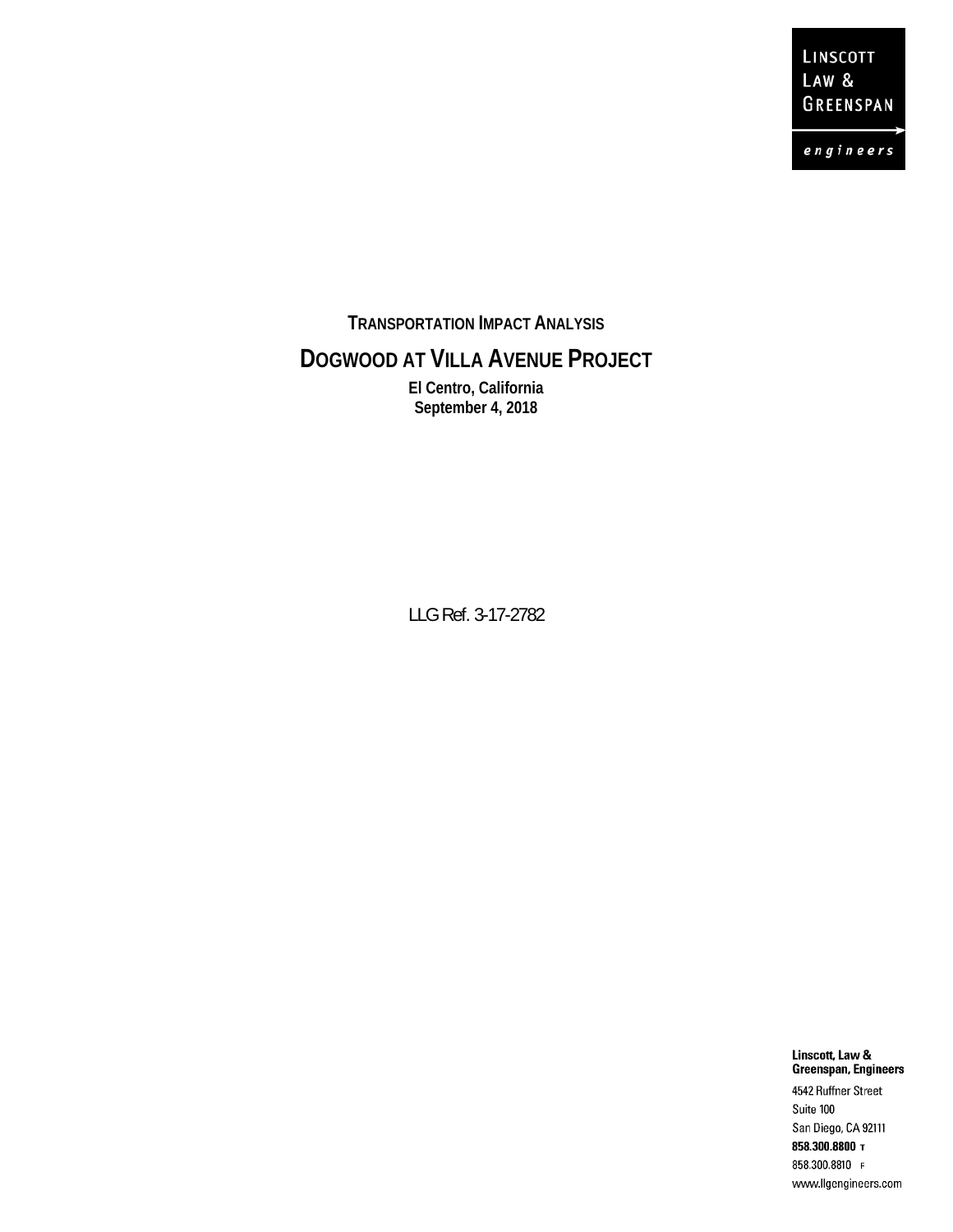# **TABLE OF CONTENTS**

| <b>SECTION</b> |     |                | PAGE |
|----------------|-----|----------------|------|
|                |     |                |      |
|                |     |                |      |
|                |     |                |      |
| 1.0            |     |                |      |
| 2.0            |     |                |      |
| 3.0            |     |                |      |
|                | 3.1 |                |      |
|                | 3.2 |                |      |
| 4.0            |     |                |      |
|                | 4.1 |                |      |
|                | 4.2 |                |      |
|                | 4.3 |                |      |
| 5.0            |     |                |      |
|                | 5.1 |                |      |
|                | 5.2 |                |      |
| 6.0            |     |                |      |
|                | 6.1 |                |      |
|                | 6.2 |                |      |
| 7.0            |     |                |      |
|                | 7.1 |                |      |
|                |     |                |      |
|                |     | 7.1.2<br>7.1.3 |      |
|                | 7.2 |                |      |
| 8.0            |     |                |      |
| 9.0            |     |                |      |
|                | 9.1 |                |      |
|                | 9.2 |                |      |
|                | 9.3 |                |      |
|                | 9.4 |                |      |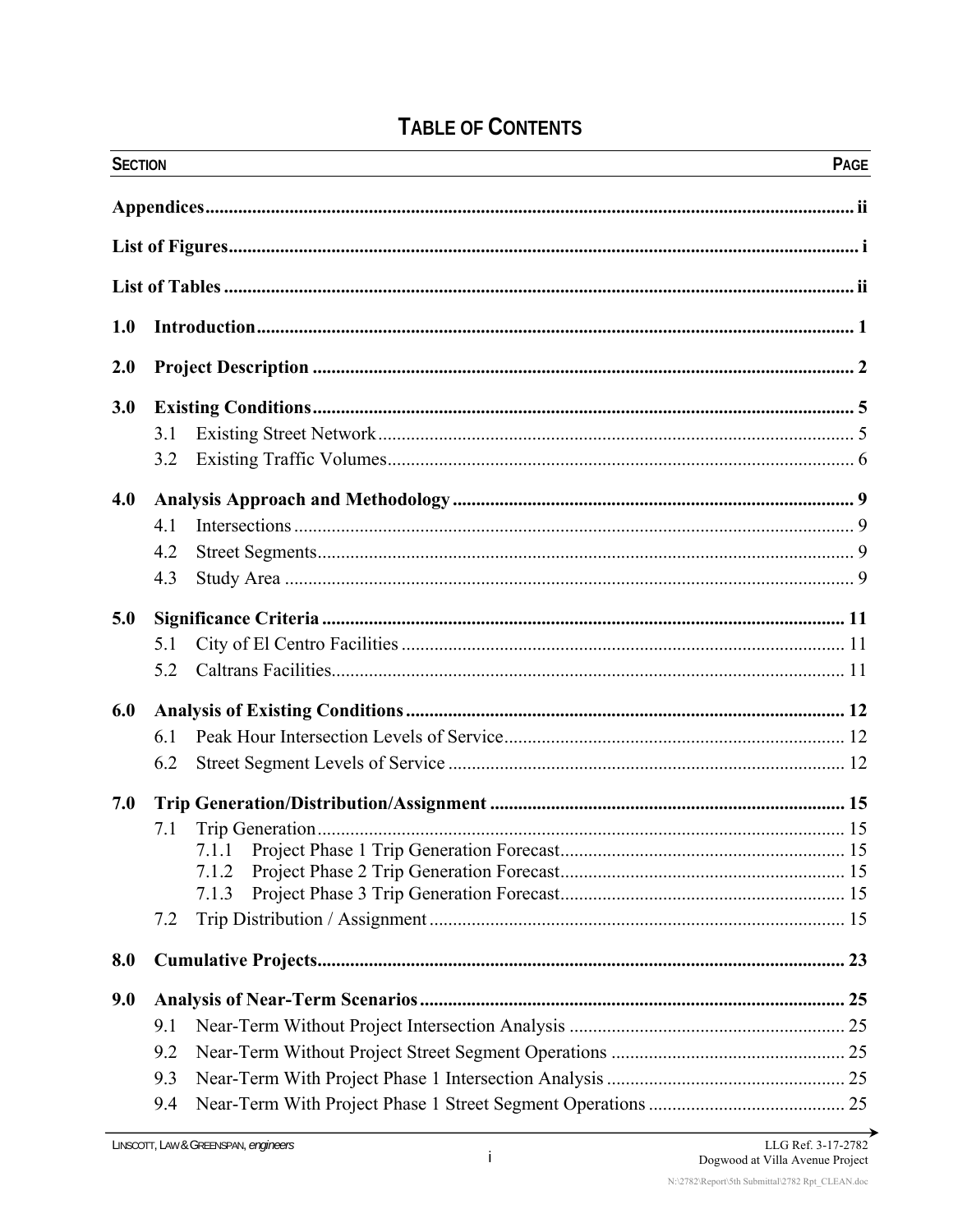| 9.5 |  |
|-----|--|
| 9.6 |  |
| 9.7 |  |
| 9.8 |  |
|     |  |
|     |  |
|     |  |
|     |  |
|     |  |
|     |  |
|     |  |
|     |  |
|     |  |
|     |  |
|     |  |
|     |  |
|     |  |

### **APPENDICES**

#### **APPENDIX**

- A. Intersection and Segment Manual Count Sheets
- B. Roadway Classification Table
- C. Peak Hour Intersection Analysis Worksheets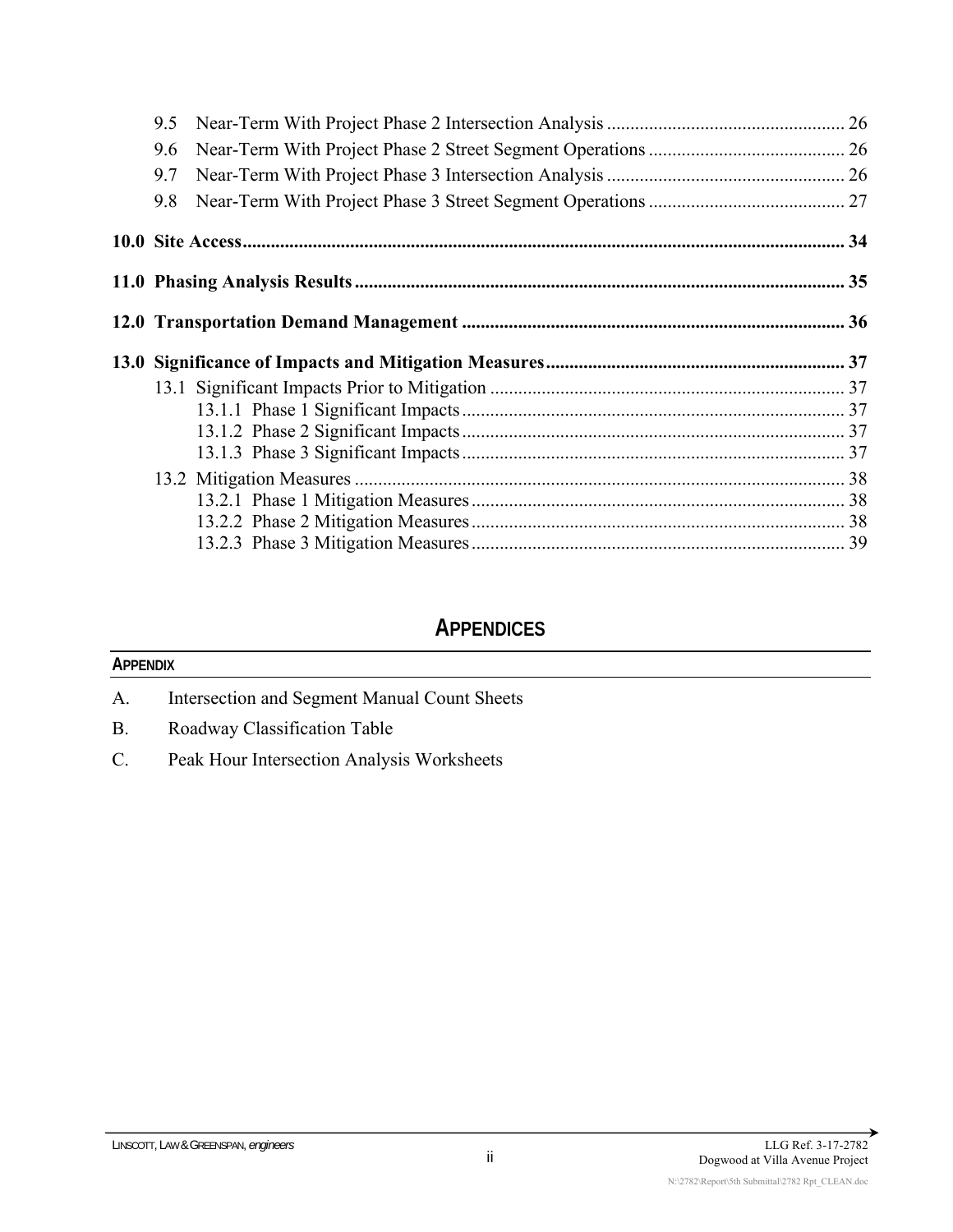# **LIST OF FIGURES**

| <b>SECTION-FIGURE #</b> |                                                                       | PAGE |
|-------------------------|-----------------------------------------------------------------------|------|
| Figure $2-1$            |                                                                       |      |
| Figure $2-2$            |                                                                       |      |
| Figure $3-1$            |                                                                       |      |
| Figure $3-2$            |                                                                       |      |
| Figure $7-1$            |                                                                       |      |
| Figure $7-2$            | Project Traffic Distribution (Villa Avenue and Cooley Road Access) 19 |      |
| Figure $7-3$            |                                                                       |      |
| Figure 7–4              |                                                                       |      |
| Figure $7-5$            |                                                                       |      |
| Figure $9-1$            |                                                                       |      |
| Figure $9-2$            |                                                                       |      |
| Figure $9-3$            |                                                                       |      |
|                         |                                                                       |      |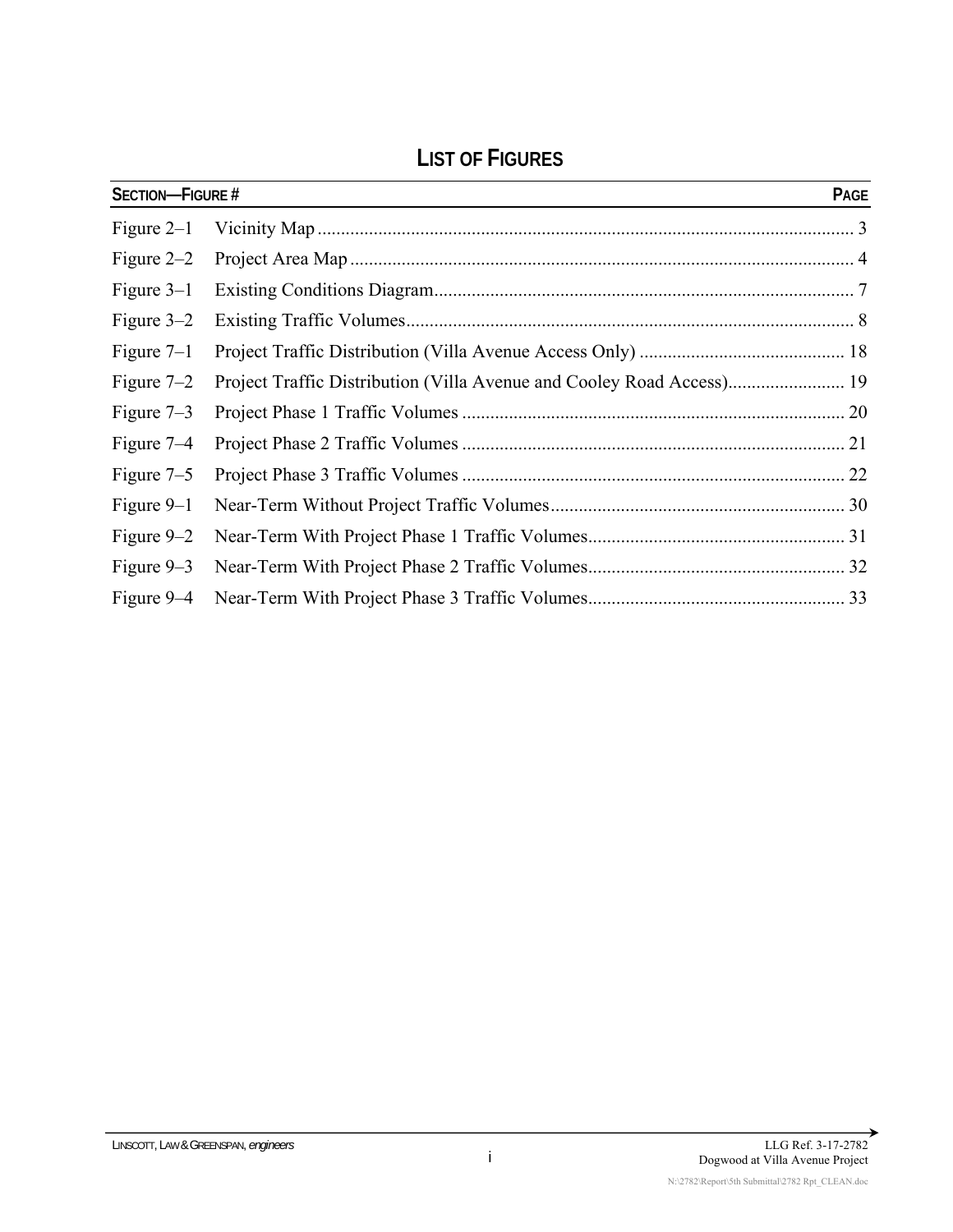# **LIST OF TABLES**

| <b>SECTION-TABLE #</b> | PAGE |
|------------------------|------|
|                        |      |
|                        |      |
|                        |      |
|                        |      |
|                        |      |
|                        |      |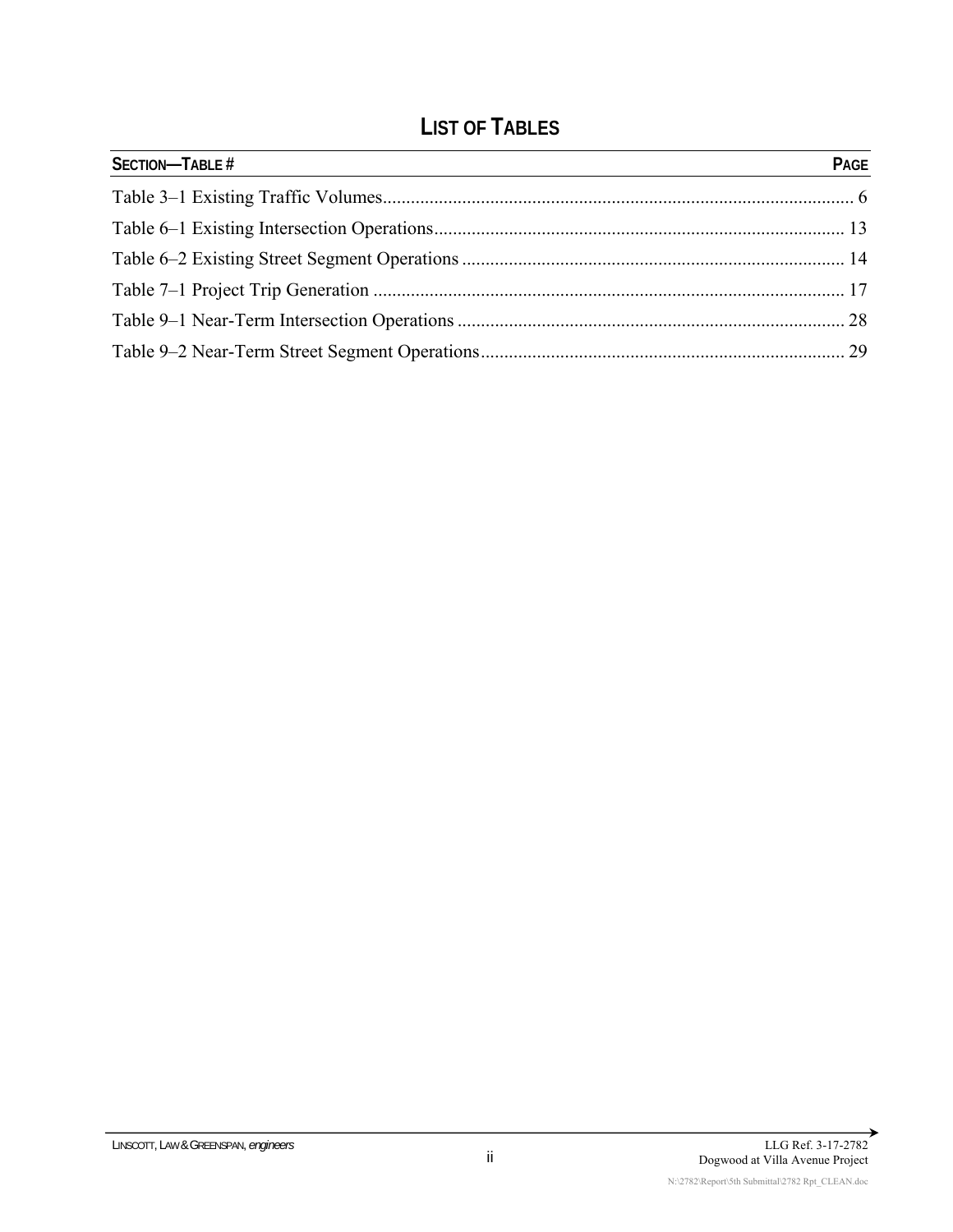#### **TRANSPORTATION IMPACT ANALYSIS**

### **DOGWOOD AT VILLA AVENUE PROJECT**

**El Centro, California September 4, 2018**

### **1.0 INTRODUCTION**

Linscott, Law & Greenspan Engineers (LLG) has been retained to assess the potential traffic impacts to local roadway system due to the proposed Dogwood at Villa Avenue site project. The proposed property will require Annexation, Pre-Zone Change and a General Plan Amendment. The property is situated on approximately +/- 320 acres of agriculture land located within the County of Imperial. The property is located on the southeast corner of the intersection of N. Dogwood Road and East Villa Road intersection, adjacent to the Imperial Irrigation District's facility on N. Dogwood Road.

The following items are included in this traffic analysis:

- Project Description
- **Existing Conditions Description**
- Analysis Approach and Methodology
- **Significance Criteria**
- Analysis of Existing Conditions
- **Project Traffic Generation/Distribution/Assignment**
- Cumulative Projects Discussion
- **Analysis of Near-Term Scenarios**
- Site Access Discussion
- **Transportation Demand Management**
- **Significance of Impacts and Mitigation Measures**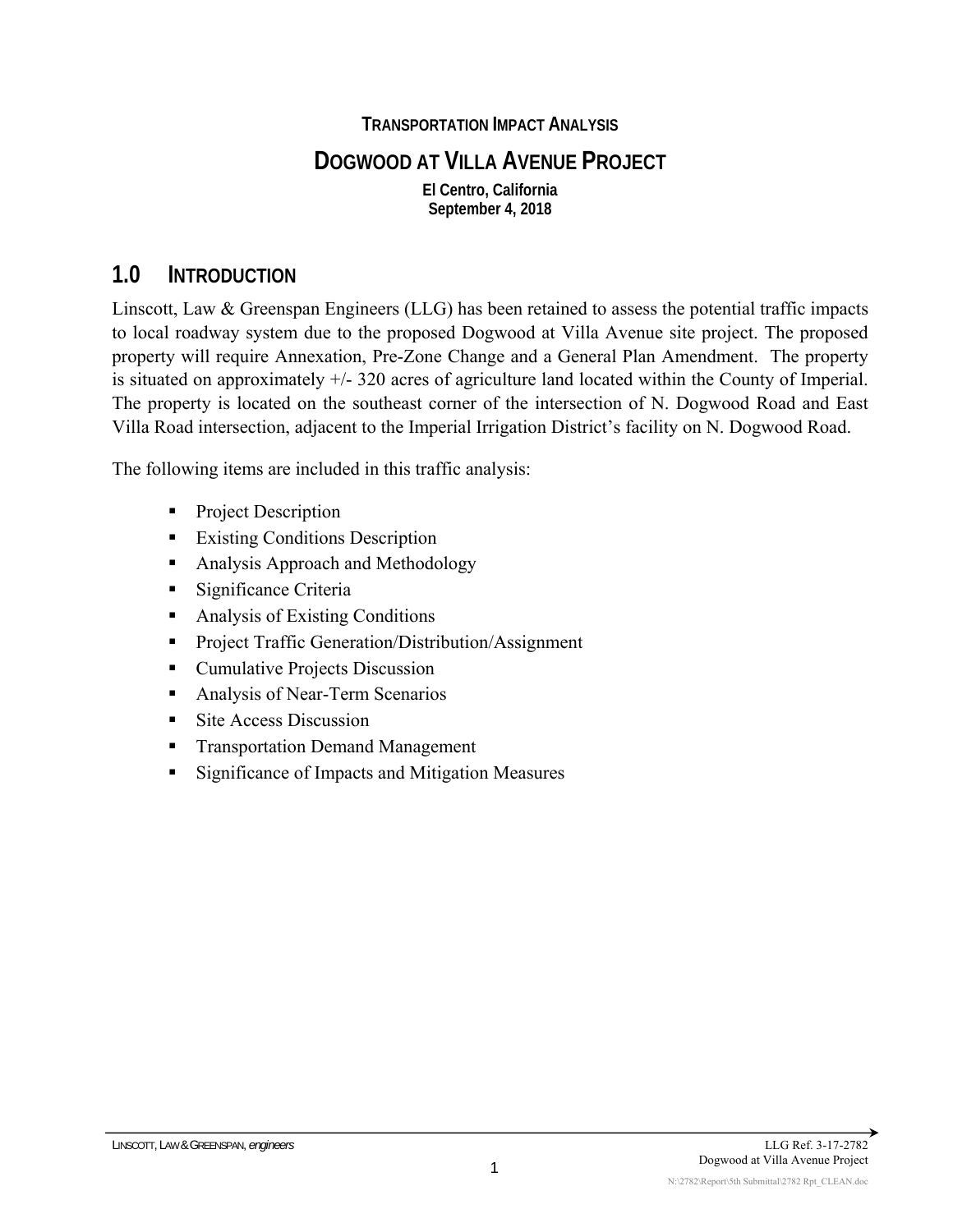# **2.0 PROJECT DESCRIPTION**

The proposed property will be in line with the future vision and path stated in the General Plan once the Zone Change, Annexation and General Plan Amendment has taken place. The property is located on the southeast corner of the intersection of N. Dogwood Road and East Villa Road, adjacent to the Imperial Irrigation District's facility on N. Dogwood Road. Per the Imperial County Zoning Ordinance, once the proposed project is zone changed from A2U to MG upon Annexation, this zone change would allow for additional industrial zoned land in continuum with the adjacent land to the south of the proposed site which is currently zoned MBP Manufacturing Business Park.

The majority of the project site's perimeter is lined with both County of Imperial roads and City of El Centro streets. To the west of the property lies N. Dogwood Road, to the north of the property lies East Villa Road and to the east of the property lies Cooley Road. The site is currently vacant farmland.

Phase 1 of the project is proposed to be built out with approximately 1 million square feet (MSF) of industrial/manufacturing uses. This traffic study determines the impacts associated with 1 MSF, 2 MSF and 3 MSF of development and how much total development can be accommodated with:

- a) Access only from Villa Avenue east of Dogwood Road; and
- b) Access from Villa Avenue and from Cooley Road extended between Aten Road and the project site.

*Figure 2–1* shows the Project's Vicinity Map and *Figure 2–2* shows a more detailed Project Area Map.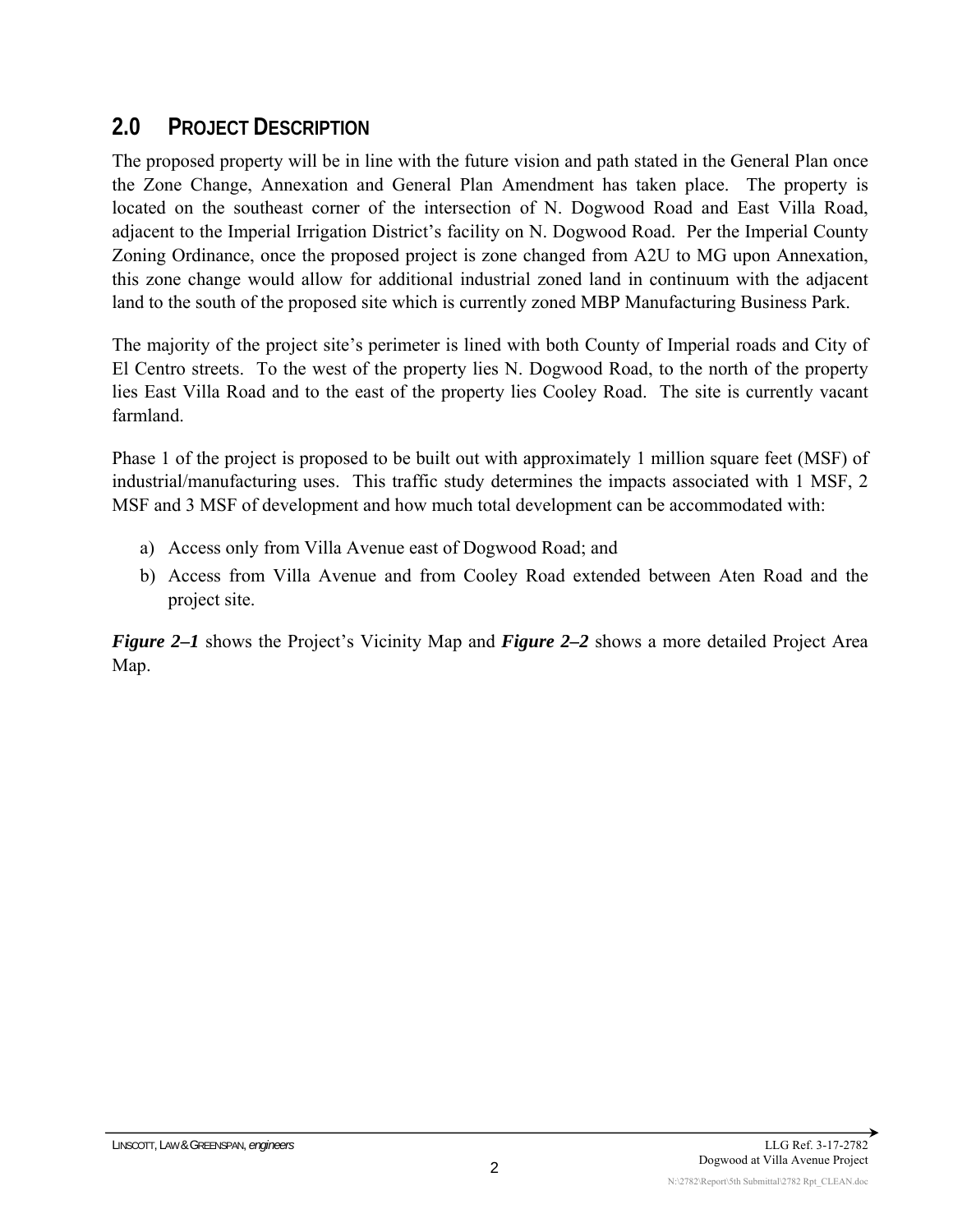

 $engineers$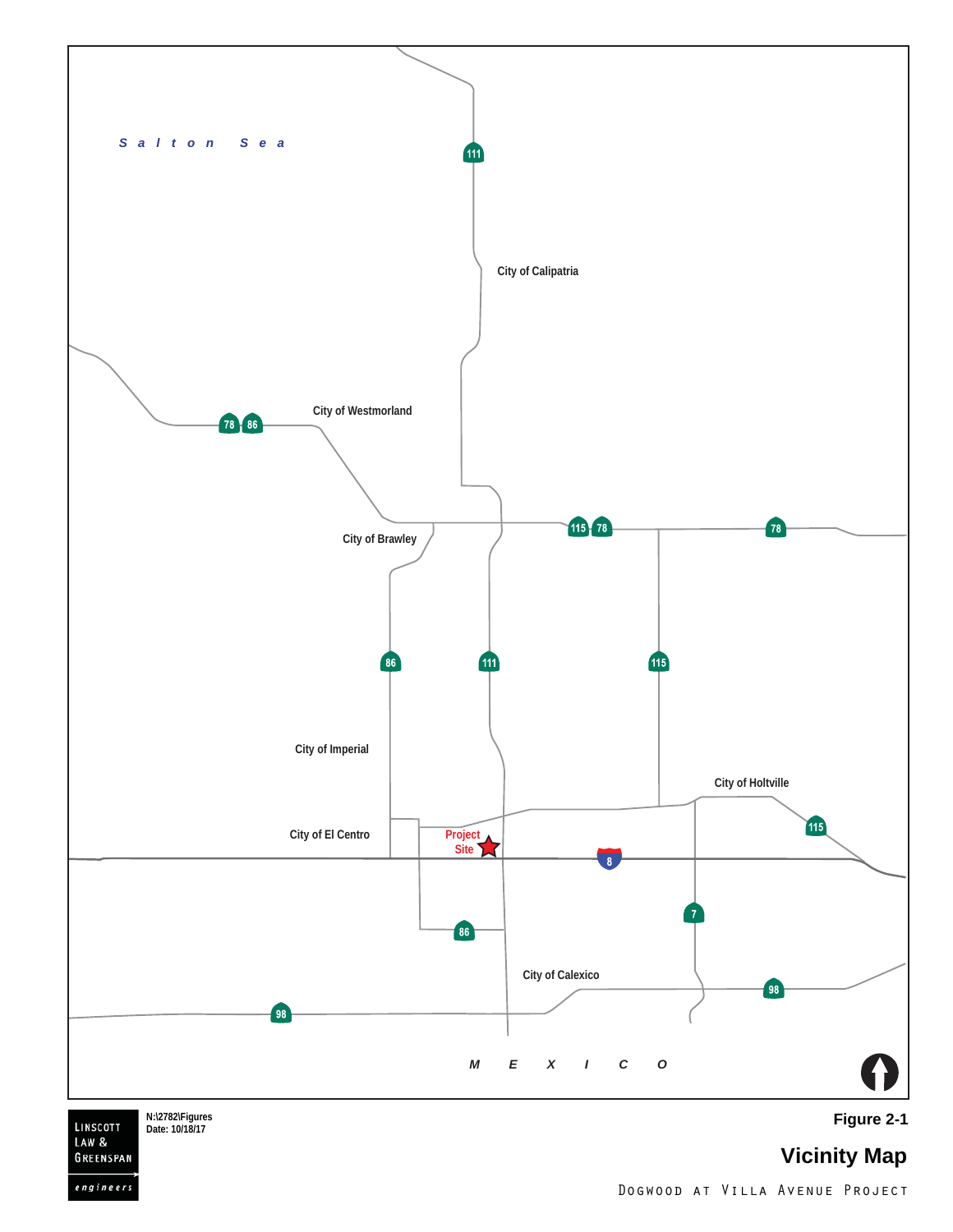

LINSCOTT LAW<sub>&</sub> GREENSPAN engineer:

**Figure 2-2 N:\2782\Figures Date: 10/18/17**

**Project Area Map**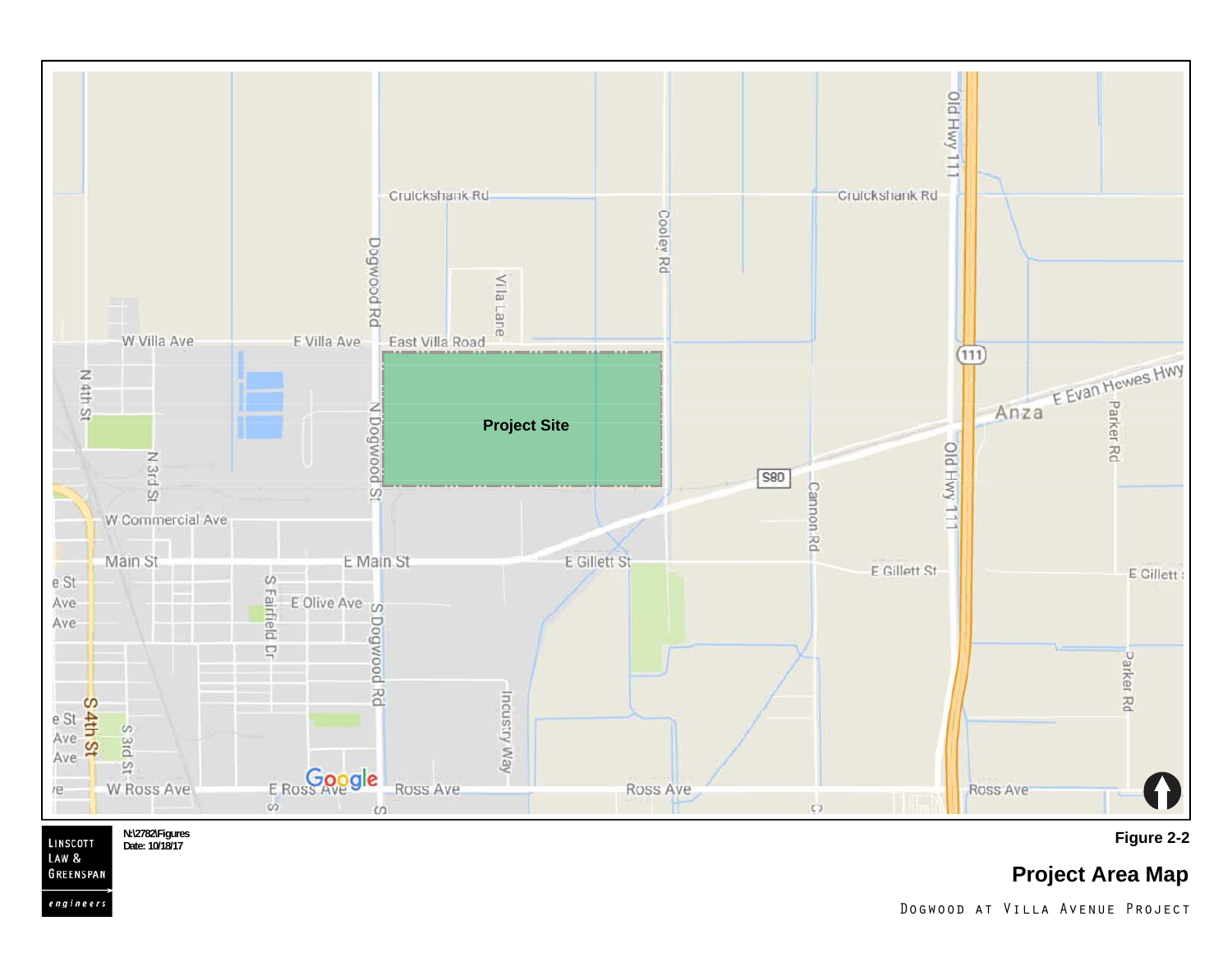# **3.0 EXISTING CONDITIONS**

Effective evaluation of the traffic impacts associated with the proposed Project requires an understanding of the existing transportation system within the project area. *Figure 3–1* shows an existing conditions diagram, including the study intersection and street segment lane configurations.

### **3.1 Existing Street Network**

The following is a description of the existing street network in the study area.

**State Route 111 (SR-111)** is classified as a State Highway/Expressway on the Imperial County General Plan Circulation Element. SR-111 is a north-south highway that runs from I-10 in Riverside County to the international border. Within the study area, SR-111 is constructed as a four-lane divided north-south roadway, providing two lanes of travel per direction and the posted speed limit is generally 65 mph. Bike lanes are not provided, though the roadway is generally built with 8-foot shoulders. No bus stops are provided, and parking is not permitted along either side of the roadway.

**Aten Road** is classified as a 6-Lane Prime Arterial circulation element road on the County of Imperial Circulation Element. It is currently constructed as a four-lane undivided roadway, providing two travel lanes per direction. This facility runs east-west and curbside parking is not permitted, the posted speed limit is 55mph and no bike lanes, bus stops, or paved shoulders are provided within the study area.

**E. Villa Avenue/East Villa Road** is classified as a 4-Lane Arterial on the City of El Centro Circulation Element. It is currently constructed as a two-lane undivided roadway, providing one travel lane per direction. The facility runs west-east and transitions to an unpaved two-lane road halfway between N. Dogwood Road and Cooley Road. E. Villa Avenue changes name to East Villa Road east of N. Dogwood Road. No posted speed limit, bike lanes, bus stops, or paved shoulders are provided along E. Villa Avenue or East Villa Road within the study area.

**E. Commercial Avenue** is classified as a Two-Lane Collector on the City of El Centro Circulation Element. It is currently constructed as a two-lane undivided roadway, providing one travel lane per direction. The facility runs west-east and curbside parking is intermittently permitted. A speed limit is not posted.

**Main Street / E. Evan Hewes Highway** is classified as a Four-Lane Arterial element road on the City of El Centro Circulation Element. It is currently constructed as a four-lane undivided roadway with a Two-Way Left-Turn median (TWLTL) and providing two travel lanes per direction. The facility runs west-east. A posted speed limit of 40 mph was observed along with curbside parking permitted intermittently along both sides of the roadway. Main Street changes name to E. Evan Hewes Highway east of N. Earls Street.

**N. Dogwood Road** is classified as a Six-Lane Arterial on the City of El Centro Circulation Element. It is currently constructed as a two-lane undivided roadway, providing one travel lane per direction.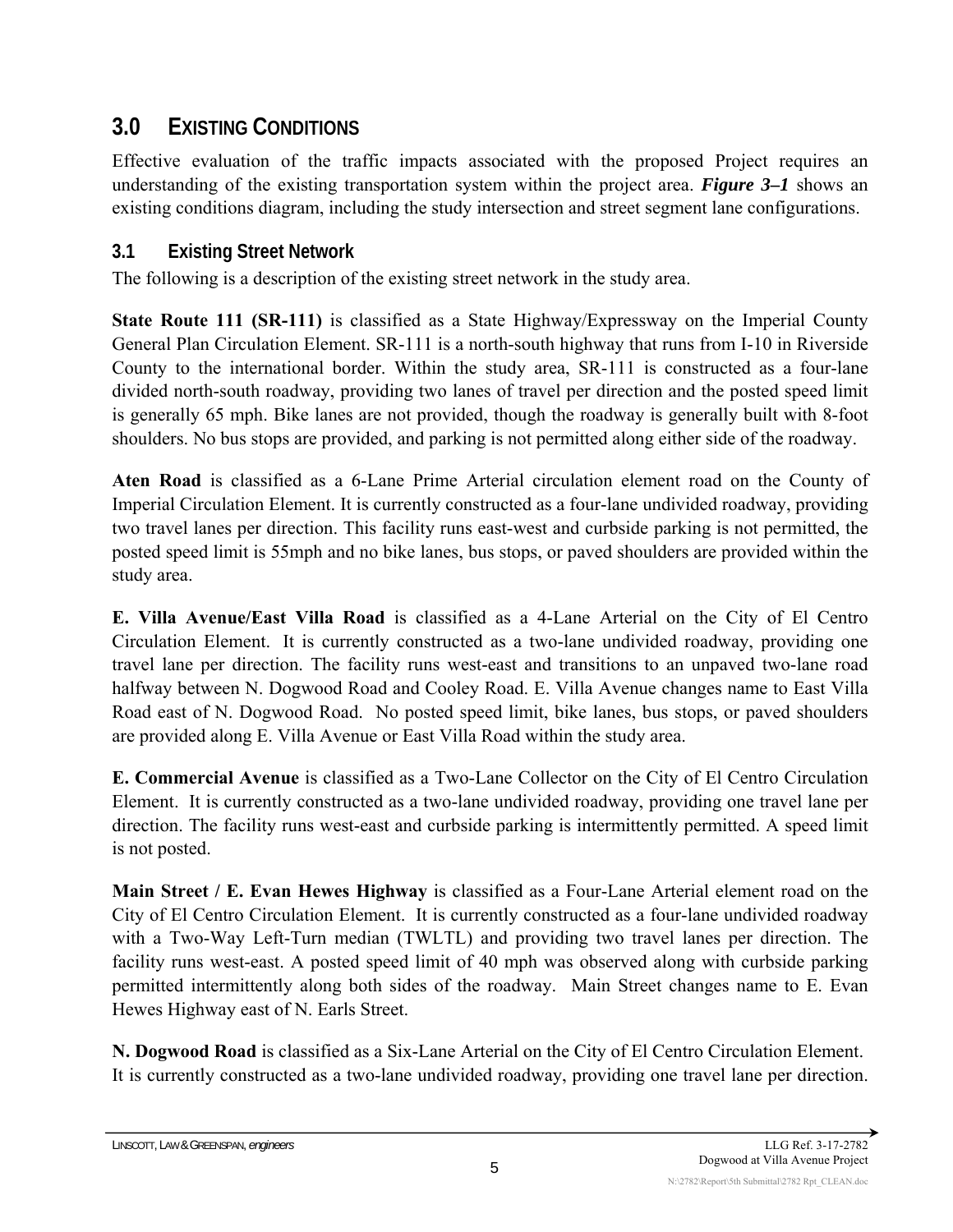The facility runs north-south. A posted speed limit of 45 mph with no bike lanes or paved shoulders provided within the study area.

**N. Earls Street** is a non-circulation element road on the City of El Centro Circulation Element. It is currently constructed as a two-lane undivided roadway, providing one travel lane per direction. The facility runs north-south for approximately 1,200 feet before terminating. A speed limit is not posted.

**Cooley Road** is classified as a 4-Lane Arterial on the City of El Centro Circulation Element. It is currently constructed as a two-lane undivided roadway south of E. Evan Hewes Highway, providing one travel lane per direction.

#### **3.2 Existing Traffic Volumes**

*Peak Hour Volumes–* Existing weekday AM and PM peak hour (7:00-9:00 AM and 4:00-6:00 PM) traffic volumes were commissioned at all the study area intersections. AM and PM peak hour manual turning movement counts were taken on Thursday, June 22, 2017.

*Daily Volumes–* Existing weekday street segment Average Daily Traffic (ADT) volumes were taken the week of June  $19<sup>th</sup>$ , 2017.

*Table 3–1* is a summary of the existing street segment average daily traffic within the project study area.

*Figure 3–2* shows the Existing Traffic Volumes. *Appendix A* contains the manual count sheets.

| <b>Street Segment</b>                   | ADT <sup>a</sup> | Date      | <b>Source</b> |  |  |  |  |  |  |  |  |  |
|-----------------------------------------|------------------|-----------|---------------|--|--|--|--|--|--|--|--|--|
| N. Dogwood Road                         |                  |           |               |  |  |  |  |  |  |  |  |  |
| Aten Road to East Villa Road            | 5,430            | June 2017 | LLG           |  |  |  |  |  |  |  |  |  |
| East Villa Road to E. Commercial Avenue | 5,060            | June 2017 | LLG           |  |  |  |  |  |  |  |  |  |
| South of Main Street                    | 6,140            | June 2017 | <b>LLG</b>    |  |  |  |  |  |  |  |  |  |
| E. Main Street / E. Evan Hewes Highway  |                  |           |               |  |  |  |  |  |  |  |  |  |
| N. Dogwood Road to N. Earls Street      | 5,960            | June 2017 | LLG           |  |  |  |  |  |  |  |  |  |
| N. Earls Street to Cooley Road          | 5,800            | June 2017 | <b>LLG</b>    |  |  |  |  |  |  |  |  |  |
| Cooley Road to Old Highway 111          | 5,300            | June 2017 | LLG           |  |  |  |  |  |  |  |  |  |
| <b>East Villa Road</b>                  |                  |           |               |  |  |  |  |  |  |  |  |  |
| N. Dogwood Road to Cooley Road          | 500E             | N/A       | LLG           |  |  |  |  |  |  |  |  |  |

| TABLE 3-1                       |
|---------------------------------|
| <b>EXISTING TRAFFIC VOLUMES</b> |

*Footnotes:* 

a. Average Daily Traffic Volumes.

*General Notes:* 

E – Estimated ADT assumes the AM peak hour, comprises 10% of the ADT.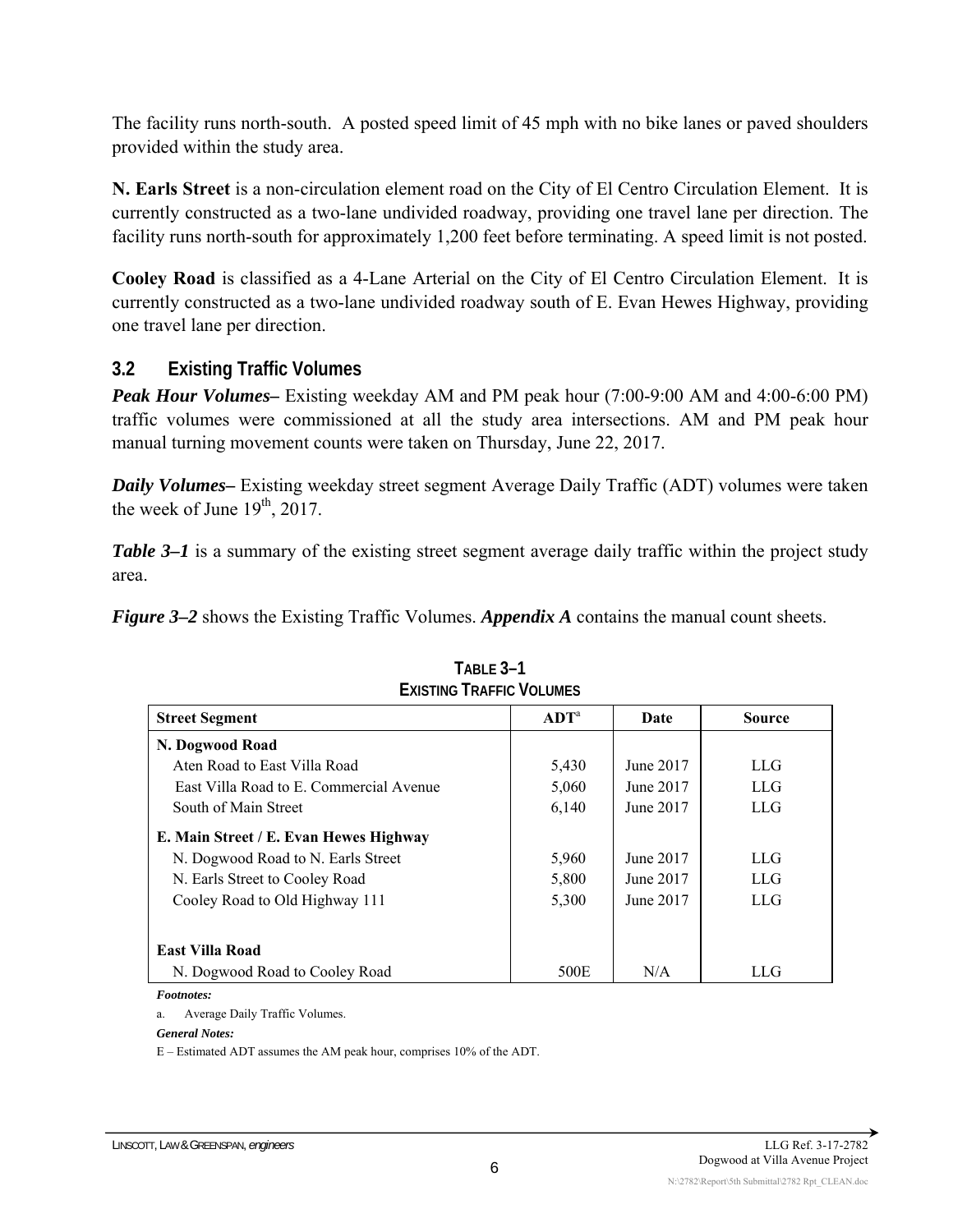

LINSCOTT LAW<sub>&</sub> GREENSPAN engineers

N:\2782\Figures **Proposes and Contract Contract Contract Contract Contract Contract Contract Contract Contract Contract Contract Contract Contract Contract Contract Contract Contract Contract Contract Contract Contract Con** 

# **Existing Conditions Diagram**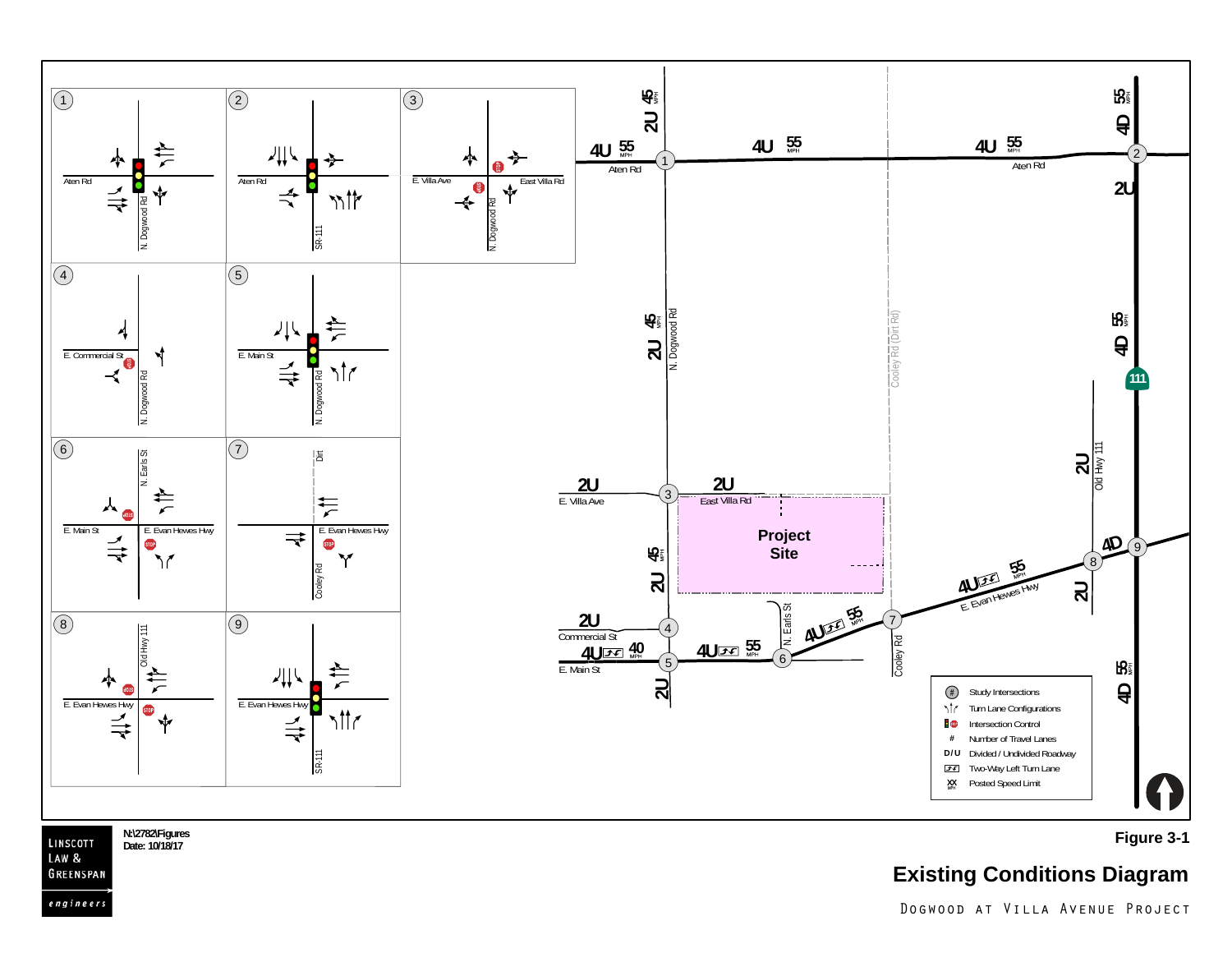

LINSCOTT Date: 10/18/17 LAW & GREENSPAN

engineers

#### N:\2782\Figures **Figure 3-2**<br>Date: 10/18/17

### **Existing Traffic Volumes**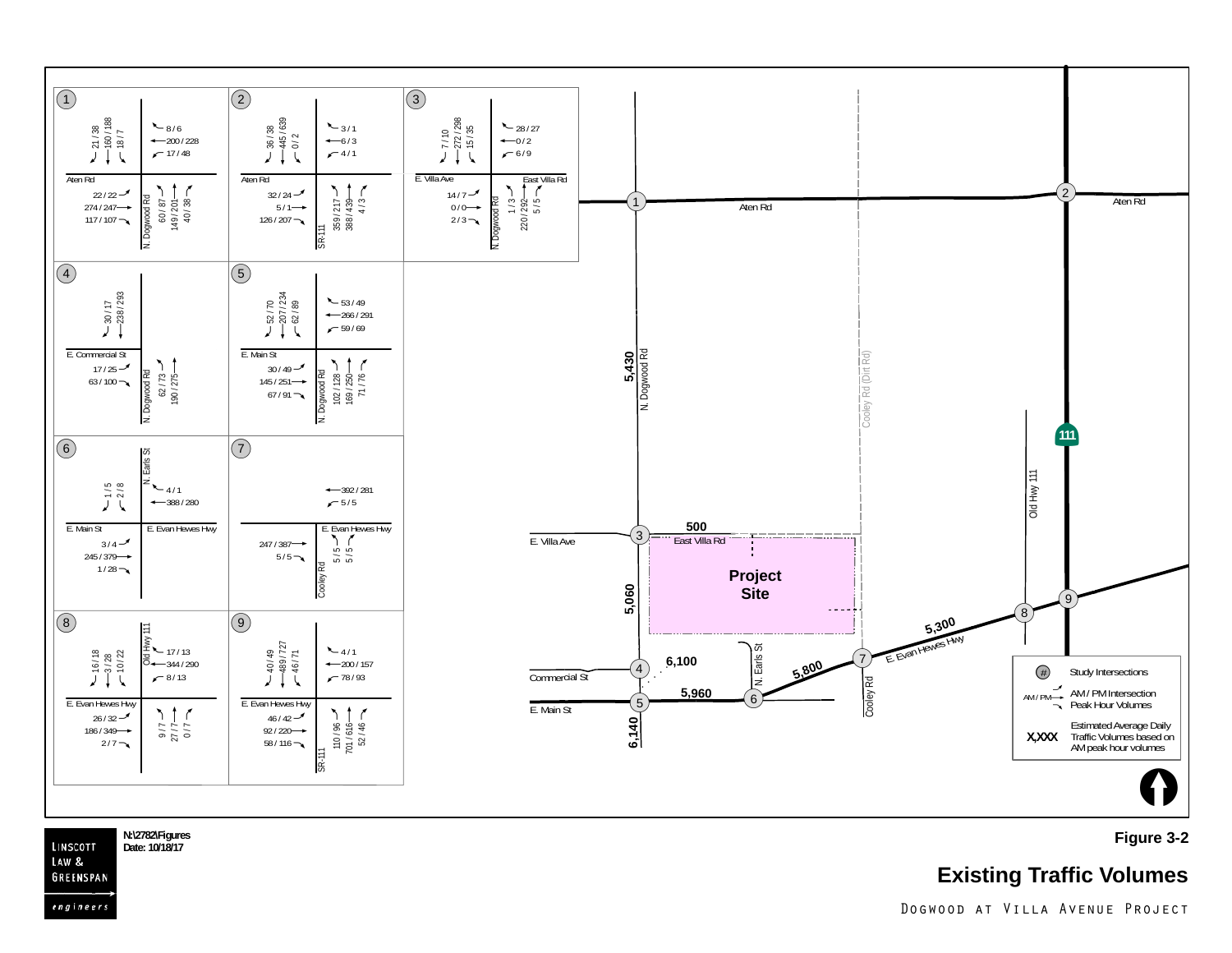# **4.0 ANALYSIS APPROACH AND METHODOLOGY**

Level of service (LOS) is the term used to denote the different operating conditions which occur on a given roadway segment under various traffic volume loads. It is a qualitative measure used to describe a quantitative analysis taking into account factors such as roadway geometries, signal phasing, speed, travel delay, freedom to maneuver, and safety. Level of service provides an index to the operational qualities of a roadway segment or an intersection. Level of service designations range from A to F, with LOS A representing the best operating conditions and LOS F representing the worst operating conditions. Level of service designation is reported differently for signalized and unsignalized intersections, as well as for roadway segments.

### **4.1 Intersections**

*Signalized intersections* were analyzed under AM and PM peak hour conditions. Average vehicle delay was determined utilizing the methodology found in Chapter 18 of the *2010 Highway Capacity Manual (HCM),* with the assistance of the *Synchro* (version 9) computer software. The delay values (represented in seconds) were qualified with a corresponding intersection Level of Service (LOS).

*Unsignalized intersections* were analyzed under AM and PM peak hour conditions. Average vehicle delay and Levels of Service (LOS) was determined based upon the procedures found in Chapter 19 of the *2010 Highway Capacity Manual (HCM),* with the assistance of the *Synchro* (version 9) computer software. The delay values (represented in seconds) were qualified with a corresponding intersection Level of Service (LOS).

### **4.2 Street Segments**

Street segment analysis is based upon the comparison of daily traffic volumes (ADTs) to the City of El Centro's and County of Imperial's *Roadway Classification, Level of Service, and ADT Table*. This table provides segment capacities for different street classifications, based on traffic volumes and roadway characteristics. The City of El Centro's and County of Imperial's *Roadway Classification, Level of Service, and ADT Table* is attached in *Appendix B.* 

### **4.3 Study Area**

The following study area was analyzed based on discussions with City staff.

#### **Intersections:**

- 1. N. Dogwood Road / Aten Road
- 2. SR-111 / Aten Road
- 3. N. Dogwood Road / East Villa Road
- 4. N. Dogwood Road / E. Commercial Avenue
- 5. N. Dogwood Road / E. Main Street
- 6. E. Evan Hewes Highway / N. Earls Street
- 7. E. Evan Hewes Highway / Cooley Road
- 8. E. Evan Hewes Highway / Old Highway 111
- 9. E. Evan Hewes Highway / SR-111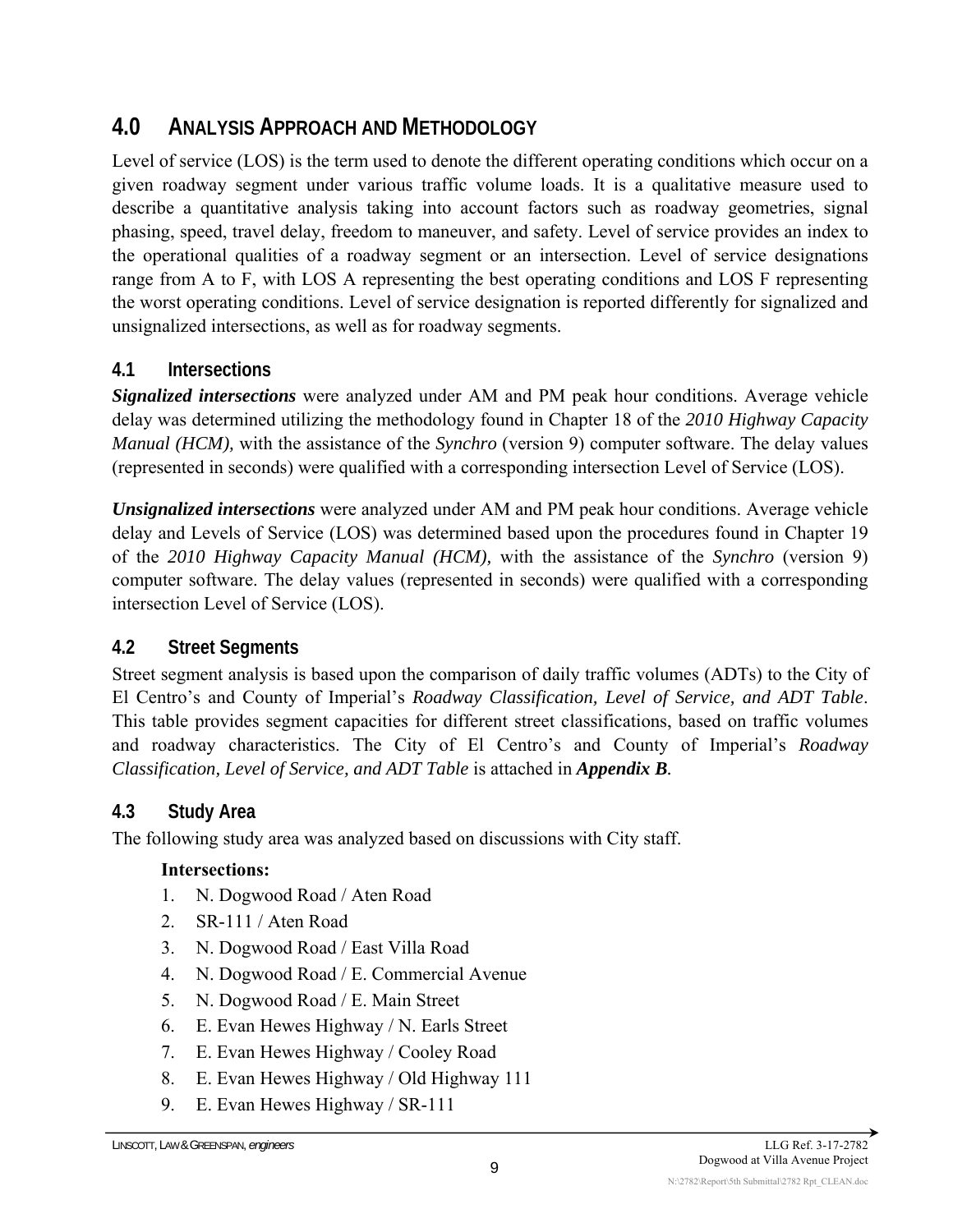#### **Street Segments:**

- 1. N. Dogwood Road: Aten Road to East Villa Road
- 2. N. Dogwood Road: East Villa Road to E. Commercial Avenue
- 3. N. Dogwood Road: Commercial Avenue to E. Main Street
- 4. N. Dogwood Road: South of E. Main Street
- 5. E. Main Street/E. Evan Hewes Highway: N. Dogwood Road to N. Earls Street
- 6. E. Main Street/E. Evan Hewes Highway: N. Earls Street to Cooley Road
- 7. E. Main Street/E. Evan Hewes Highway: Cooley Road to Old Highway 111
- 8. East Villa Road: N. Dogwood Road to Cooley Road
- 9. Cooley Road: Aten Road to East Villa Road (*future*)

The intersection of Aten Road and Imperial Valley College was not included in the study area since it currently operates at a very good level of service and is expected to continue to operate well with the addition of project traffic.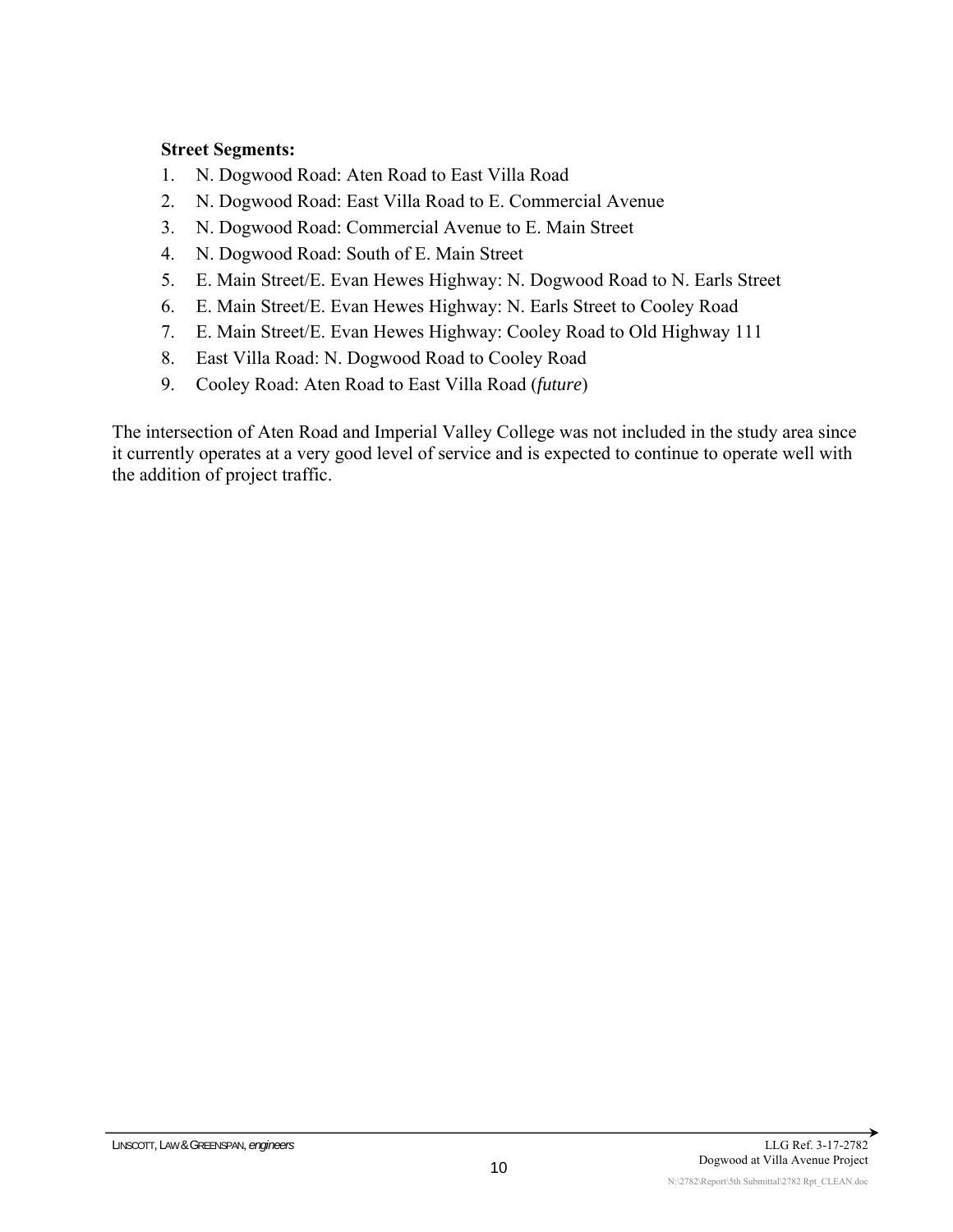# **5.0 SIGNIFICANCE CRITERIA**

### **5.1 City of El Centro Facilities**

The significance criteria summarized in *Table 5–1* developed by Linscott, Law and Greenspan, Engineers is based upon the City of El Centro's goal to operate at LOS C or better with LOS D acceptable during peak hours.

### **5.2 Caltrans Facilities**

SR-111 intersects Aten Road to the north and E. Evan Hewes Highway to the south within the study area within the Caltrans right-of-way (ROW). Therefore, identification of impacts at these locations were evaluated based on Caltrans significance criteria. *Caltrans' Guide for the Preparation of Traffic Impact Studies,* December 2002, outlines recommended procedures for traffic study contents but does not identify specific traffic impact thresholds. Caltrans staff has indicated that there is a desire to maintain facility operations between LOS C and D levels, however, Caltrans acknowledges that this may not always be feasible. Specific traffic impact thresholds are typically identified by local Caltrans staff. For the purposes of this study, LOS D or better is considered acceptable and the City of El Centro's significance criteria, outlined above, was used for the determination of the significance of impacts for Caltrans maintained facilities where LOS E and F operations are calculated.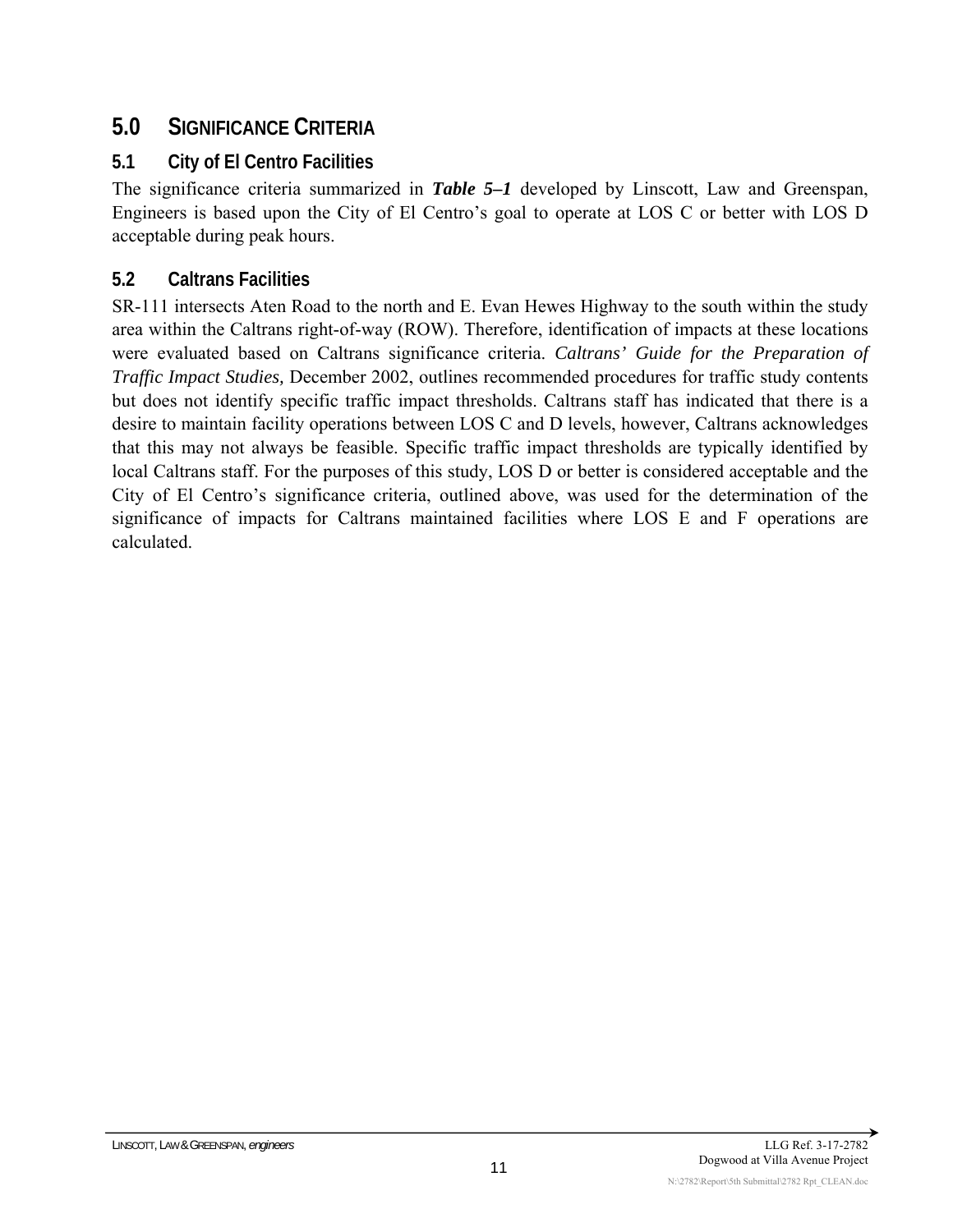# **6.0 ANALYSIS OF EXISTING CONDITIONS**

### **6.1 Peak Hour Intersection Levels of Service**

*Table 6–1* summarizes the existing peak hour operations at the study area intersections. As seen in *Table 6–1*, all study intersections are calculated to operate at LOS C or better during both the AM and PM peak hours. *Appendix C* provides the intersection analysis worksheets for all scenarios.

### **6.2 Street Segment Levels of Service**

As seen in *Table 6–2*, all study area segments are calculated to currently operate at LOS B or better operations on a daily basis.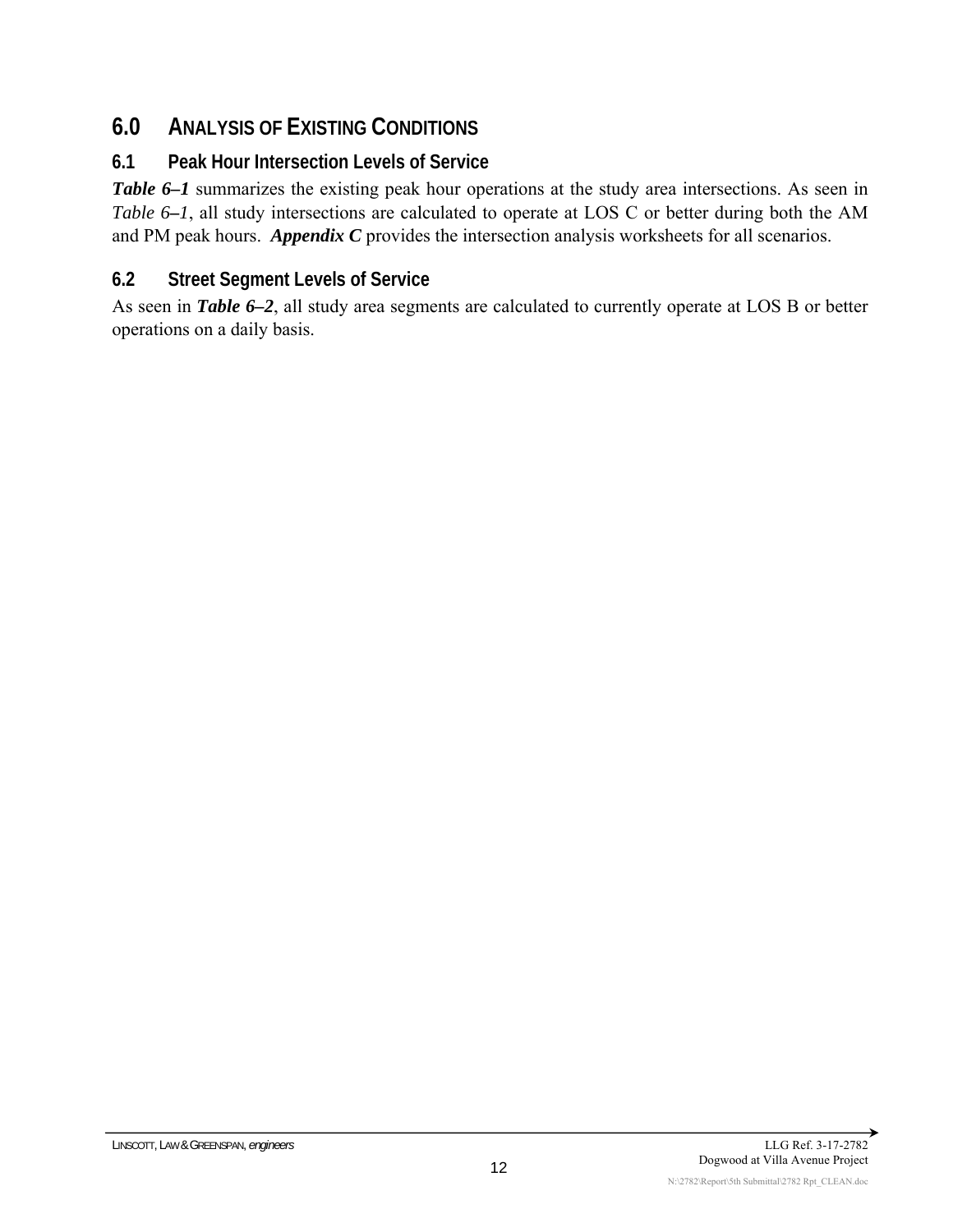| Intersection                                                        | <b>Control</b>               | Peak               | <b>Existing</b>              |                             |  |  |  |
|---------------------------------------------------------------------|------------------------------|--------------------|------------------------------|-----------------------------|--|--|--|
|                                                                     | <b>Type</b>                  | Hour               | <b>Delay</b> <sup>a</sup>    | $\mathbf{LOS}^{\mathsf{b}}$ |  |  |  |
|                                                                     |                              | AM                 | 10.2                         | B                           |  |  |  |
| N. Dogwood Rd / Aten Rd<br>1.                                       | Signal                       | <b>PM</b>          | 11.3                         | B                           |  |  |  |
|                                                                     |                              | AM                 | 15.0                         | <sub>B</sub>                |  |  |  |
| SR-111 / Aten Rd<br>2.                                              | Signal                       | <b>PM</b>          | 15.6                         | B                           |  |  |  |
|                                                                     |                              | AM                 | 13.9                         | B                           |  |  |  |
| N. Dogwood Rd / East Villa Road<br>3.                               | MSSC <sup>c</sup>            | <b>PM</b>          | 15.1                         | $\mathcal{C}$               |  |  |  |
|                                                                     |                              | AM                 | 11.4                         | B                           |  |  |  |
| N. Dogwood Rd / E. Commercial Ave<br>4.                             | <b>MSSC</b>                  | <b>PM</b>          | 13.1                         | B                           |  |  |  |
|                                                                     |                              | AM                 | 26.3                         | $\mathcal{C}$               |  |  |  |
| 5.<br>N. Dogwood Rd / E. Main St                                    | Signal                       | <b>PM</b>          | 28.5                         | $\mathcal{C}$               |  |  |  |
|                                                                     |                              | AM                 | 12.4                         | B                           |  |  |  |
| E. Evan Hewes Hwy / N. Earls St<br>6.                               | <b>MSSC</b>                  | <b>PM</b>          | 11.8                         | B                           |  |  |  |
|                                                                     |                              | AM                 | 11.1                         | B                           |  |  |  |
| E. Evan Hewes Hwy / Cooley Rd<br>7.                                 | <b>MSSC</b>                  | <b>PM</b>          | 12.0                         | B                           |  |  |  |
|                                                                     |                              | AM                 | 15.4                         | $\mathcal{C}$               |  |  |  |
| 8.<br>E. Evan Hewes Hwy / Old Hwy 111                               | <b>MSSC</b>                  | <b>PM</b>          | 16.5                         | $\mathcal{C}$               |  |  |  |
|                                                                     |                              | AM                 | 19.8                         | B                           |  |  |  |
| 9.<br>E. Evan Hewes Hwy / SR-111                                    | Signal                       | PM                 | 23.5                         | $\mathcal{C}$               |  |  |  |
|                                                                     |                              | <b>SIGNALIZED</b>  | UNSIGNALIZED                 |                             |  |  |  |
| Footnotes:<br>Average delay expressed in seconds per vehicle.<br>a. | Delay                        | LOS                | Delay                        | LOS                         |  |  |  |
| Level of Service.<br>b.                                             | $0.0 \leq 10.0$              | A                  | $0.0 \leq 10.0$              | A                           |  |  |  |
| Minor Street Stop Controlled intersection. Minor<br>$\mathbf{c}$ .  | 10.1 to 20.0                 | B                  | 10.1 to 15.0                 | B                           |  |  |  |
| street left turn delay is reported.                                 | 20.1 to 35.0<br>35.1 to 45.0 | $\mathcal{C}$<br>D | 15.1 to 25.0<br>25.1 to 35.0 | C<br>D                      |  |  |  |

**TABLE 6–1 EXISTING INTERSECTION OPERATIONS**

→

45.1 to 80.0 E 35.1 to 50.0 E  $\geq 80.1$  F  $\geq 50.1$  F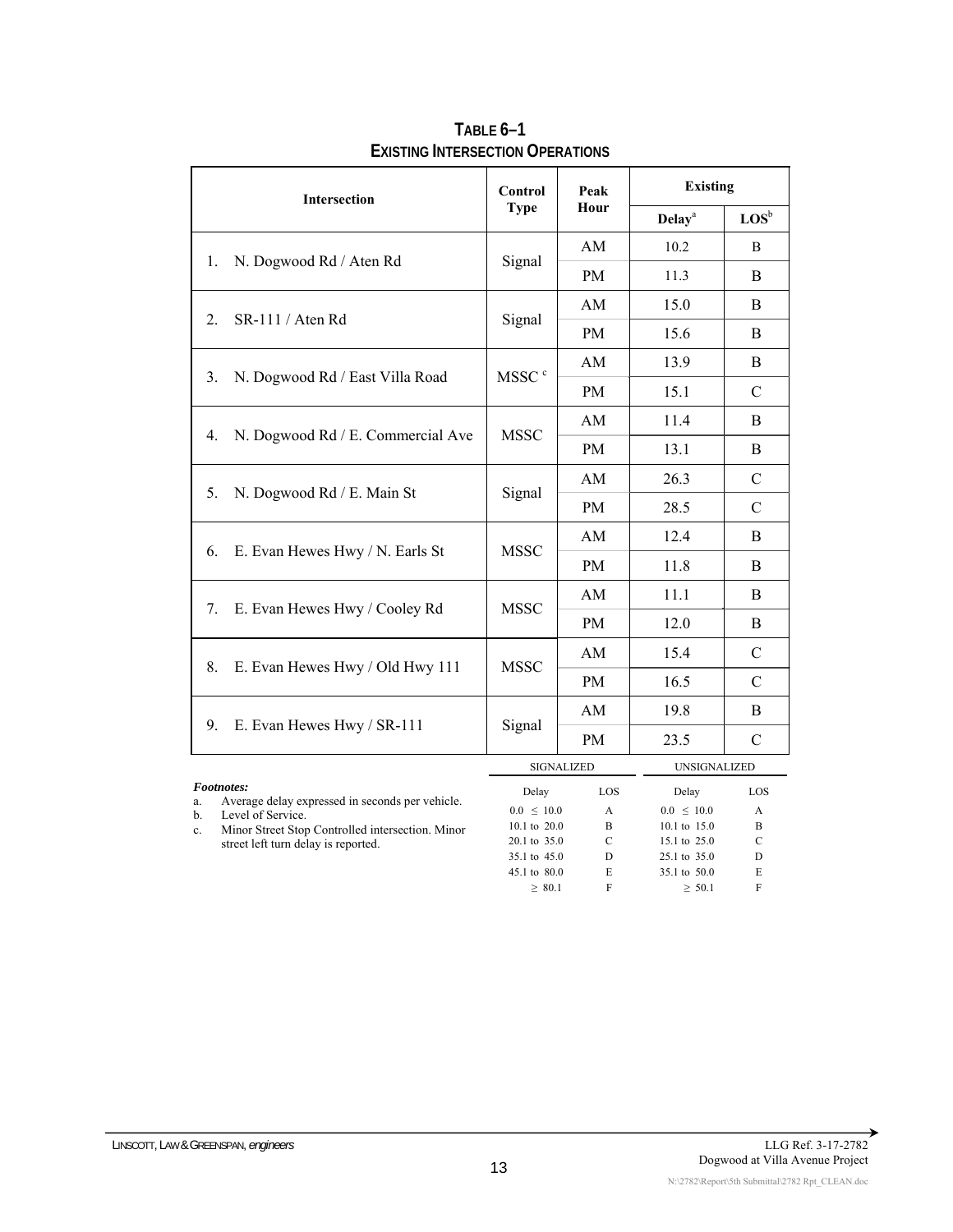| <b>Street Segment</b>                                    | Roadway               | Capacity<br>at     | Existing         |                    |                    |  |  |  |
|----------------------------------------------------------|-----------------------|--------------------|------------------|--------------------|--------------------|--|--|--|
|                                                          | <b>Classification</b> | LOG E <sup>a</sup> | ADT <sup>b</sup> | $\rm{LOS}^{\rm c}$ | $V/C$ <sup>d</sup> |  |  |  |
| N. Dogwood Road                                          |                       |                    |                  |                    |                    |  |  |  |
| Aten Road to East Villa Road                             | 2-Lane Collector      | 12,000             | 5,430            | A                  | 0.453              |  |  |  |
| East Villa Road to E. Commercial Avenue                  | 2-Lane Collector      | 12,000             | 5,060            | A                  | 0.422              |  |  |  |
| South of E. Main Street                                  | 2-Lane Arterial       | 18,000             | 6,140            | A                  | 0.341              |  |  |  |
| E. Main Street / E. Evan Hewes Highway                   |                       |                    |                  |                    |                    |  |  |  |
| N. Dogwood Road to N. Earls Street                       | 4-Lane (U) Arterial   | 27,000             | 5,960            | $\mathsf{A}$       | 0.221              |  |  |  |
| N. Earls Street to Cooley Road                           | 4-Lane (U) Arterial   | 27,000             | 5,800            | A                  | 0.215              |  |  |  |
| Cooley Road to Old Highway 111                           | 4-Lane (U) Arterial   | 27,000             | 5,300            | $\mathsf{A}$       | 0.196              |  |  |  |
| <b>East Villa Road</b><br>N. Dogwood Road to Cooley Road | 2-Lane Local          | 2,000              | 500              | $\mathsf{A}$       | 0.250              |  |  |  |

**TABLE 6–2 EXISTING STREET SEGMENT OPERATIONS**

*Footnotes:* 

a. Capacities based on City of El Centro & County of Imperial Roadway Classification tables.

b. Average Daily Traffic.

c. Level of Service.

d. Volume to Capacity ratio.

→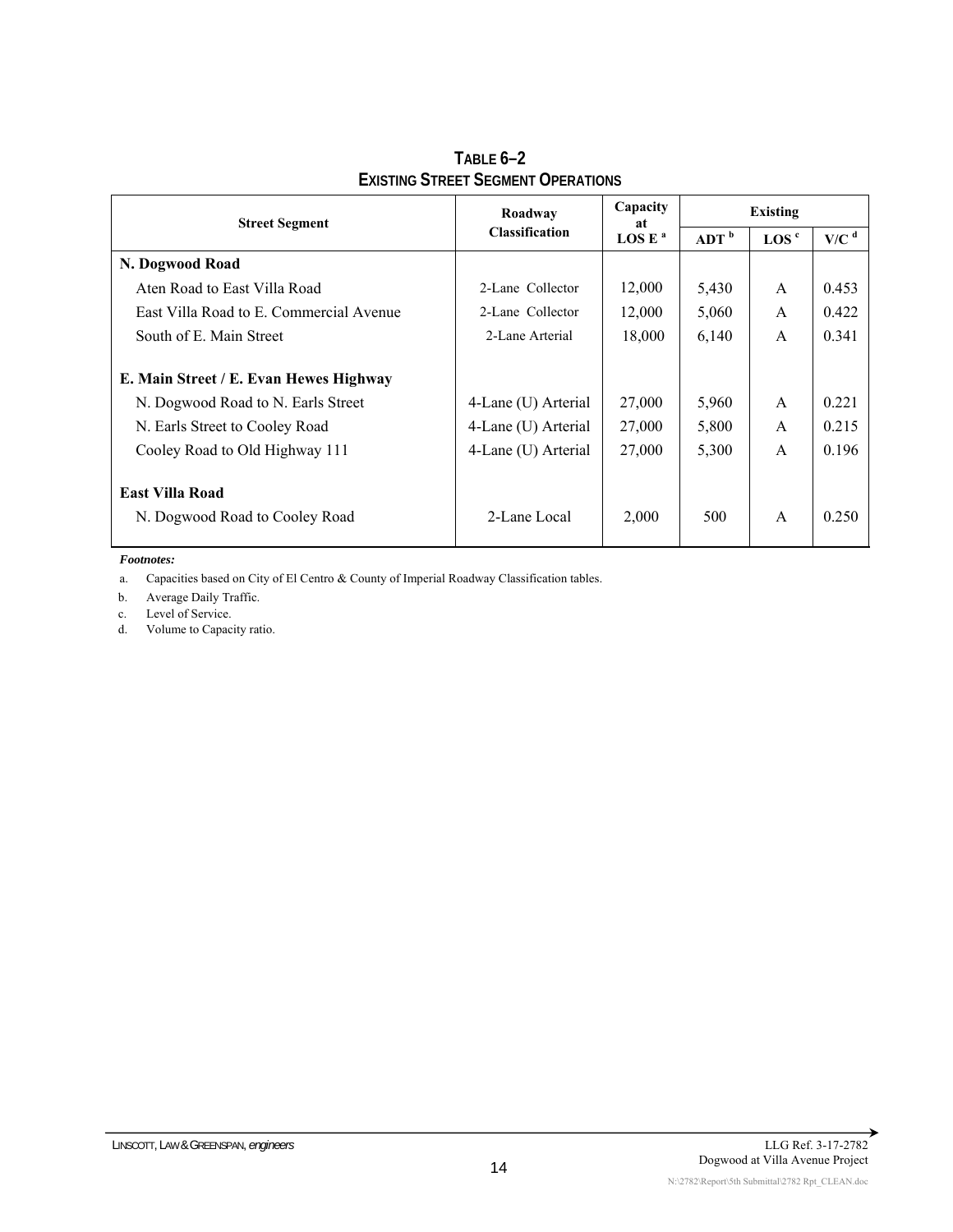# **7.0 TRIP GENERATION/DISTRIBUTION/ASSIGNMENT**

The following is a discussion of the project trip generation calculations and the project traffic distribution and assignment through the local network. For the purposes of this report, three project generation forecasts were calculated: Phase 1 was assumed to develop 1 MSF, Phase II with a total of 2 MSF, and Phase 3 with a total of 3 MSF.

# **7.1 Trip Generation**

Traffic generation is expressed in vehicle trip ends, defined as one-way vehicular movements, either entering or exiting the generating land use. Generation rates used in the traffic forecasting procedure are found in the Ninth Edition of *Trip Generation*, published by the Institute of Transportation Engineers (ITE) [Washington D.C., 2012]. The trip generation potential for the proposed Project was forecast using ITE Land Use Code 140, Manufacturing.

*Table 7–1* summarizes the trip generation rates used in forecasting the vehicular trips generated by the proposed project and the project's peak hour and ADT trip generation amounts. A worse case assumption of no employees arriving via transit was assumed.

### **7.1.1** *Project Phase 1 Trip Generation Forecast*

As shown in *Table 7–1*, the Project Phase 1 (1 MSF) is expected to generate a total of 3,820 daily trips (one half arriving, one half departing), with 730 trips in the AM peak hour (569 inbound, 161 outbound) and 730 trips in the PM peak hour (263 inbound, 467 outbound).

### **7.1.2** *Project Phase 2 Trip Generation Forecast*

As shown in *Table 7–1*, the Project Phase 2 (2 MSF) is expected to generate a total of 7,640 daily trips (one half arriving, one half departing), with 1,460 trips in the AM peak hour (1,139 inbound, 321 outbound) and 1,460 trips in the PM peak hour (526 inbound, 934 outbound).

### **7.1.3** *Project Phase 3 Trip Generation Forecast*

As shown in *Table 7–1*, the Project Phase 3 (3 MSF) is expected to generate a total of 11,460 daily trips (one half arriving, one half departing), with 2,190 trips in the AM peak hour (1,708 inbound, 482 outbound) and 2,190 trips in the PM peak hour (788 inbound, 1,402 outbound).

### **7.2 Trip Distribution / Assignment**

The project traffic was distributed and assigned to the roadway network based on existing travel patterns, the proposed improvements to East Villa Road and Cooley Road, the project's proximity to state highways and arterials, transit centers/stops, and residential neighborhoods.

*Figure 7–1* shows the Project traffic distribution with access provided only to Villa Avenue. *Figure 7–2* shows the Project traffic distribution with access provided to Villa Avenue and Cooley Road extended between Aten Road and the Project site. *Figure 7–3* shows the Project Phase 1 traffic volumes with access provided only to Villa Avenue. *Figure 7–4* shows the Project Phase 2 traffic volumes with access provided to Villa Avenue and Cooley Road extended between Aten Road and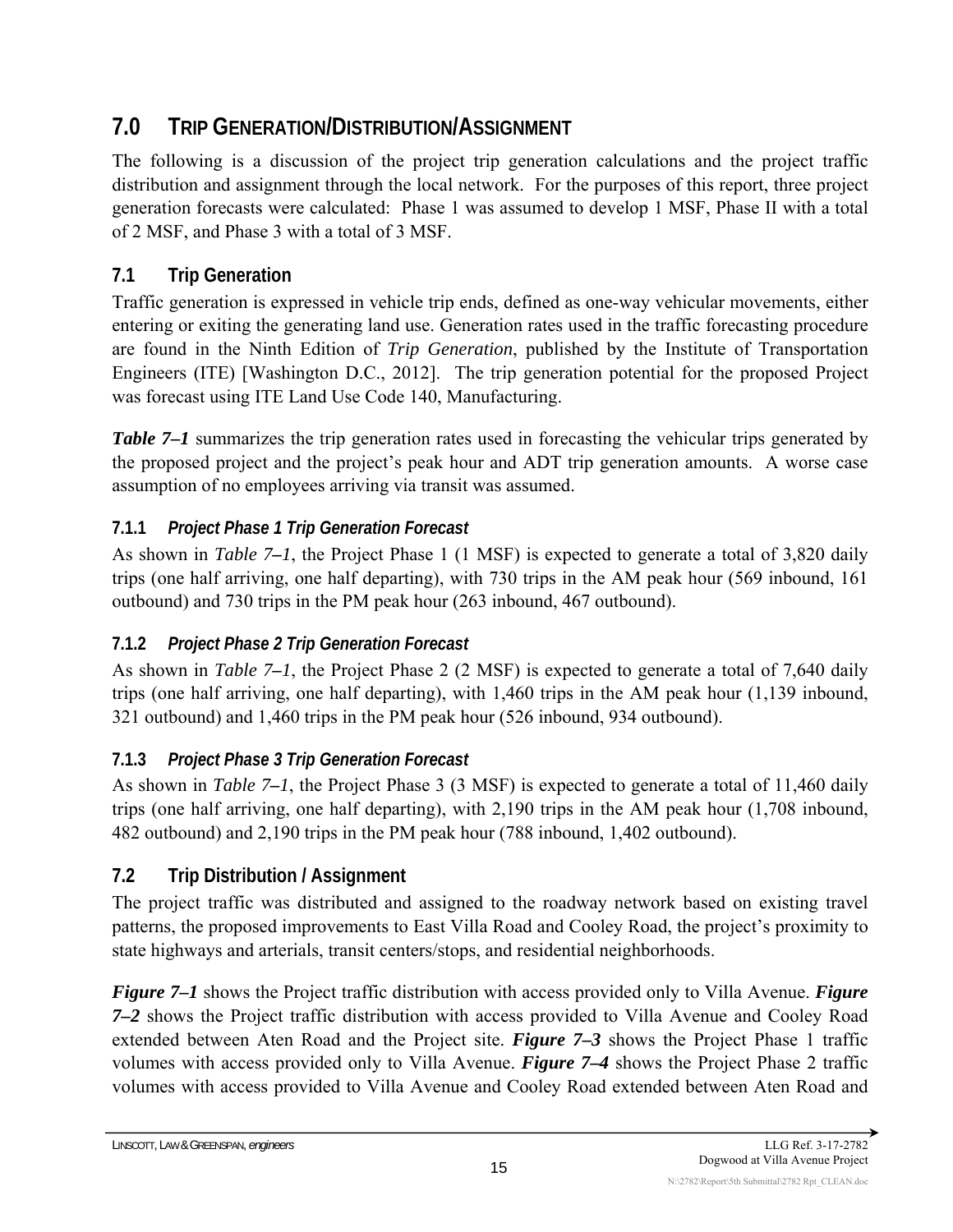the Project site. *Figure 7–5* shows the Project Phase 3 traffic volumes with access provided to Villa Avenue and Cooley Road extended between Aten Road and the Project site.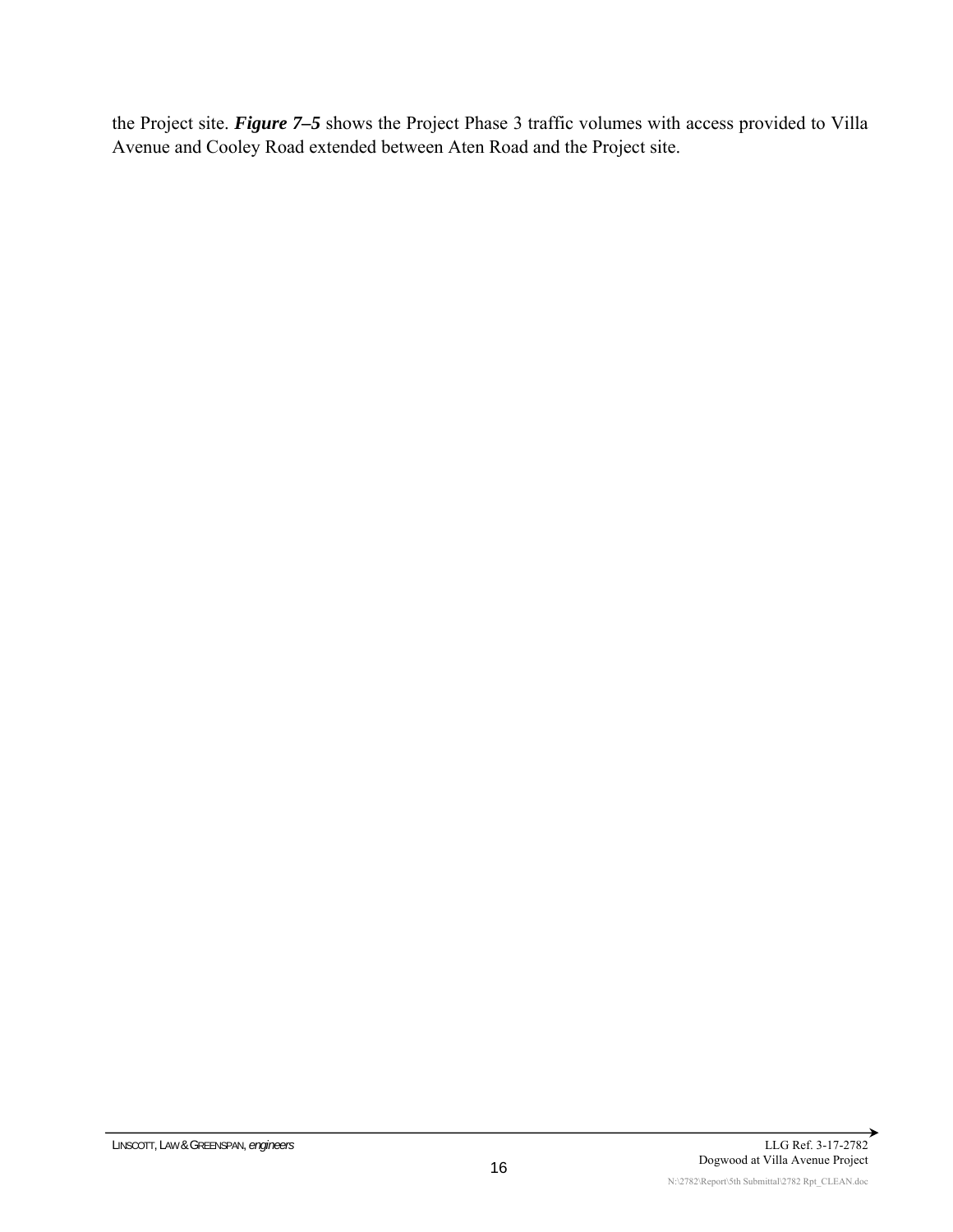| <b>Land Use</b> | <b>Size</b> | Daily Trip Ends (ADTs) <sup>a</sup> |        |             | <b>AM Peak Hour</b> |       |        |              | <b>PM Peak Hour</b> |        |        |      |              |  |
|-----------------|-------------|-------------------------------------|--------|-------------|---------------------|-------|--------|--------------|---------------------|--------|--------|------|--------------|--|
|                 |             | Rate <sup>b</sup>                   |        |             | In:Out              |       | Volume |              |                     | In:Out | Volume |      |              |  |
|                 |             |                                     | Volume | Rate        | Split $%$           | In    | Out    | <b>Total</b> | Rate <sup>b</sup>   | Split% | In     | Out  | <b>Total</b> |  |
| Manufacturing   | MSF         | $3.82$ /KSF                         | 3,820  | $0.73$ /KSF | 78:22               | 569   | 161    | 730          | $0.73$ /KSF         | 36:64  | 263    | 467  | 730          |  |
| Manufacturing   | 2 MSF       | 3.82/KSF                            | 7,640  | $0.73$ /KSF | 78:22   1,139       |       | 321    | .460         | $0.73$ /KSF         | 36:64  | 526    | 934  | 1,460        |  |
| Manufacturing   | 3 MSF       | $3.82$ /KSF                         | 11,460 | $0.73$ /KSF | 78:22               | 1,708 | 482    | 2,190        | $0.73$ /KSF         | 36:64  | 788    | .402 | 2,190        |  |

#### **TABLE 7–1 PROJECT TRIP GENERATION**

*Footnotes:* 

a.Trip-ends are one-way traffic movements, either entering or leaving.

b.Rate is based on ITE Trip Generation Manual (9<sup>th</sup> Ed.), rate for *Manufacturing* (*Code 140*).

#### *General Notes:*

1. MSF = million square feet. KSF = thousand square feet.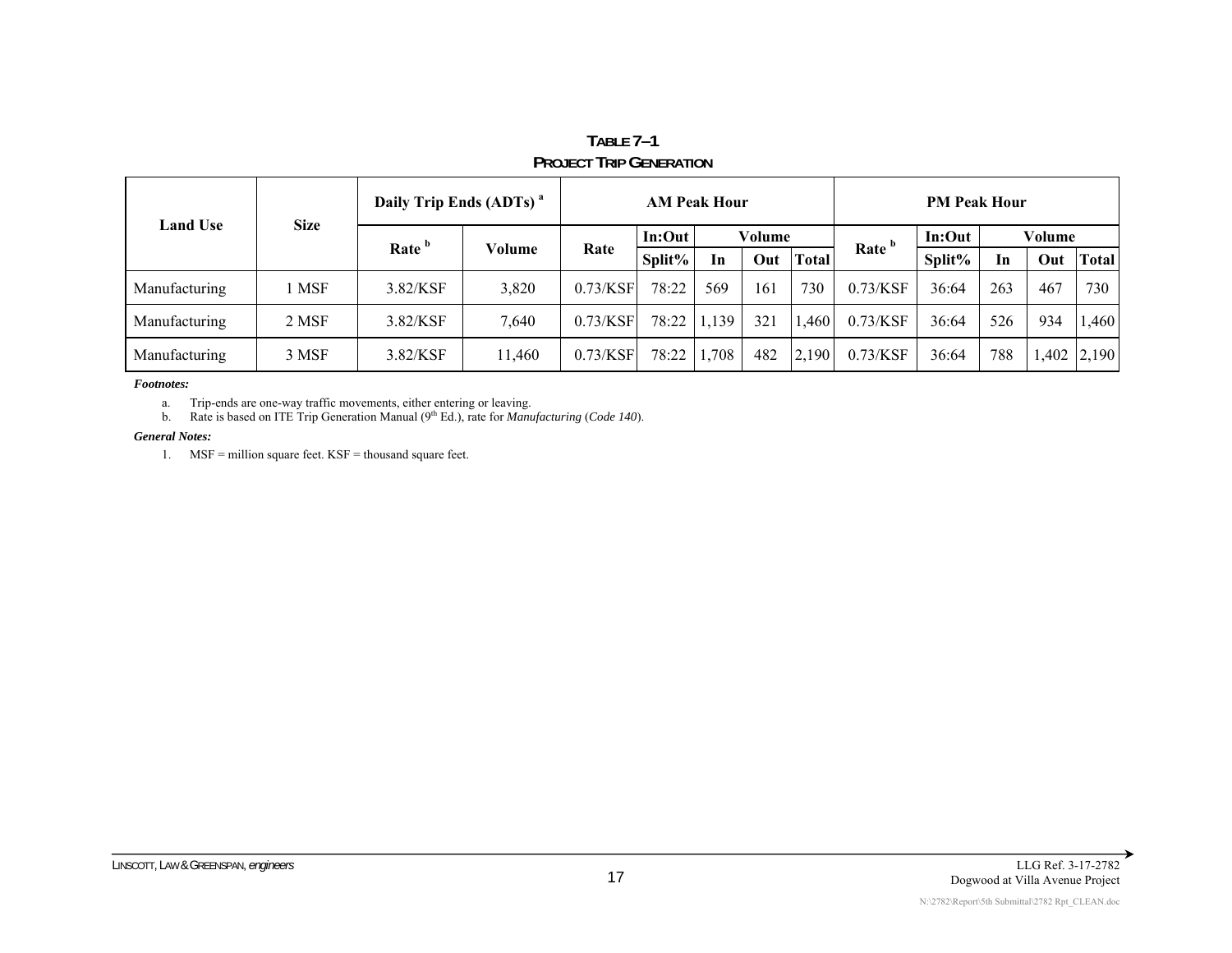

**N:\2782\Figures Date: 8/15/18**

LINSCOTT LAW<sub>&</sub> GREENSPAN engineers

**Figure 7-1**

# **Project Traffic Distribution**

#### **(Villa Avenue Access Only - Phase 1)**

Dogwood at Villa Avenue Project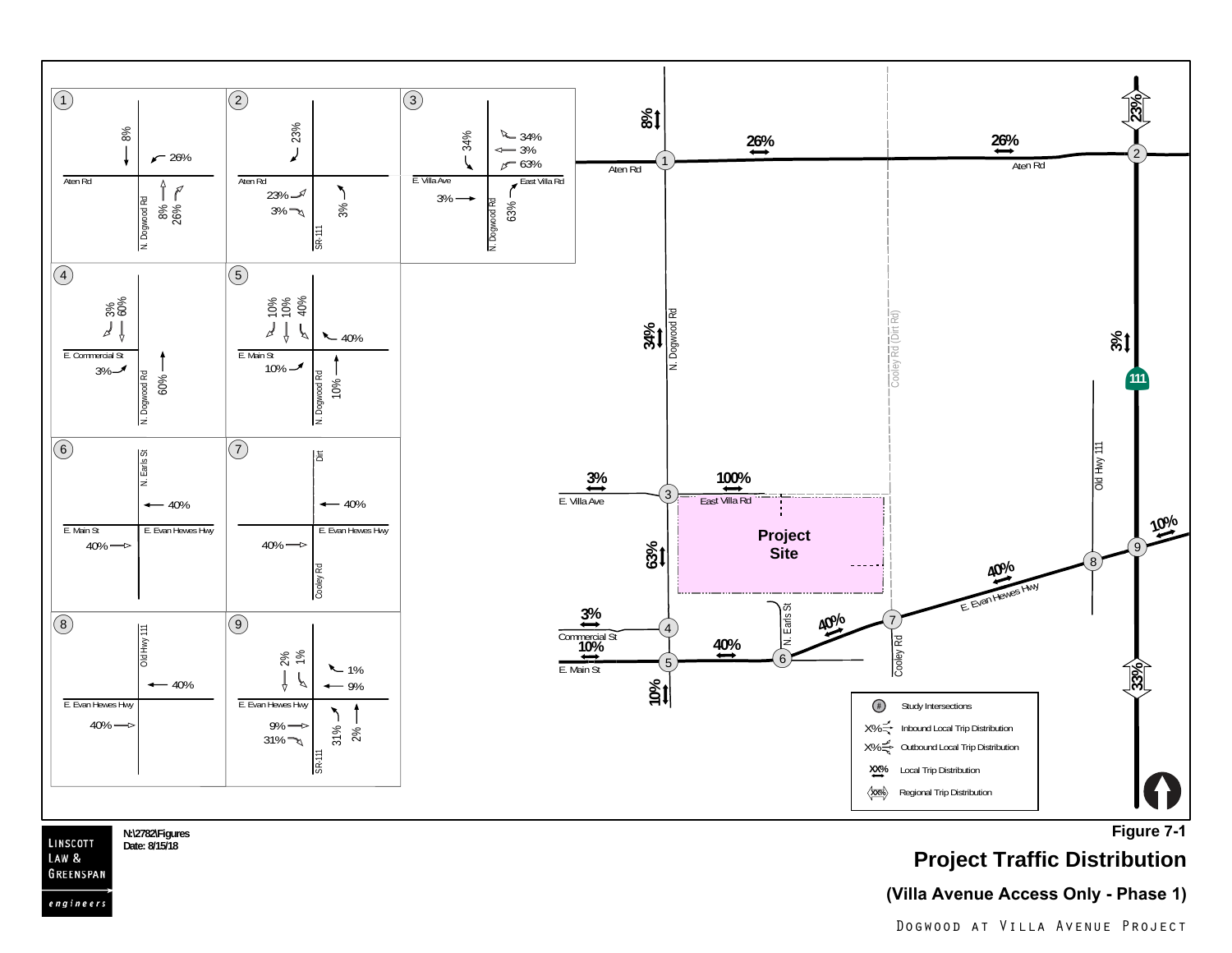

**Project Traffic Distribution**

**(Villa Avenue & Cooley Road Access - Phases 2 & 3)**

LINSCOTT **Date: 8/15/18** LAW<sub>&</sub> GREENSPAN

engineers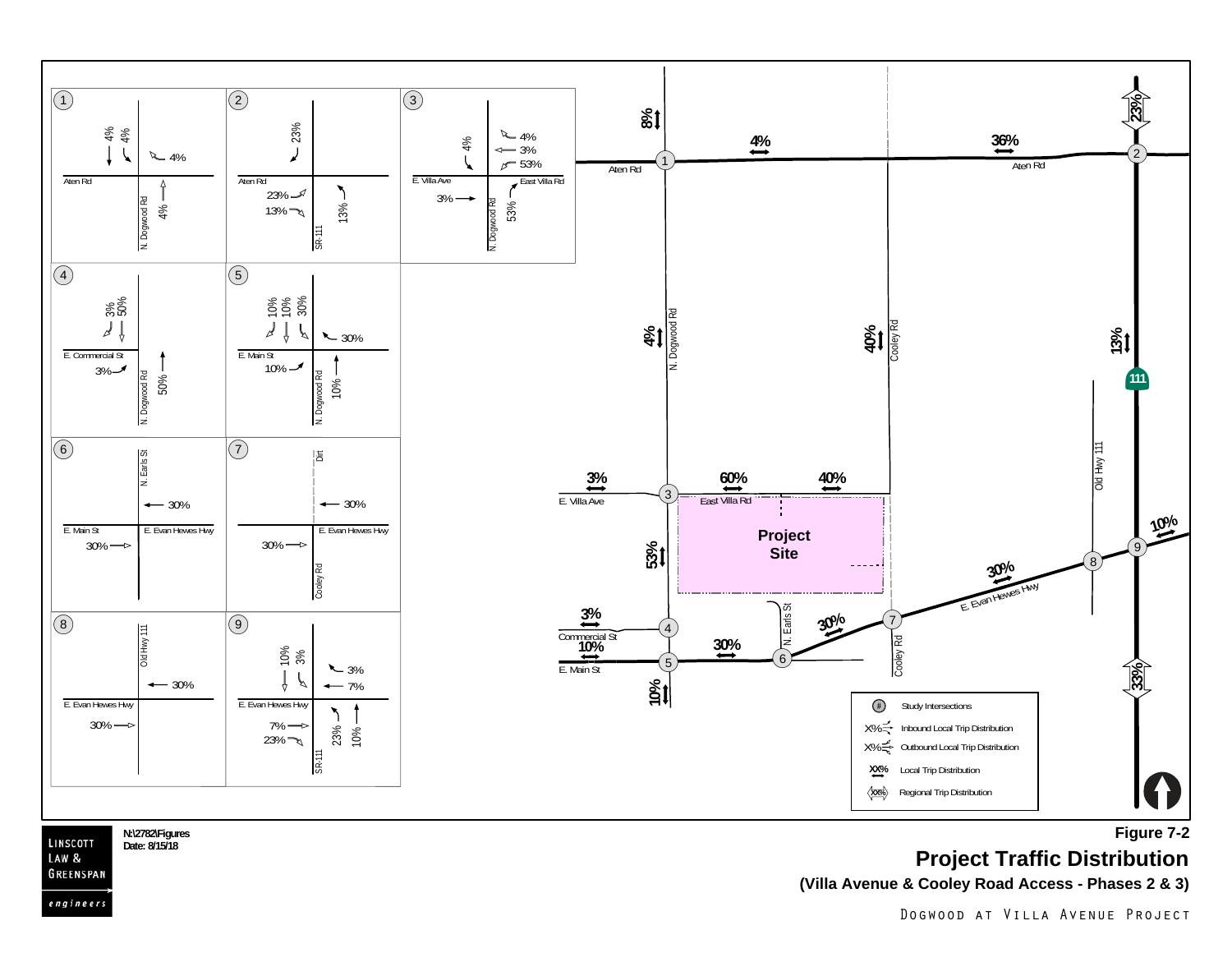

**Figure 7-3**

**Project Phase 1 Volumes**

**N:\2782\Figures** LINSCOTT **Date: 10/18/17**LAW & GREENSPAN

engineers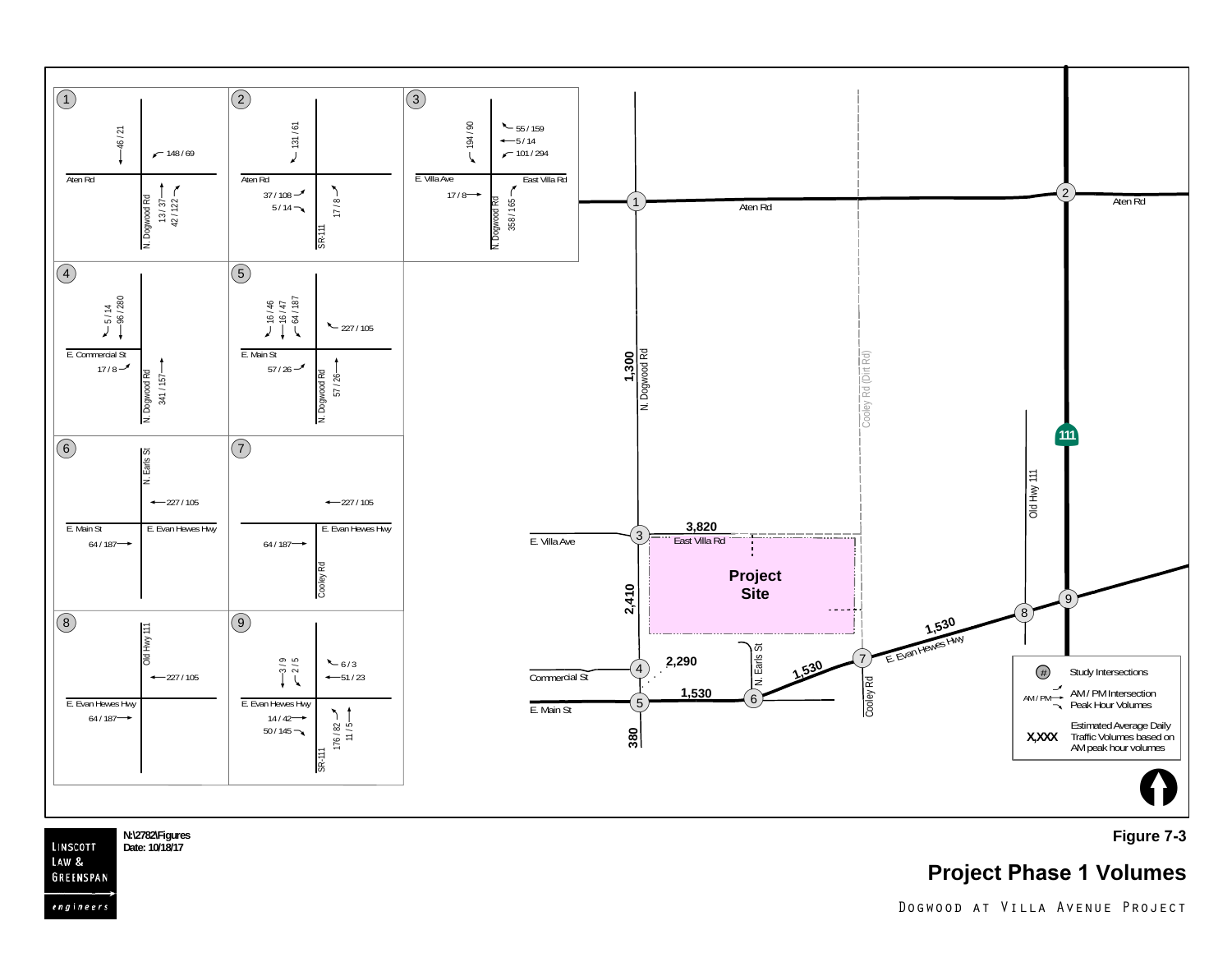

N:\2782\Figures **Figure 7-4 Properties Figure 7-4** Date: 08/31/18 LINSCOTT Date: 08/31/18 GREENSPAN

# **Project Phase 2 Traffic Volumes**

LAW &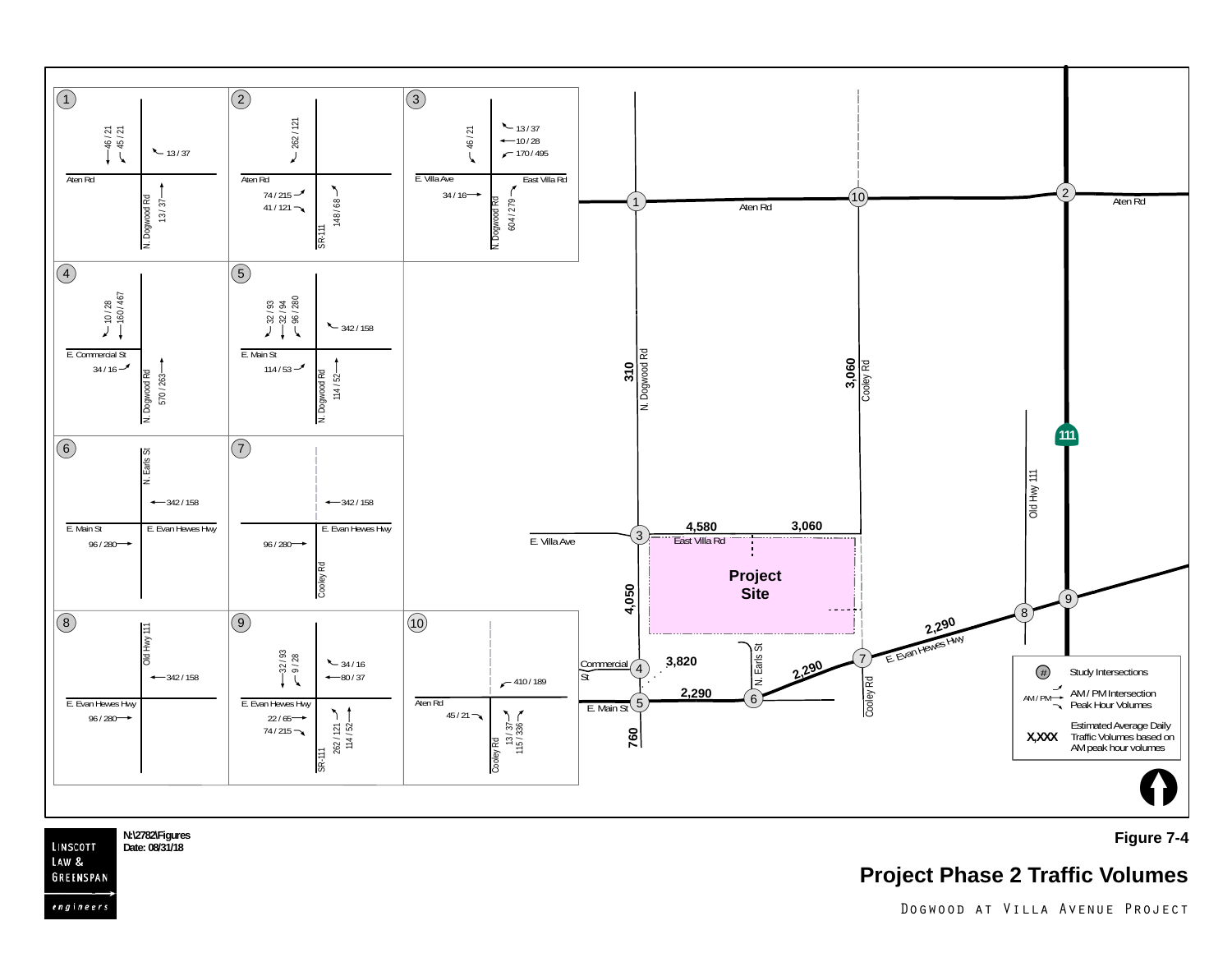

LINSCOTT Date: 08/31/18 LAW & GREENSPAN

engineers

#### N:\2782\Figures **Figure 7-5 Properties Properties Properties Properties Properties**

# **Project Phase 3 Traffic Volumes**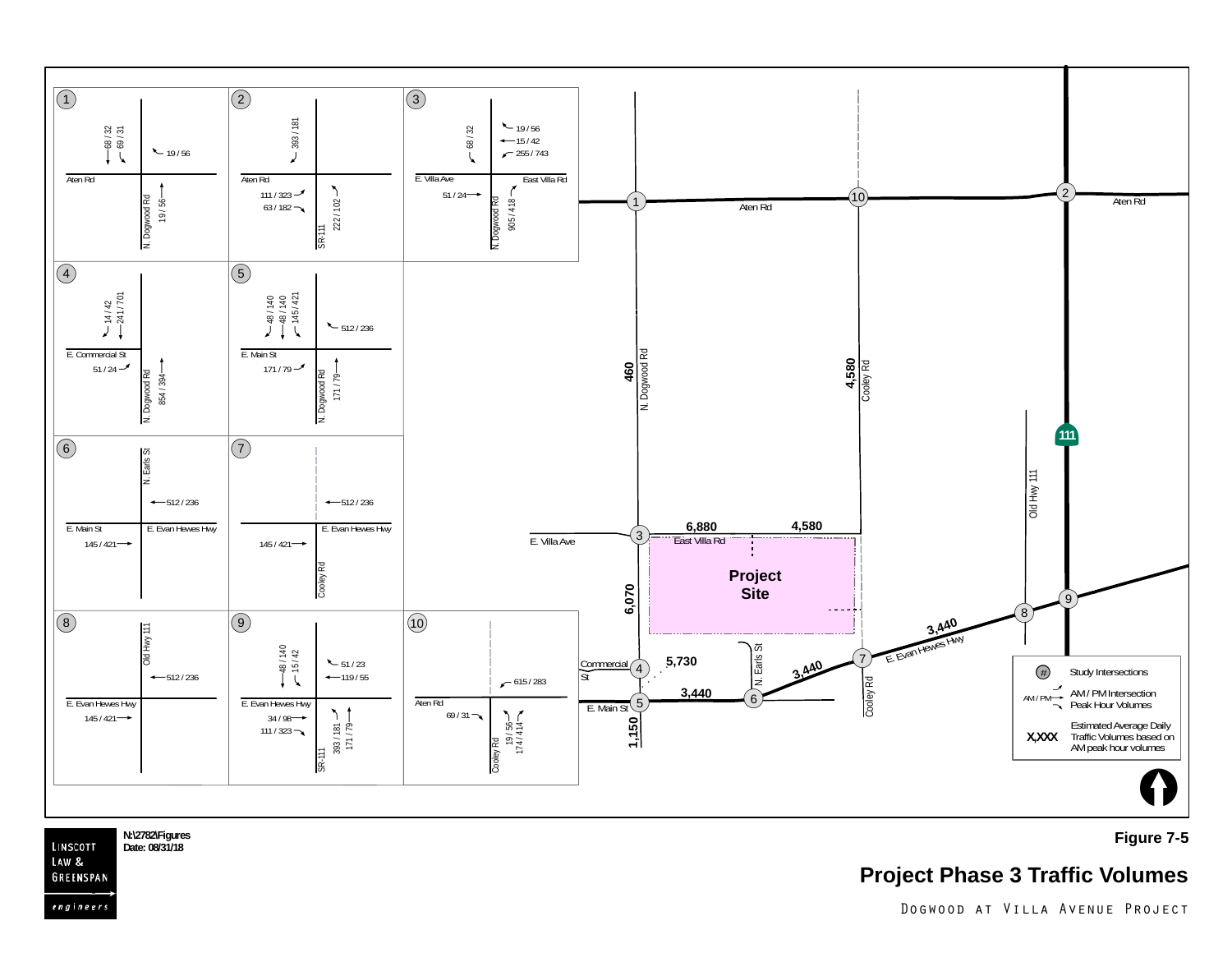# **8.0 CUMULATIVE PROJECTS**

Cumulative projects are other projects in the study area that will add traffic to the nearby circulation system in the near future. LLG reviewed potential projects in the City of El Centro, City of Imperial, and County of Imperial. Cumulative projects, as defined by Section 15355 of the CEQA Guidelines, are "closely related past, present and reasonably foreseeable probable future projects". Following are brief descriptions of each of them:

- 1. **Rosswood** includes 148 single family units located south of Ross Road and ½ mile east of Dogwood Road.
- 2. **Imperial Valley Commons** includes 575,000 sf of Retail commercial along the north side of Danenberg Avenue and 1/3 mile east of Dogwood Road.
- 3. **Palmilla Assisted Living Facility** includes 422 bed assisted living facility located at 1402 W. Pico Avenue.
- 4. **4<sup>th</sup> Street Properties** includes three buildings totaling 12,000 sf, northeast corner of 4<sup>th</sup> Street and Wake Avenue.
- 5. **Stonefield** includes 240 condominium units located east of Imperial Valley Mall.
- 6. **Town Center Village Apartments** includes 247 multifamily units located at 2100 N.  $10^{th}$  Street.
- 7. **El Centro Town Center Commercial/Manufacturing project** includes 200,000 sf of light manufacturing and 240,000 sf of general commercial located on the west side of  $8<sup>th</sup>$ Street between Bradshaw Drive and Northern City limits.
- 8. **Victoria Ranch Subdivision 5A** includes 40 single family units located on the southwest corner of Aten Road and Legakes Avenue in the City of Imperial.
- 9. **Willowbend** includes 131 single family units located at the southwest corner of McCabe Road and SR-86.
- 10. **Citrus Grove** includes 120 single family units located at the southwest corner of McCabe Road and SR-86.
- 11. **Linda Vista** includes 232 single family units located north of McCabe Road and ¼ mile west of Clark Road.
- 12. **PMB Medical Building** includes 63,000 sf of medical office located at 852 E. Danenberg Drive.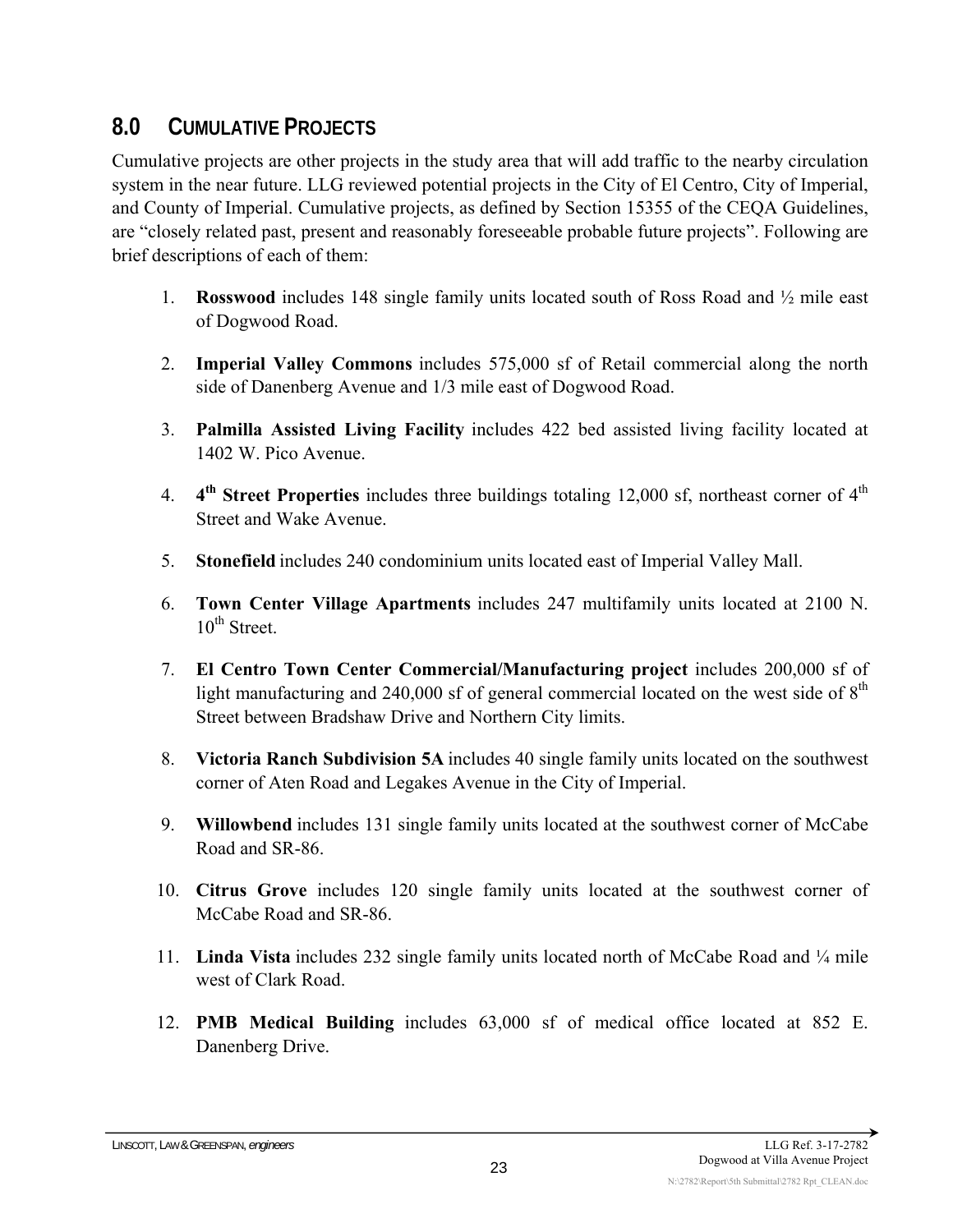13. **El Centro Aquatic Center** includes an eight-lane competition pool, a 2,025 square foot warm-up pool, a 1,605 square foot activity pool, and a 5,400 square foot lazy river. In addition a 4,350 square foot building is proposed to provide locker rooms, staff offices, a snack bar, storage, and a party room. The project is proposed to be located at the existing Adams Park, which is situated south of Adams Avenue, west of SR 86, north of Park Avenue and east of  $6<sup>th</sup>$  Street.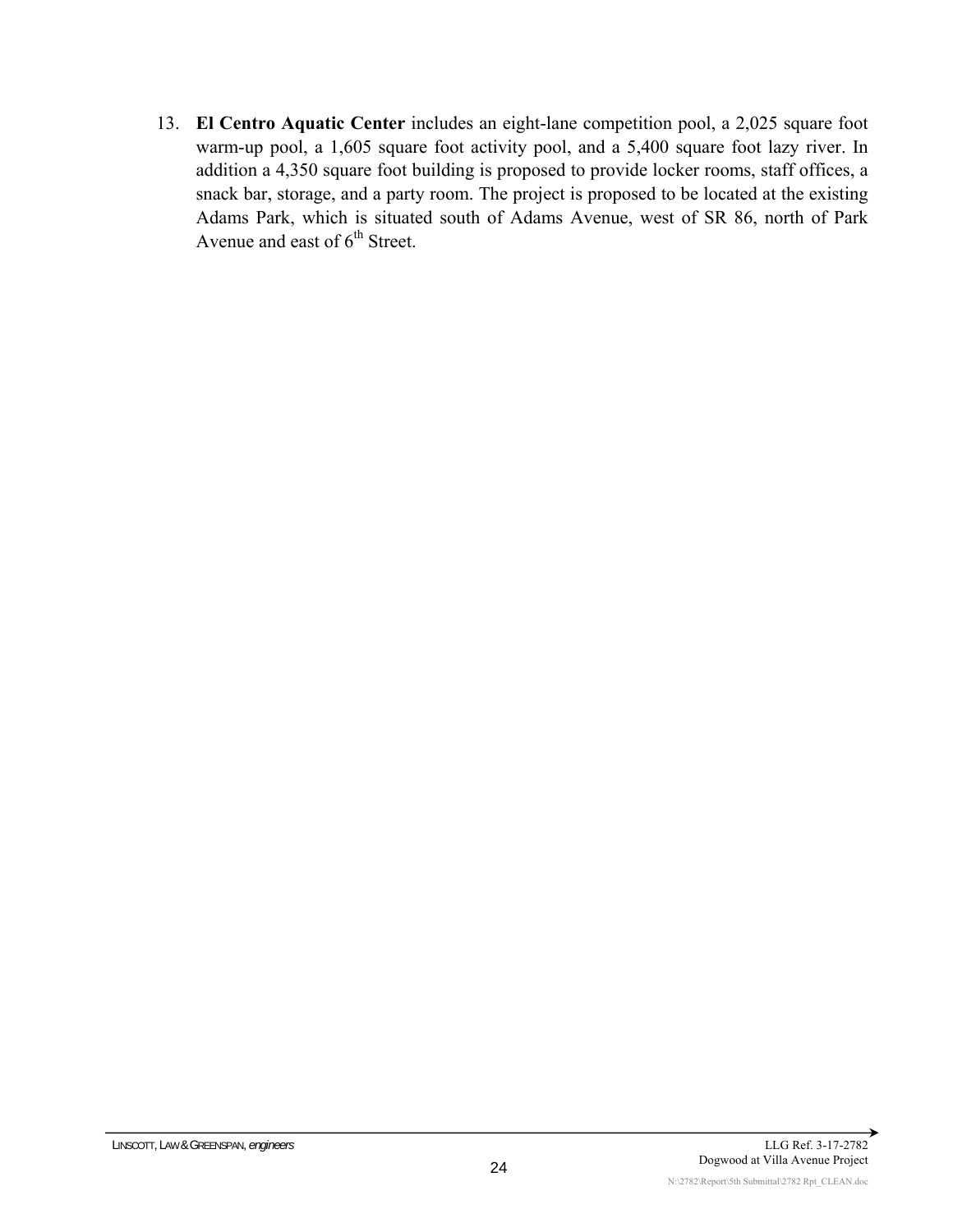# **9.0 ANALYSIS OF NEAR-TERM SCENARIOS**

Traffic volumes from the thirteen identified cumulative projects were added to existing traffic volumes. In addition, a growth rate of  $2\%$  per year (3 years) was added to existing + cumulative projects traffic volumes traffic volumes to forecast the Near-Term Without Project traffic volumes. *Figure 9–1* shows the Near-Term Without Project traffic volumes and *Figure 9–2* shows the Near-Term With Phase 1 Project traffic volumes. *Figure 9–3* shows the Near-Term With Phase 2 Project traffic volumes. *Figure 9–4* shows the Near-Term With Phase 3 Project traffic volumes. *Appendix C* provides the intersection analysis worksheets for all scenarios.

### **9.1 Near-Term Without Project Intersection Analysis**

*Table 9–1* summarizes the Near-Term peak hour intersection operations. As seen in *Table 9–1*, all study intersections are calculated to operate at LOS C or better in the near-term without project scenarios.

### **9.2 Near-Term Without Project Street Segment Operations**

*Table 9–2* summarizes the Near-Term street segment operations. As seen in *Table 9–2*, all study area segments are calculated to operate at LOS B or better on a daily basis.

### **9.3 Near-Term With Project Phase 1 Intersection Analysis**

*Table 9–1* summarizes the Near-Term peak hour intersection operations with the addition of project Phase 1 traffic. As seen in *Table 9–1*, all study intersections are calculated to operate at LOS D or better, with the exception of the following:

- Intersection  $\#3$ . N. Dogwood Road / East Villa Road LOS F (AM and PM Peak Hours)
- Intersection #4. N. Dogwood Road / E. Commercial Avenue LOS E (PM Peak Hour)

*Based on the established significance criteria, significant impacts are calculated at these intersections.* 

### **9.4 Near-Term With Project Phase 1 Street Segment Operations**

*Table 9–2* summarizes the Near-Term street segment operations with the addition of project Phase 1 traffic. As seen in *Table 9–2*, all study area segments are calculated to operate at LOS B or better on a daily basis, with the exception of the following:

- N. Dogwood Road: E. Commercial Avenue to E. Main Street LOS D
- East Villa Road: N. Dogwood Road to Cooley Road (Project Frontage) LOS F

*Based on the significance criteria, a significant impact is calculated along these segments.*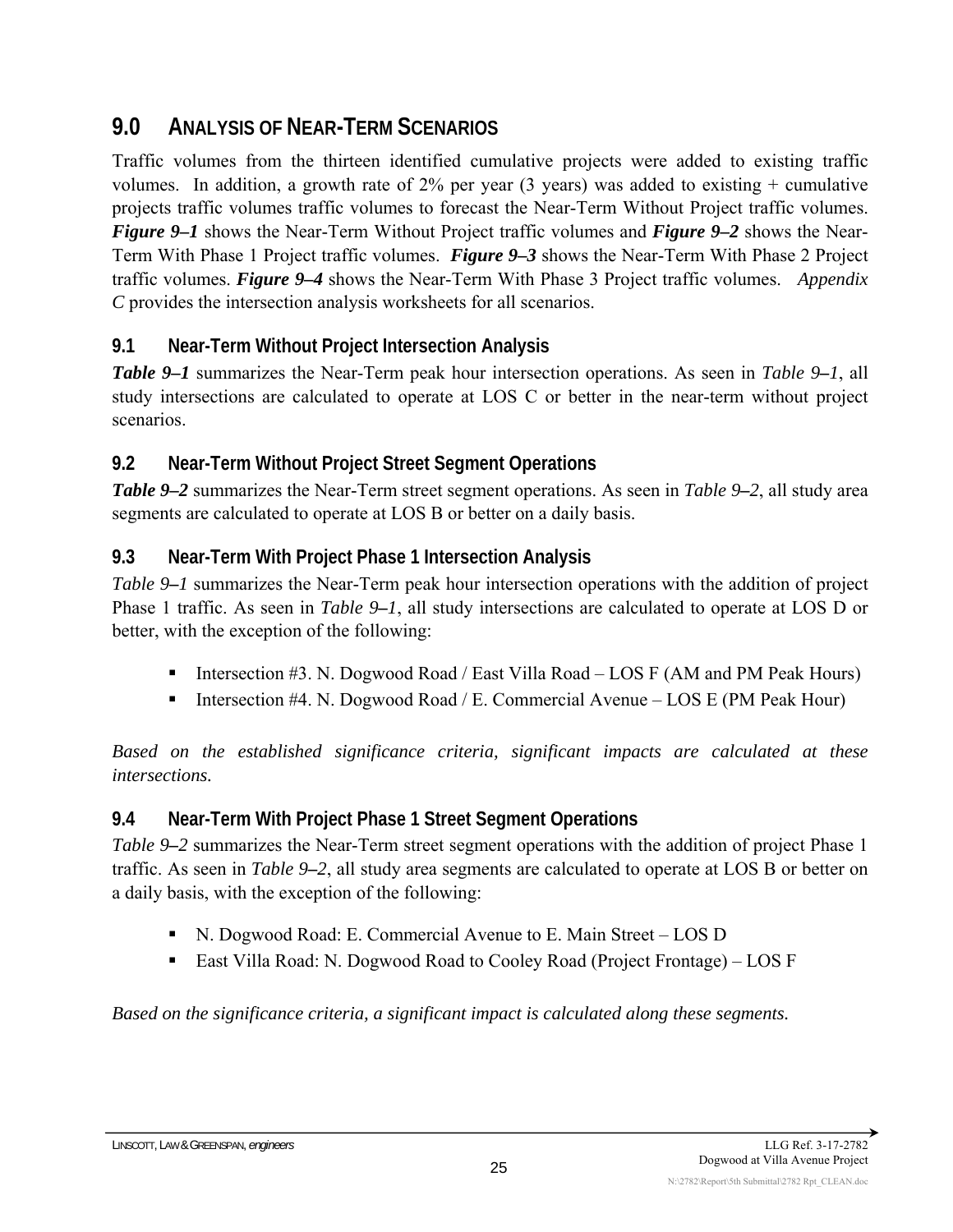### **9.5 Near-Term With Project Phase 2 Intersection Analysis**

*Table 9–1* summarizes the Near-Term peak hour intersection operations with the addition of project Phase 2 traffic. As seen in *Table 9–1*, all study intersections are calculated to operate at LOS D or better, with the exception of the following:

Intersection #8. E. Evan Hewes Highway / Old Highway  $111 - LOS E$  (PM Peak Hour)

*Based on the established significance criteria, significant impacts are calculated at this intersection.* 

#### **9.6 Near-Term With Project Phase 2 Street Segment Operations**

*Table 9–2* summarizes the Near-Term street segment operations with the addition of project Phase 2 traffic. As seen in *Table 9–2*, all study area segments are calculated to operate at LOS B or better on a daily basis, with the exception of the following:

- N. Dogwood Road: East Villa Avenue to E. Commercial Avenue LOS D
- N. Dogwood Road: E. Commercial Avenue to E. Main Street LOS E
- East Villa Road: N. Dogwood Road to Cooley Road (Project Frontage) LOS F

*Based on the significance criteria, a significant impact is calculated along these segments.* 

#### **9.7 Near-Term With Project Phase 3 Intersection Analysis**

*Table 9–1* summarizes the Near-Term peak hour intersection operations with the addition of project Phase 3 traffic. As seen in *Table 9–1*, all study intersections are calculated to operate at LOS D or better, with the exception of the following:

- Intersection  $#3$ . N. Dogwood Road / East Villa Road LOS F (AM and PM Peak Hours)
- Intersection #5. N. Dogwood Road / E. Main Street LOS F (AM Peak Hour) and LOS E (PM Peak Hour)
- Intersection #9. E. Evan Hewes Highway / SR-111 LOS E (PM Peak Hour)

*Based on the established significance criteria, significant impacts are calculated at these intersections.* 

N:\2782\Report\5th Submittal\2782 Rpt\_CLEAN.doc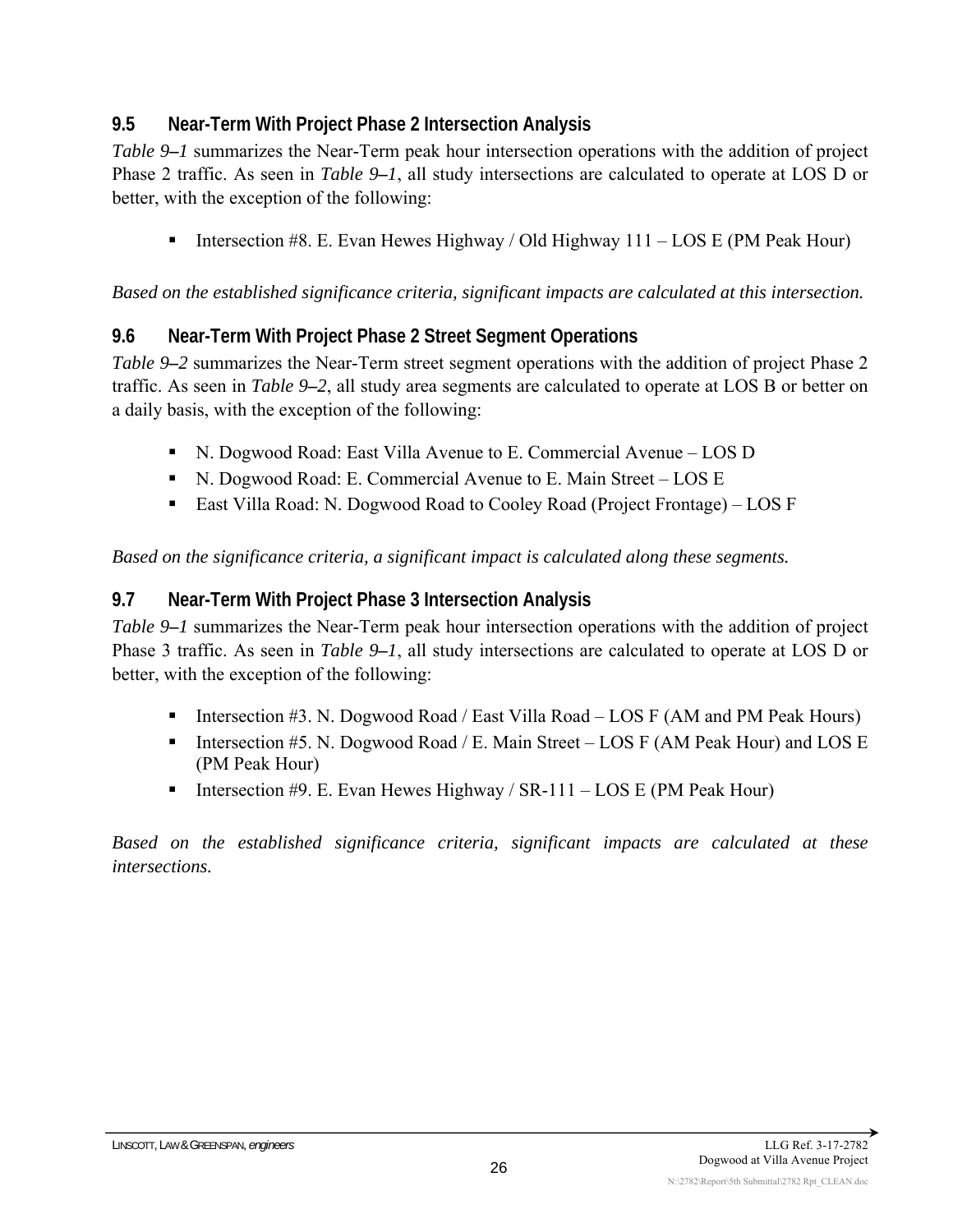#### **9.8 Near-Term With Project Phase 3 Street Segment Operations**

*Table 9–2* summarizes the Near-Term street segment operations with the addition of project Phase 3 traffic. As seen in *Table 9–2*, all study area segments are calculated to operate at LOS B or better on a daily basis, with the exception of the following:

- N. Dogwood Road: East Villa Avenue to E. Commercial Avenue LOS F
- N. Dogwood Road: E. Commercial Avenue to E. Main Street LOS F
- East Villa Road: N. Dogwood Road to Cooley Road (Project Frontage) LOS F

*Based on the significance criteria, a significant impact is calculated along these segments.*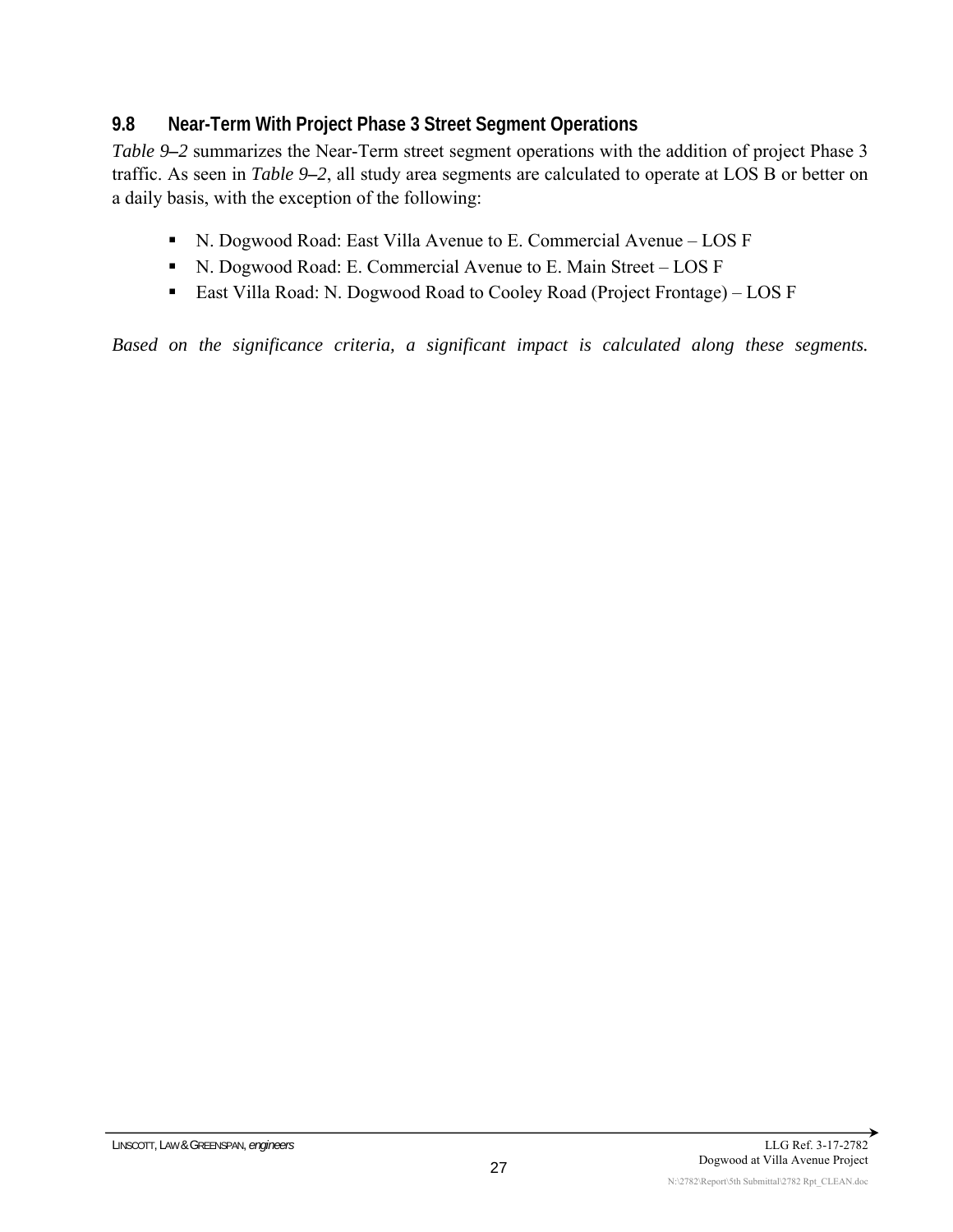|                                                                                                                          | Control                    | Peak      |              | Existing                    |               | <b>Near-Term Without</b><br>Project |               |                             | <b>Near-Term With</b><br><b>Project Phase I</b> |                |                              |                             | <b>Near-Term With</b><br>Project Phase II <sup>e</sup> |                               | <b>Near-Term With</b><br>Project Phase III <sup>f</sup> |                             |                     |                       |  |
|--------------------------------------------------------------------------------------------------------------------------|----------------------------|-----------|--------------|-----------------------------|---------------|-------------------------------------|---------------|-----------------------------|-------------------------------------------------|----------------|------------------------------|-----------------------------|--------------------------------------------------------|-------------------------------|---------------------------------------------------------|-----------------------------|---------------------|-----------------------|--|
| Intersection                                                                                                             | Type                       | Hour      | $\bf Delava$ | $\mathbf{LOS}^{\mathsf{b}}$ | $\bf Delav^a$ | $\mathbf{LOS}^{\mathsf{b}}$         | $\bf Delav^a$ | $\mathbf{LOS}^{\mathsf{b}}$ | $\Delta^d$                                      | Sig<br>Impact? | $\bf Delav^a$                | $\mathbf{LOS}^{\mathsf{b}}$ | $\Delta^d$                                             | <b>Sig</b><br>Impact?         | $\bf Delav^a$                                           | $\mathbf{LOS}^{\mathsf{b}}$ | $\Delta^d$          | <b>Sig</b><br>Impact? |  |
|                                                                                                                          |                            | AM        | 10.2         | B                           | 10.5          | B                                   | 14.0          | $\, {\bf B}$                | 3.5                                             | None           | 10.9                         | $\mathbf B$                 | 0.4                                                    | None                          | 11.3                                                    | $\mathbf{B}$                | 0.8                 | None                  |  |
| 1. N. Dogwood Rd / Aten Rd                                                                                               | Signal                     | <b>PM</b> | 11.3         | B                           | 12.0          | B                                   | 16.0          | $\mathbf{B}$                | 4.0                                             | None           | 12.4                         | $\, {\bf B}$                | 0.4                                                    | None                          | 12.6                                                    | $\mathbf B$                 | 0.6                 | None                  |  |
|                                                                                                                          |                            | AM        | 15.0         | B                           | 16.2          | B                                   | 17.6          | $\mathbf B$                 | 1.4                                             | None           | 42.9                         | ${\bf D}$                   | 26.7                                                   | None                          | 26.7                                                    | $\mathbf{C}$                | 10.5                | None                  |  |
| 2. SR-111 / Aten Rd                                                                                                      | Signal                     | <b>PM</b> | 15.6         | B                           | 16.6          | B                                   | 17.8          | B                           | 1.2                                             | None           | 28.1                         | $\mathbf C$                 | 11.5                                                   | None                          | 39.2                                                    | D                           | 22.6                | None                  |  |
| 3. N. Dogwood Rd /                                                                                                       |                            | AM        | 13.9         | B                           | 14.7          | B                                   | 269.8         | $\mathbf{F}$                | 255.1                                           | Yes            | 34.8                         | $\mathbf C$                 | 20.1                                                   | None                          | 111.7                                                   | $\mathbf{F}$                | 97                  | Yes                   |  |
| East Villa Rd                                                                                                            | MSSC <sup>c</sup> / Signal | PM        | 15.1         | $\mathcal{C}$               | 17.0          | $\mathcal{C}$                       | 805.6         | $\mathbf{F}$                | 788.6                                           | Yes            | 43.6                         | D                           | 26.6                                                   | None                          | 117.5                                                   | $\mathbf{F}$                | 100.5               | Yes                   |  |
| 4. N. Dogwood Rd /                                                                                                       |                            | AM        | 11.4         | B                           | 11.8          | B                                   | 19.3          | $\mathcal{C}$               | 7.5                                             | None           | 8.8                          | A                           | $-3.0$                                                 | None                          | 14.4                                                    | $\mathbf{B}$                | 2.6                 | None                  |  |
| E. Commercial Ave                                                                                                        | MSSC / Signal              | PM        | 13.1         | B                           | 15.0          | $\mathbf B$                         | 35.9          | ${\bf E}$                   | 20.9                                            | Yes            | 16.3                         | $\mathbf B$                 | 1.3                                                    | None                          | 43.4                                                    | D                           | 28.4                | None                  |  |
|                                                                                                                          |                            | AM        | 26.3         | $\mathcal{C}$               | 27.2          | $\mathbf C$                         | 36.3          | D                           | 9.1                                             | None           | 38.4                         | ${\bf D}$                   | 11.2                                                   | None                          | 112.4                                                   | $\mathbf F$                 | 85.2                | Yes                   |  |
| 5. N. Dogwood Rd / E. Main St                                                                                            | Signal                     | <b>PM</b> | 28.5         | $\mathcal{C}$               | 32.2          | $\mathcal{C}$                       | 36.8          | D                           | 4.6                                             | None           | 41.6                         | $\mathbf D$                 | 9.4                                                    | None                          | 68.9                                                    | ${\bf E}$                   | 36.7                | Yes                   |  |
| 6. E. Evan Hewes Hwy /                                                                                                   |                            | AM        | 12.4         | B                           | 13.0          | B                                   | 17.2          | $\mathcal{C}$               | 4.2                                             | None           | 20.2                         | $\mathcal{C}$               | 7.2                                                    | None                          | 26.2                                                    | D                           | 13.2                | None                  |  |
| N. Earls St                                                                                                              | <b>MSSC</b>                | <b>PM</b> | 11.8         | B                           | 12.4          | B                                   | 15.1          | $\mathcal{C}$               | 2.7                                             | None           | 17.0                         | $\mathcal{C}$               | 4.6                                                    | None                          | 20.5                                                    | $\mathcal{C}$               | 8.1                 | None                  |  |
| 7. E. Evan Hewes Hwy /                                                                                                   |                            | AM        | 11.1         | $\mathbf{B}$                | 11.4          | $\mathbf{B}$                        | 13.2          | B                           | 1.8                                             | None           | 14.3                         | $\mathbf B$                 | 2.9                                                    | None                          | 16.4                                                    | $\mathcal{C}$               | 5.0                 | None                  |  |
| Cooley Rd                                                                                                                | <b>MSSC</b>                | PM        | 12.0         | $\mathbf{B}$                | 12.6          | $\mathbf B$                         | 15.9          | $\mathbf C$                 | 3.3                                             | None           | 18.2                         | $\mathbf C$                 | 5.6                                                    | None                          | 22.8                                                    | $\mathcal{C}$               | 10.2                | None                  |  |
| 8. E. Evan Hewes Hwy /                                                                                                   |                            | AM        | 15.4         | $\mathcal{C}$               | 16.4          | $\mathcal{C}$                       | 23.5          | $\mathcal{C}$               | 7.1                                             | None           | 29.0                         | $\mathbf D$                 | 12.6                                                   | None                          | 13.5                                                    | $\mathbf{B}$                | $-2.9$              | None                  |  |
| Old Hwy 111                                                                                                              | MSSC / Signal              | PM        | 16.5         | $\mathcal{C}$               | 18.3          | $\mathbf C$                         | 27.5          | D                           | 9.2                                             | None           | 35.6                         | E                           | 17.3                                                   | Yes                           | 13.2                                                    | $\mathbf B$                 | $-5.1$              | None                  |  |
| 9. E. Evan Hewes Hwy /                                                                                                   |                            | AM        | 19.8         | B                           | 21.6          | $\mathbf C$                         | 26.3          | $\mathbf C$                 | 4.7                                             | None           | 39.7                         | ${\bf D}$                   | 18.1                                                   | None                          | 36.0                                                    | D                           | 14.4                | None                  |  |
| SR-111                                                                                                                   | Signal                     | <b>PM</b> | 23.5         | $\mathcal{C}$               | 25.9          | $\mathcal{C}$                       | 32.2          | $\mathcal{C}$               | 6.3                                             | None           | 42.7                         | $\mathbf D$                 | 16.8                                                   | None                          | 63.4                                                    | ${\bf E}$                   | 37.5                | Yes                   |  |
| <b>Footnotes:</b>                                                                                                        |                            |           |              |                             |               |                                     |               |                             |                                                 |                |                              |                             |                                                        |                               | <b>SIGNALIZED</b>                                       |                             | <b>UNSIGNALIZED</b> |                       |  |
| Average delay expressed in seconds per vehicle.<br>a.<br>Level of Service.<br>b.                                         |                            |           |              |                             |               |                                     |               |                             |                                                 |                |                              |                             |                                                        |                               | Delay                                                   | LOS                         | Delay               | LOS                   |  |
| MSSC - Minor Street Stop Controlled Intersection. Minor street left turn delay is reported.<br>c.                        |                            |           |              |                             |               |                                     |               |                             |                                                 |                |                              |                             |                                                        |                               | $0.0 \leq 10.0$                                         | $\mathbf{A}$                | $0.0 \leq 10.0$     | $\mathbf{A}$          |  |
| $\Delta$ denotes an increase in delay due to Project.                                                                    |                            |           |              |                             |               |                                     |               |                             |                                                 |                | 10.1 to 20.0                 | $\mathbf{B}$<br>$\mathbf C$ | 10.1 to 15.0                                           | $\mathbf{B}$<br>$\mathcal{C}$ |                                                         |                             |                     |                       |  |
| Phase 1 mitigation assumed in place.<br>20.1 to 35.0<br>e.<br>Phase 1 and 2 mitigation assumed in place.<br>35.1 to 55.0 |                            |           |              |                             |               |                                     |               |                             |                                                 | D              | 15.1 to 25.0<br>25.1 to 35.0 | D                           |                                                        |                               |                                                         |                             |                     |                       |  |
|                                                                                                                          |                            |           |              |                             |               |                                     |               |                             | 55.1 to 80.0                                    | E              | 35.1 to 50.0                 | $\mathbf{E}$                |                                                        |                               |                                                         |                             |                     |                       |  |
|                                                                                                                          |                            |           |              |                             |               |                                     |               |                             |                                                 |                |                              |                             |                                                        |                               | > 80.1                                                  |                             | > 50.1              |                       |  |

**TABLE 9–1 NEAR-TERM INTERSECTION OPERATIONS**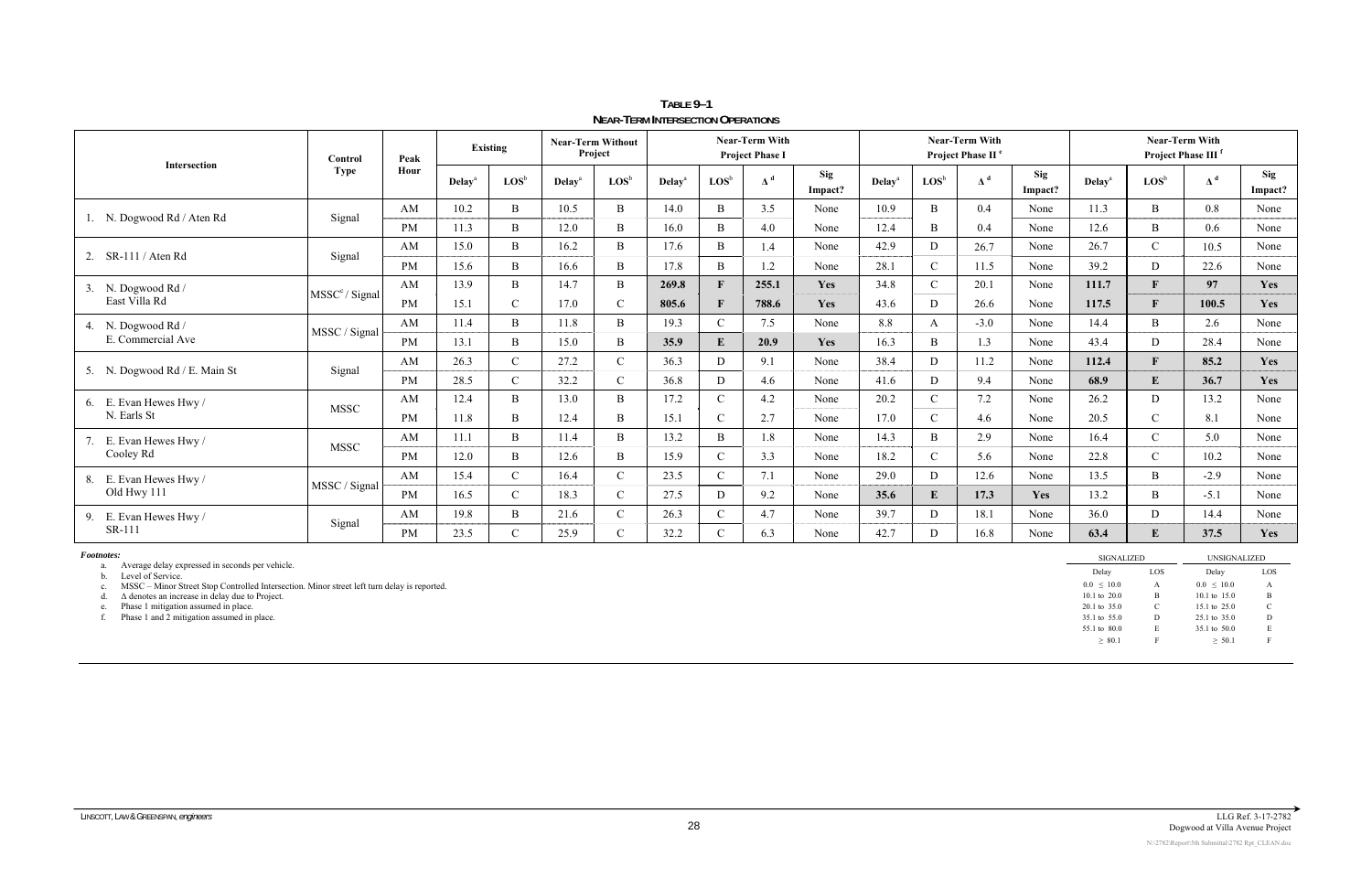| <b>Street Segment</b>                            | Roadway                   | Capacity<br>at | Existing                 |                          |                          | Near-Term<br><b>Without Project</b> |                          |       | <b>Near-Term With Project Phase I</b> |                          |                          |                              |                                 | <b>Near-Term With Project Phase II</b> |              |       |                                  |                | <b>Near-Term With Project Phase III</b> |              |       |                                  |                       |
|--------------------------------------------------|---------------------------|----------------|--------------------------|--------------------------|--------------------------|-------------------------------------|--------------------------|-------|---------------------------------------|--------------------------|--------------------------|------------------------------|---------------------------------|----------------------------------------|--------------|-------|----------------------------------|----------------|-----------------------------------------|--------------|-------|----------------------------------|-----------------------|
|                                                  | <b>Classification</b>     | <b>LOS E</b>   | ADT <sup>b</sup>         | $\text{LOS}^{\text{c}}$  | $V/C^d$                  | <b>ADT</b>                          | LOS                      | V/C   | <b>ADT</b>                            | LOS                      | V/C                      | $\mathbf{\Delta}^\mathbf{e}$ | Sig<br>Impact?                  | <b>ADT</b>                             | LOS          | V/C   | $\boldsymbol{\Delta}^\mathbf{e}$ | Sig<br>Impact? | <b>ADT</b>                              | LOS          | V/C   | $\boldsymbol{\Delta}^\mathbf{e}$ | <b>Sig</b><br>Impact? |
| N. Dogwood Road                                  |                           |                |                          |                          |                          |                                     |                          |       |                                       |                          |                          |                              |                                 |                                        |              |       |                                  |                |                                         |              |       |                                  |                       |
| Aten Road to East Villa<br>Road                  | 2-Lane Collector          | 12,000         | 5,430                    | $\mathbf{A}$             | 0.453                    | 6,360                               | $\mathbf B$              | 0.530 | 7,660                                 | $\mathcal{C}$            | 0.638                    | 0.108                        | None                            | 6,670                                  | $\, {\bf B}$ | 0.556 | 0.026                            | None           | 6,820                                   | $\mathbf B$  | 0.568 | 0.038                            | None                  |
| East Villa Road to E<br>Commercial Avenue        | 2-Lane Collector          | 12,000         | 5,060                    | $\mathbf{A}$             | 0.422                    | 5,960                               | A                        | 0.497 | 8,370                                 | $\mathcal{C}$            | 0.698                    | 0.201                        | None                            | 10,010                                 | D            | 0.834 | 0.338                            | Yes            | 12,030                                  | $\mathbf{F}$ | 1.003 | 0.506                            | Yes                   |
| Commercial Avenue to<br>Main Street              | 2-Lane Collector          | 12,000         | 6,100                    | B                        | 0.508                    | 7,000                               | B                        | 0.583 | 9,290                                 | D                        | 0.774                    | 0.191                        | Yes                             | 10,820                                 | $\bf{E}$     | 0.902 | 0.318                            | Yes            | 12,730                                  | $\mathbf{F}$ | 1.061 | 0.478                            | <b>Yes</b>            |
| South of E. Main Street                          | 2-Lane Arterial           | 18,000         | 6,140                    | A                        | 0.341                    | 6,520                               | A                        | 0.632 | 6,900                                 | A                        | 0.383                    | 0.021                        | None                            | 7,280                                  | A            | 0.404 | 0.042                            | None           | 7,670                                   | A            | 0.426 | 0.064                            | None                  |
| E. Main Street / E. Evan<br><b>Hewes Highway</b> |                           |                |                          |                          |                          |                                     |                          |       |                                       |                          |                          |                              |                                 |                                        |              |       |                                  |                |                                         |              |       |                                  |                       |
| N. Dogwood Road to N.<br>Earls Street            | $4$ -Lane (U)<br>Arterial | 27,000         | 5,960                    | $\mathbf{A}$             | 0.221                    | 6,770                               | A                        | 0.251 | 8,300                                 | A                        | 0.307                    | 0.057                        | None                            | 9,060                                  | $\mathbf{A}$ | 0.336 | 0.085                            | None           | 10,210                                  | A            | 0.378 | 0.127                            | None                  |
| N. Earls Street to<br>Cooley Road                | $4$ -Lane (U)<br>Arterial | 27,000         | 5,800                    | A                        | 0.215                    | 6,450                               | A                        | 0.239 | 7,980                                 | A                        | 0.296                    | 0.057                        | None                            | 8,740                                  | $\mathbf{A}$ | 0.324 | 0.085                            | None           | 9,890                                   | A            | 0.366 | 0.127                            | None                  |
| Cooley Road to Old<br>Highway 111                | $4$ -Lane (U)<br>Arterial | 27,000         | 5,300                    | A                        | 0.196                    | 5,770                               | A                        | 0.214 | 7,300                                 | A                        | 0.270                    | 0.057                        | None                            | 8,060                                  | $\mathbf{A}$ | 0.299 | 0.085                            | None           | 9,210                                   | A            | 0.341 | 0.127                            | None                  |
| <b>East Villa Road</b>                           |                           |                |                          |                          |                          |                                     |                          |       |                                       |                          |                          |                              |                                 |                                        |              |       |                                  |                |                                         |              |       |                                  |                       |
| N. Dogwood Road to<br>Cooley Road                | 2-Lane Local              | 2,000          | 500                      | $\mathbf{A}$             | 0.250                    | 500                                 | A                        | 0.250 | 4,320                                 |                          | 2.160                    | 1.910                        | Yes                             | 5,080                                  | $\mathbf{F}$ | 2.540 | 2.290                            | Yes            | 7,380                                   | $\mathbf{F}$ | 3.690 | 3.440                            | Yes                   |
| <b>Cooley Road</b>                               |                           |                |                          |                          |                          |                                     |                          |       |                                       |                          |                          |                              |                                 |                                        |              |       |                                  |                |                                         |              |       |                                  |                       |
| Aten Road to East Villa<br>Road                  | 2-Lane Collector          | 10,000         | $\overline{\phantom{a}}$ | $\overline{\phantom{0}}$ | $\overline{\phantom{a}}$ | $\overline{\phantom{0}}$            | $\overline{\phantom{a}}$ |       | $\overline{\phantom{m}}$              | $\overline{\phantom{a}}$ | $\overline{\phantom{m}}$ |                              | $\hspace{0.1mm}-\hspace{0.1mm}$ | 3,060                                  | A            | .306  | $\overline{\phantom{0}}$         | None           | 4,580                                   | B            | 0.458 | 0.152                            | None                  |

**TABLE 9–2 NEAR-TERM STREET SEGMENT OPERATIONS**

*Footnotes:* 

a. Capacities based on City of El Centro & County of Imperial Roadway Classification tables.

b. Average Daily Traffic.

c. Level of Service.

d. Volume to Capacity ratio.<br>e. Δ denotes an increase in V/C due to Project.<br>f. Cooley Road estimated to operate with a capacity of 10,000 ADT due to little to no side street friction.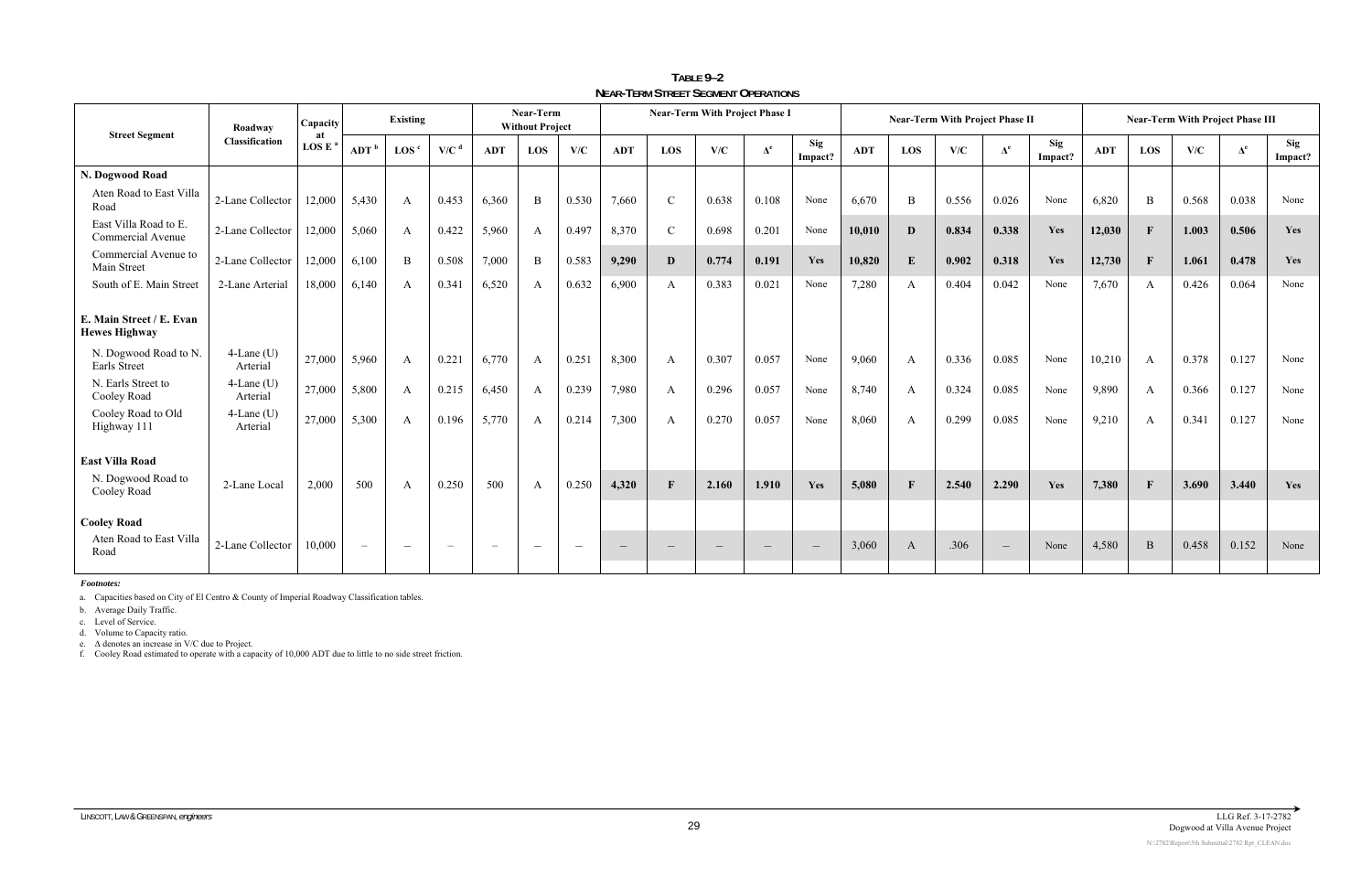

N:\2782\Figures **Figure 9-1 Properties Figure 9-1** 

# **Near-Term Without Project Phase 1 Project Traffic Volumes**

LINSCOTT LAW &

Date: 10/18/17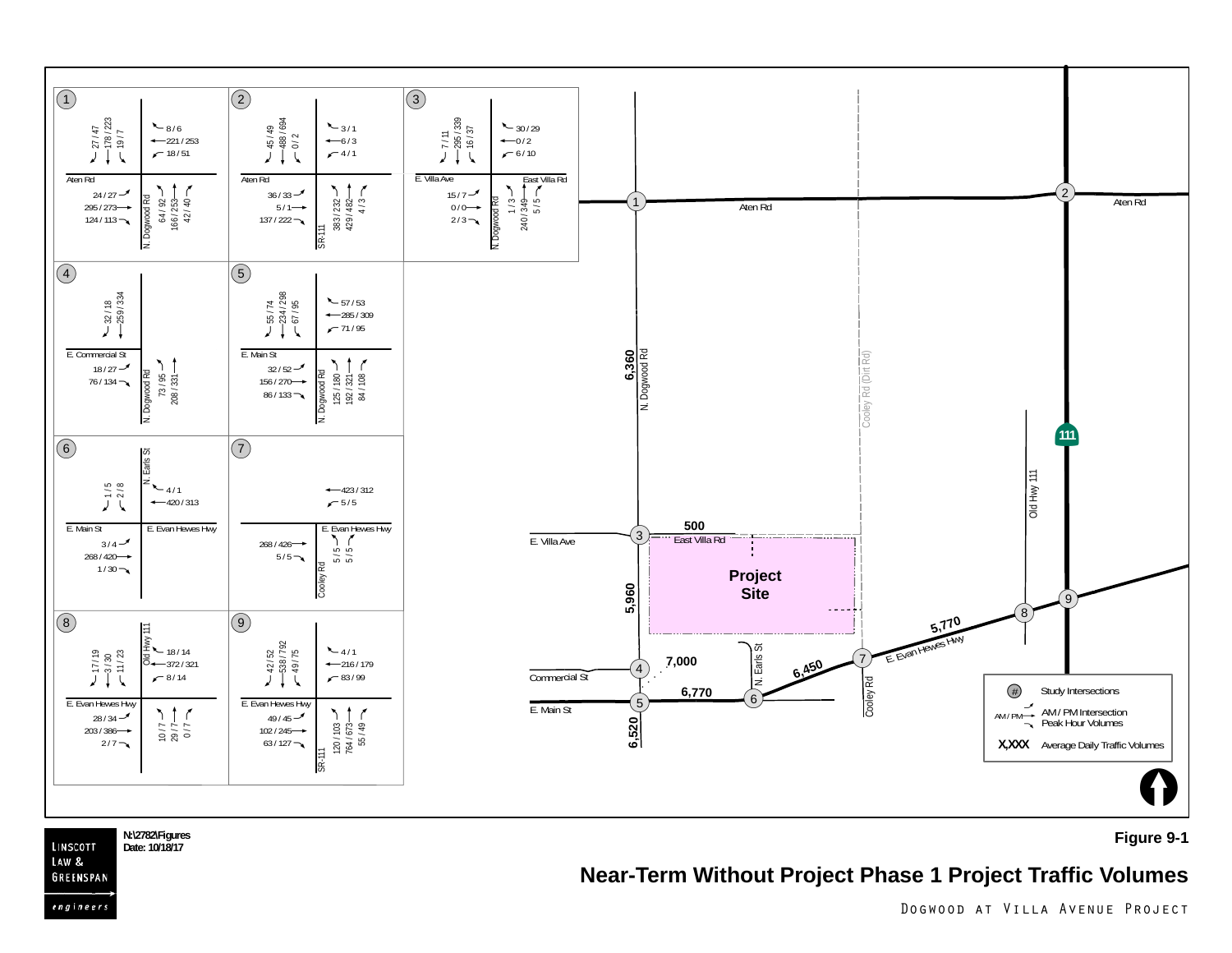

**Figure 9-2**

**N:\2782\Figures** LINSCOTT **Date: 10/18/17** LAW &

GREENSPAN

engineers

### **Near-Term + Project Phase 1 Traffic Volumes**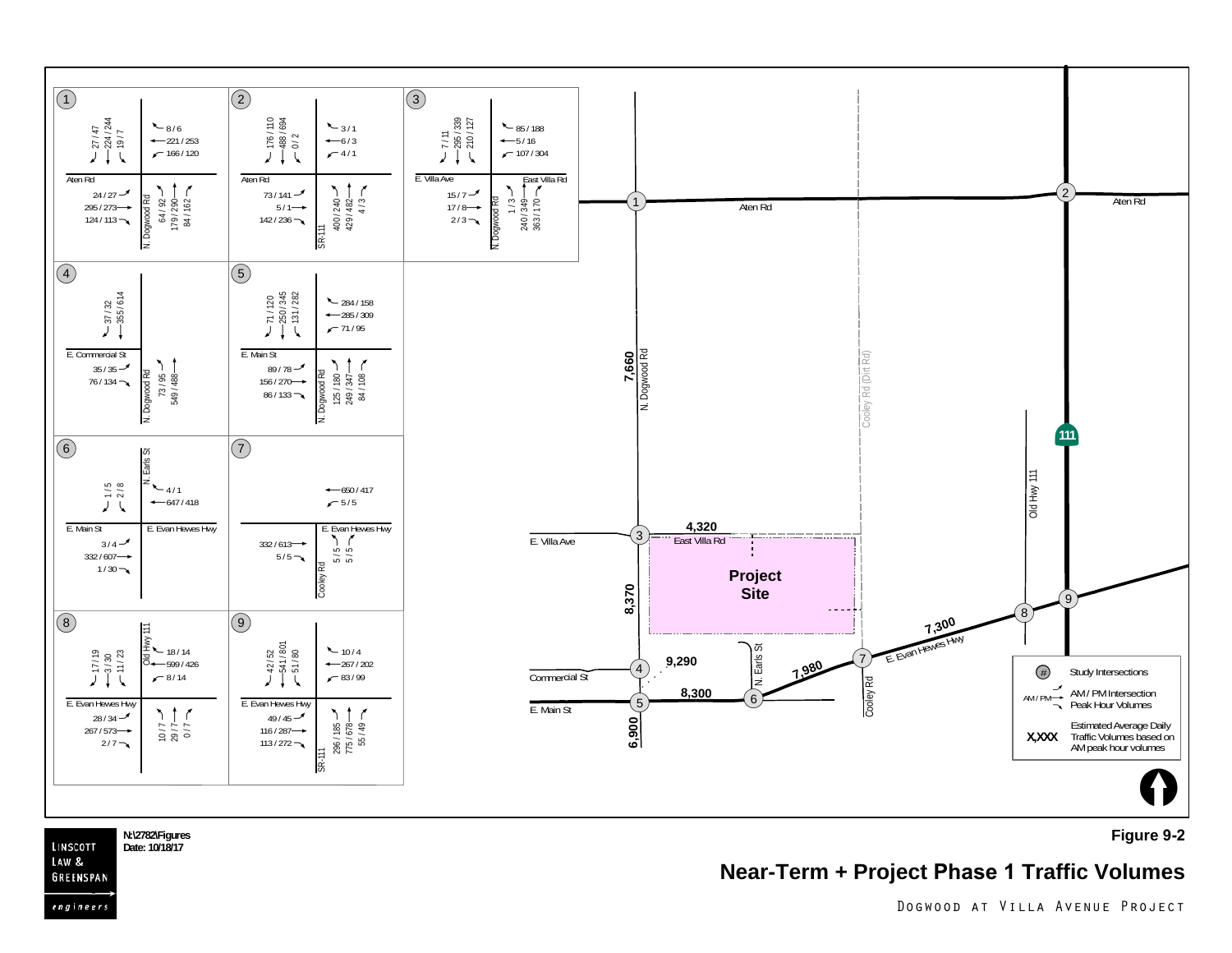

N:\2782\Figures **Proposed as a proposed as a proposed as a proposed as a proposed as a proposed as a proposed as a proposed as a proposed as a proposed as a proposed as a proposed as a proposed as a proposed as a proposed** LINSCOTT Date: 08/31/18

LAW & GREENSPAN

engineers

**Near-Term + Project Phase 2 Traffic Volumes**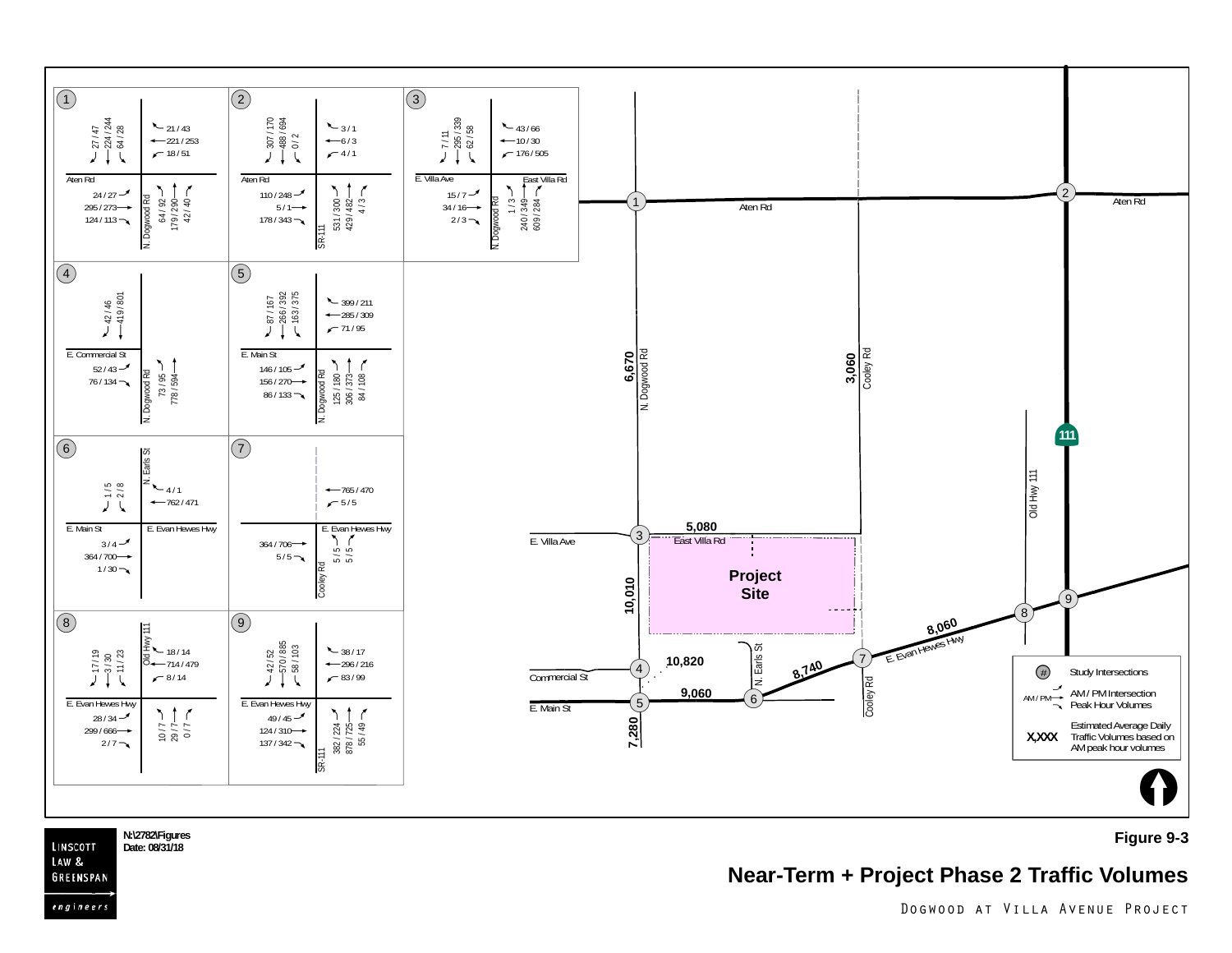

N:\2782\Figures **Proposes and Case of the Secure 20-4** Date: 08/31/18<br>Date: 08/31/18 LINSCOTT Date: 08/31/18

LAW & GREENSPAN

engineers

**Near-Term + Project Phase 3 Traffic Volumes**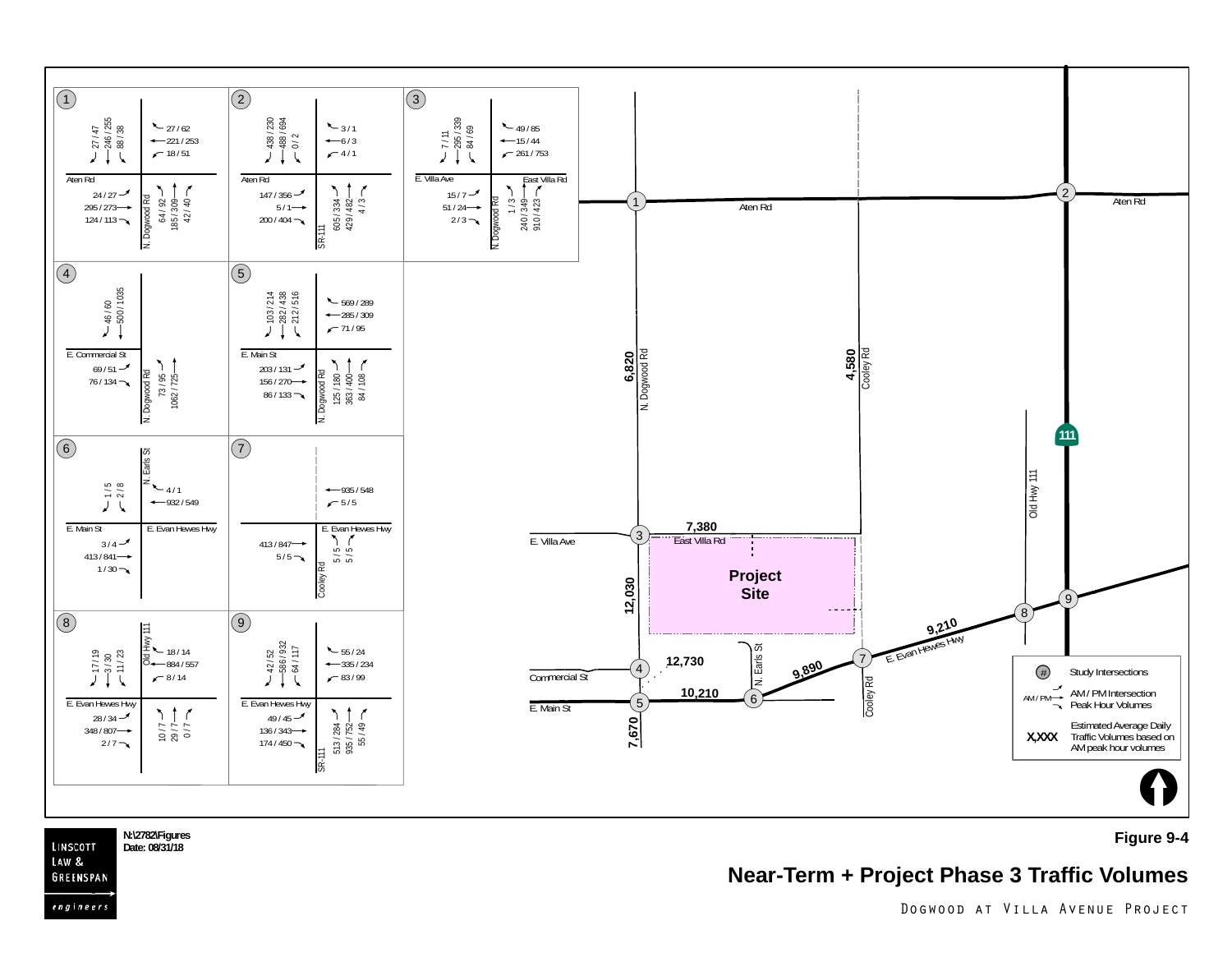# **10.0 SITE ACCESS**

Access is proposed to initially be from East Villa Road and then subsequently via the extension of Cooley Road as a 2-lane road between Aten Road and East Villa Road. Dedicated left-turn pockets should be provided at each access point on East Villa Road. Also, access should be provided to the site via Cooley Road south of Villa Avenue along the project frontage once this roadway is extended.

A two-lane East Villa Road is sufficient to accommodate project traffic but the project should dedicate right-of-way along the project frontage to 4-Lane Arterial standards. Two lanes is also sufficient along the Cooley Road frontage (until Cooley Road is extended between the site and Evan Hewes Highway), but dedication to Four-Lane Arterial standard should occur.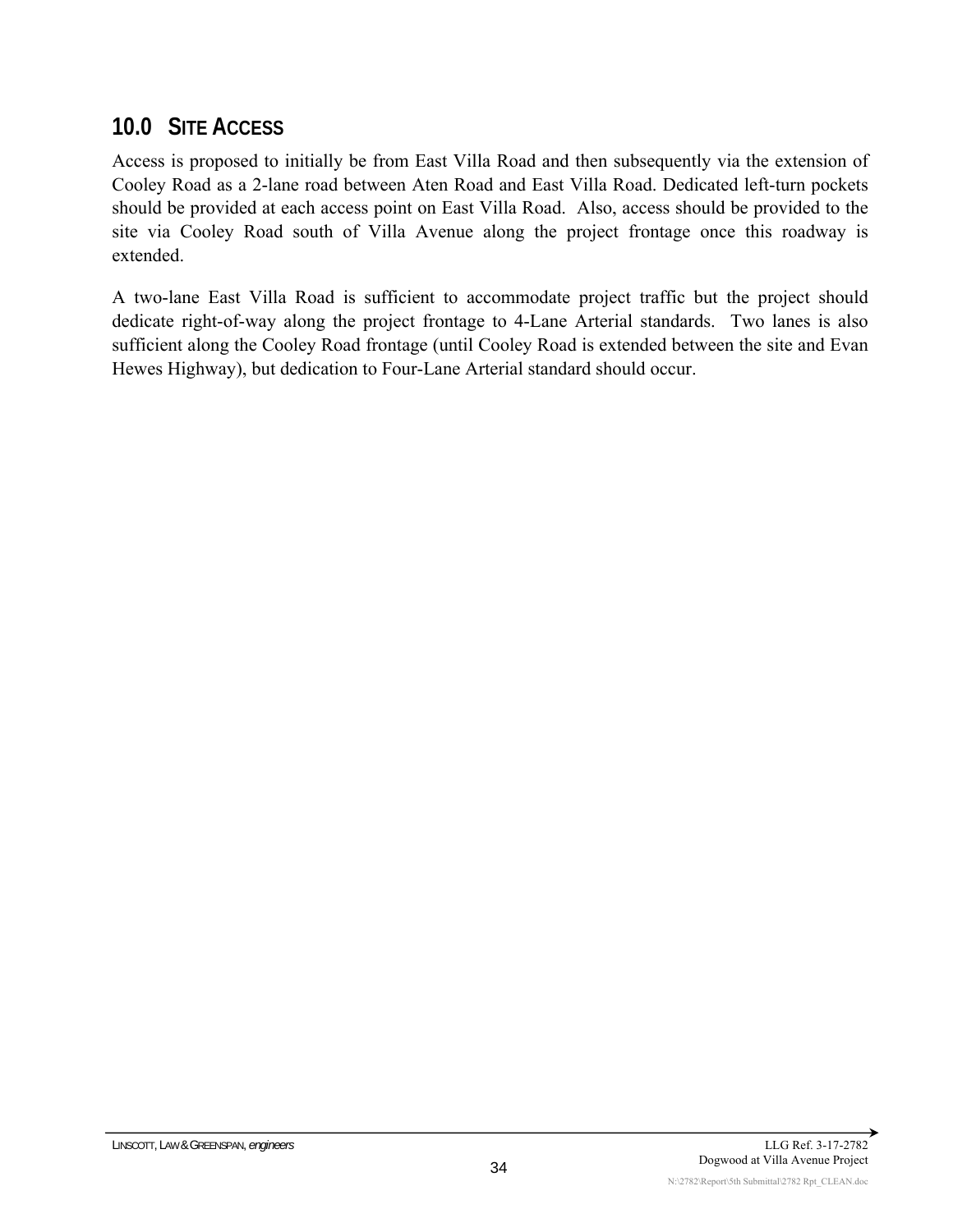### **11.0 PHASING ANALYSIS RESULTS**

The analysis shows that the access can be provided only to East Villa Road up until about 1.5 MSF of development. At this point, Cooley Road would need to be extended between Aten Road and the project site as a 2-lane roadway.

The analysis also shows that access would need to be provided via an extension of Cooley Road between East Villa Road and E. Evan Hewes Highway (or Dogwood Road would need to be widened to 4 lanes between Villa Road and E. Main Street) once the site development reaches about 3 MSF.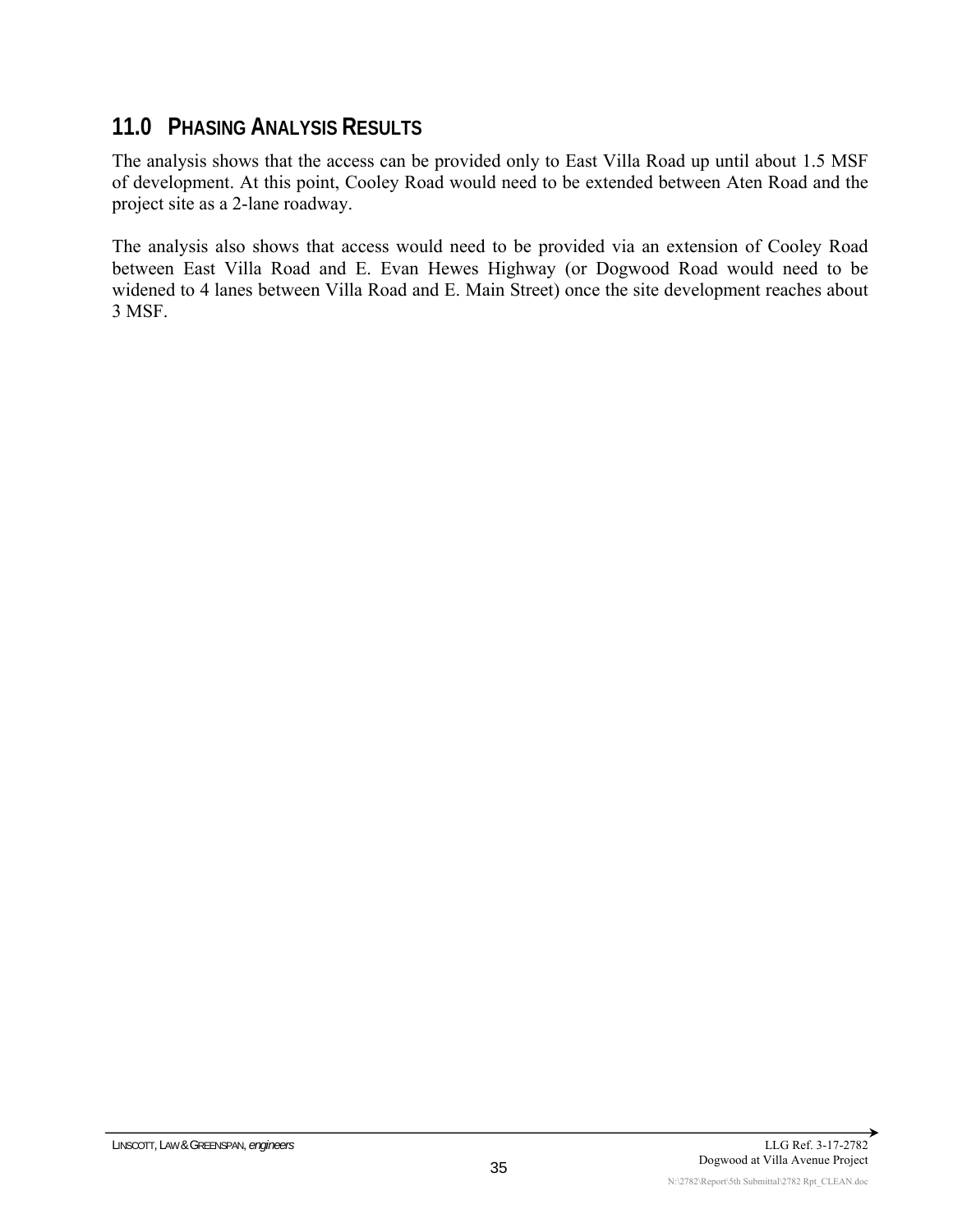# **12.0 TRANSPORTATION DEMAND MANAGEMENT**

Transportation Demand Management (TDM) plans are comprised of features, practices and incentives to encourage employees and visitors to use alternate forms of transportation other than single occupancy vehicles. The goal of these plans is to reduce and/or remove vehicle trips out of the peak hours, thereby relieving congestion.

The project should provide a comprehensive TDM plan. Features of the plan should include.

- 1. Provide subsidized transit passes to all employees.
- 2. Provide a shuttle from heavier populated areas to the project site.
- 3. Provide preferred parking spaces for employees who carpool.
- 4. Allow annual monitoring of the TDM program by City staff.
- 5. Stagger work shift times to avoid the hours of 7-8AM and 4-6PM in terms of start and end times.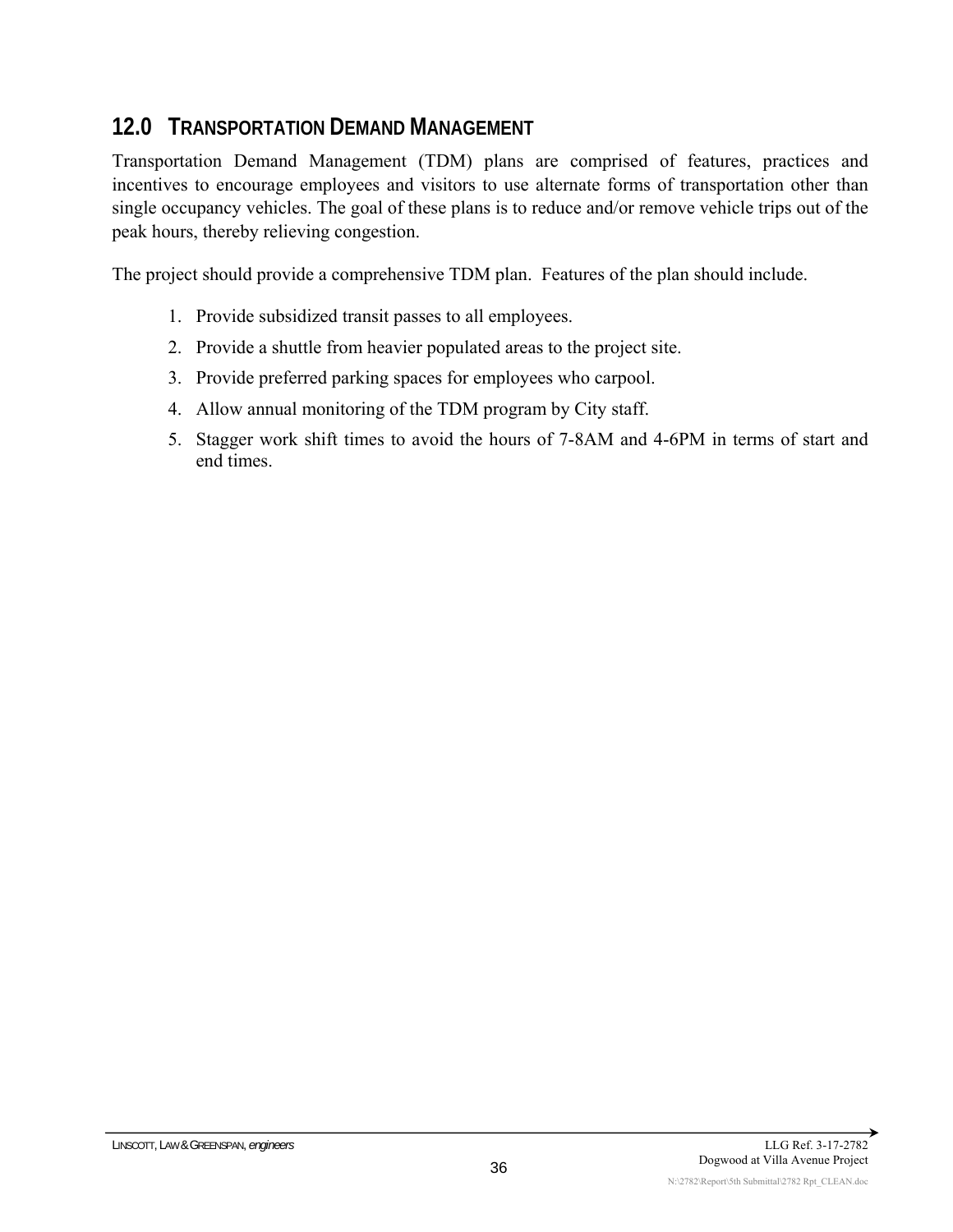# **13.0 SIGNIFICANCE OF IMPACTS AND MITIGATION MEASURES**

Following is a description of the calculated significant impacts based on the established significance criteria along with recommendations for mitigation measures.

#### **13.1 Significant Impacts Prior to Mitigation**

Per the established significance thresholds and the analysis methodology presented in this report, Project-related traffic is calculated to result in the following significant impacts.

The following section identifies the significance of impacts and recommended mitigation to address the identified cumulative impacts.

#### **13.1.1** *Phase 1 Significant Impacts*

#### **INTERSECTIONS:**

TRA-1. Intersection. #3. N. Dogwood Road / E. Villa Road

TRA-2. Intersection. #4. N. Dogwood Road / E. Commercial Avenue

#### **STREET SEGMENTS:**

- TRA-3. N. Dogwood Road between E. Commercial Avenue and E. Main Street
- TRA-4. E. Villa Road between N. Dogwood Road to Cooley Road

#### **13.1.2** *Phase 2 Significant Impacts*

#### **INTERSECTIONS:**

TRA-5. Intersection #8. E. Evan Hewes Highway / Old Highway 111

#### **STREET SEGMENTS:**

- TRA-6. N. Dogwood Road between East Villa Road and E. Commercial Avenue
- TRA-7. N. Dogwood Road between E. Commercial Avenue and E. Main Street
- TRA-8. E. Villa Road between N. Dogwood Road to Cooley Road

#### **13.1.3** *Phase 3 Significant Impacts*

#### **INTERSECTIONS:**

- TRA-9. Intersection. #3. N. Dogwood Road / E. Villa Road
- TRA-10. Intersection #5. N. Dogwood Road / E. Main Street
- TRA-11. Intersection #9. E. Evan Hewes Highway / SR-111

#### **STREET SEGMENTS:**

- TRA-12. N. Dogwood Road between East Villa Road and E. Commercial Avenue
- TRA-13. N. Dogwood Road between E. Commercial Avenue and E. Main Street
- TRA-14. E. Villa Road between N. Dogwood Road to Cooley Road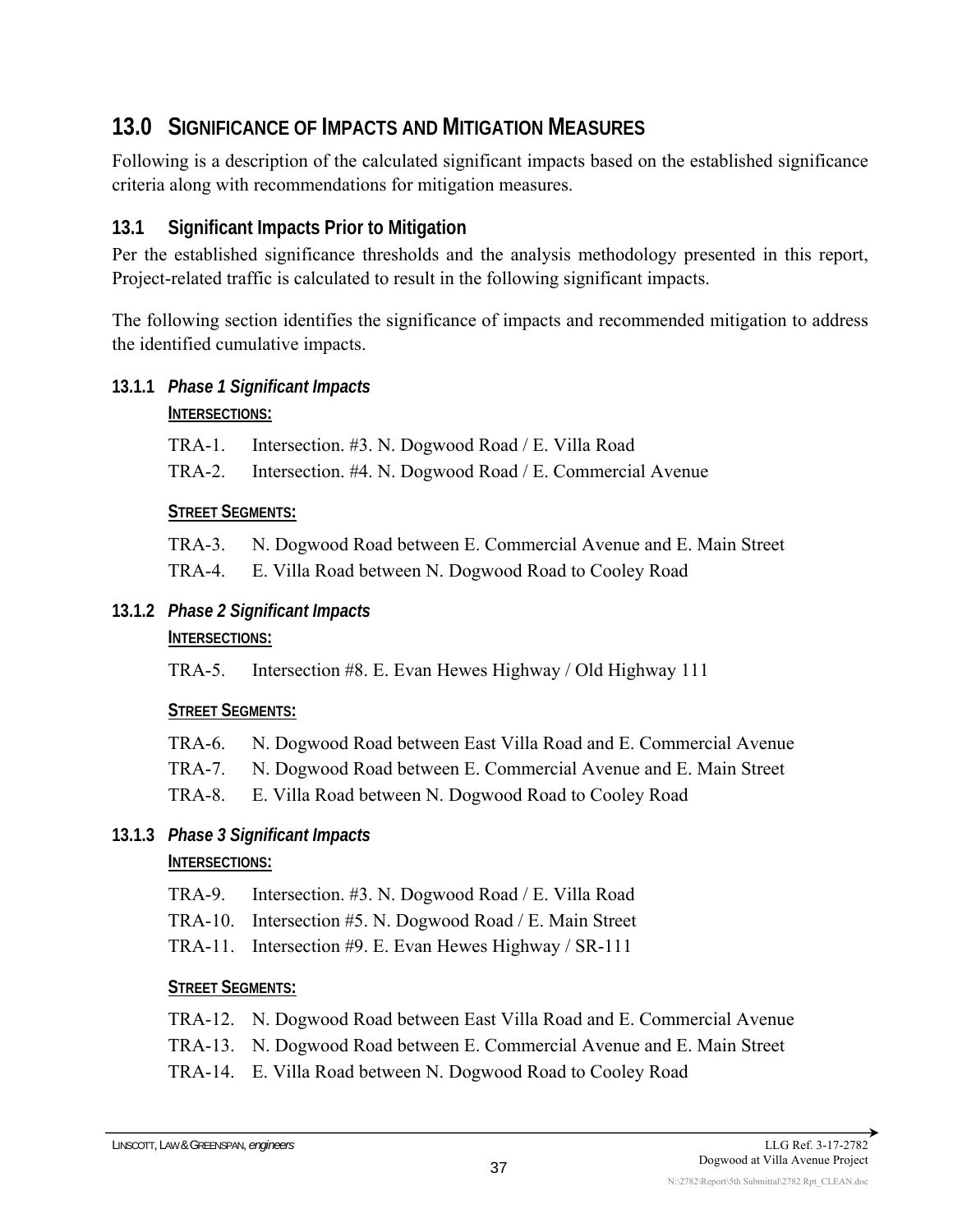#### **13.2 Mitigation Measures**

The project is calculated to have significant impacts at several study area intersections. The following summarizes the recommended mitigation measures. A trial and error exercise was conducted to determine the approximate square footage (sf) which could be built before the Phase I mitigation would be necessary. The results are indicated within each mitigation measure.

#### **13.2.1** *Phase 1 Mitigation Measures*  **INTERSECTIONS:**

- TRA-1. **Intersection #3. N. Dogwood Road / E. Villa Road** Prior to the construction of 300,000 sf of development, install a traffic signal and restripe the intersection to the following:
	- *Southbound*  provide a dedicated left-turn lane and shared thru / right-turn lane.
	- *Northbound*  provide a dedicated left-turn lane, thru, and right-turn lane.
	- *Westbound –* provide a dedicated left-turn lane, thru, and right-turn lane (with overlap phase).
	- *Eastbound* provide a dedicated left-turn lane and shared thru / right-turn lane.
- TRA-2. **Intersection #4. N. Dogwood Road / E. Commercial Street**  Prior to the construction of 900,000 sf of development, provide a traffic signal.

#### **STREET SEGMENTS:**

- TRA-3. **N. Dogwood Road between East Villa Road and E. Commercial Avenue**  The intersection improvements at Dogwood Road / East Villa Road and Dogwood / E. Commercial Street would mitigate the segment impact
- TRA-4. **E. Villa Road between N. Dogwood Road and Cooley Road Segment** Widen E. Villa Road to 2-lane Arterial standards between N. Dogwood Road and the furthest east project driveway. The extension to Cooley Road would not be needed until Cooley Road is built.

# **13.2.2** *Phase 2 Mitigation Measures*

#### **INTERSECTIONS:**

TRA-5. **Intersection #8. E. Evan Hewes Highway / Old Highway SR-111 –** Two options are available. The first is to signalize and the second is to install a raised median to limit the northbound and southbound approaches to right-turn out (northbound and southbound) movements.

#### LINSCOTT, LAW & GREENSPAN, *engineers* LLG Ref. 3-17-2782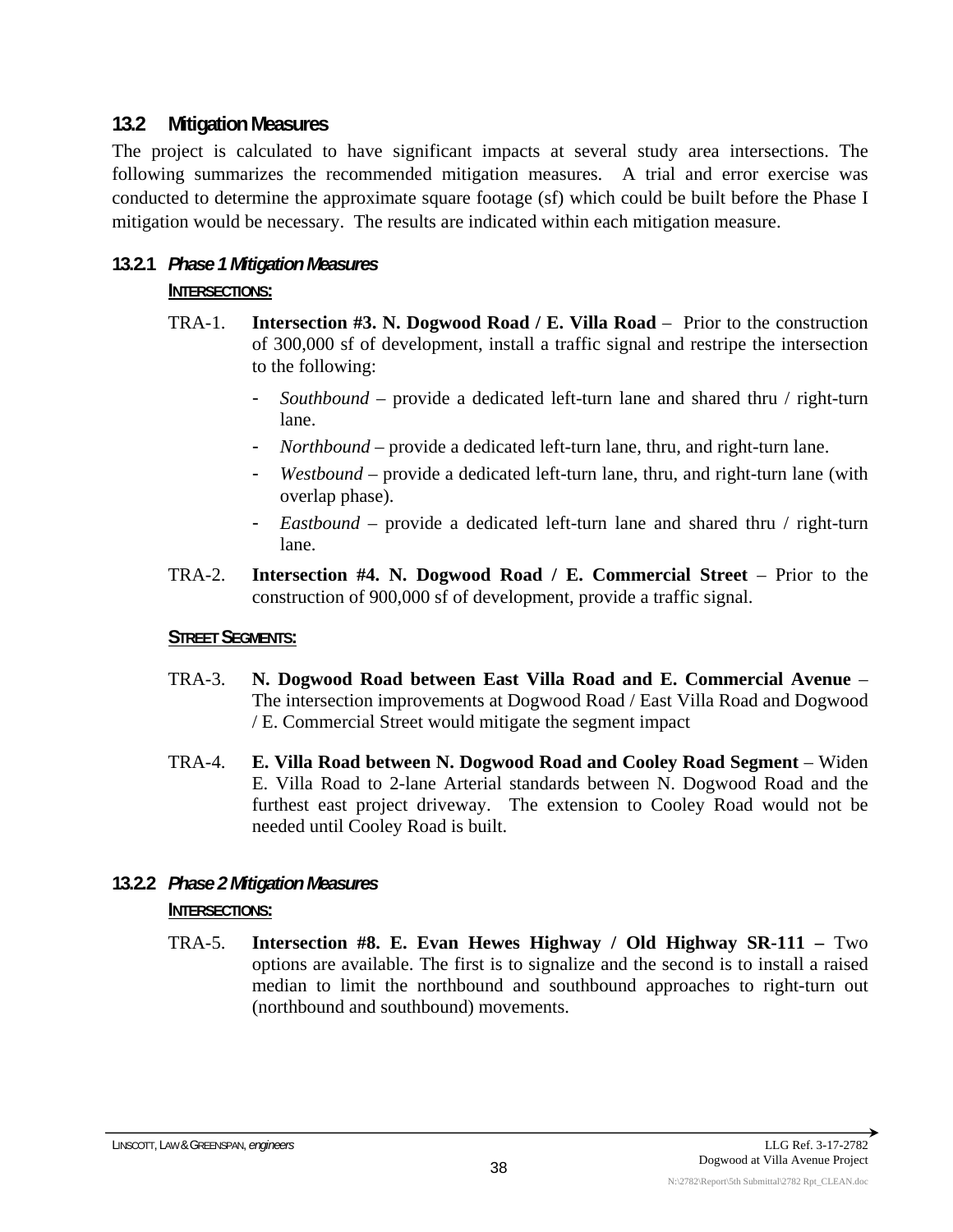#### **STREET SEGMENTS:**

- TRA-6. **N. Dogwood Road between East Villa Road and E. Commercial Avenue**  Extend Cooley Road between Aten Road and the project site as a 2-lane roadway. Signalize the Cooley Road / Aten Road intersection and provide a dedicated westbound left-turn lane and two northbound lanes, one left-turn and one rightturn lane. Northbound Right-Turn Overlap (RTOL) Phasing should be provided.
- TRA-7. **E. Villa Road between N. Dogwood Road and Cooley Road Segment** Phase 1 mitigation will mitigate this impact.
- TRA-8. **N. Dogwood Road between E. Commercial Avenue and E. Main Street** Extend Cooley Road between Aten Road and the project site as a 2-lane roadway.
- **13.2.3** *Phase 3 Mitigation Measures*

#### **INTERSECTIONS:**

- TRA-9. **Intersection #3. N. Dogwood Road / E. Villa Road** Provide the following:
	- *Southbound*  provide a dedicated left-turn lane and shared thru / right-turn lane.
	- *Northbound* provide a dedicated left-turn lane, thru lane, and dual right-turn lanes.
	- *Westbound* provide a dedicated left-turn lane, a shared thru / left-turn lane, and a dedicated right-turn lane (with overlap phase).
	- *Eastbound* provide a dedicated left-turn lane and shared thru / right-turn lane.

A second southbound lane on Dogwood Road between East Villa Avenue and E. Commercial Street and a second eastbound lane on East Villa Avenue would be necessary. If Cooley Road was built between the site and E. Evan Hewes Highway, the second westbound left-turn lane at the Dogwood East Villa Road intersection and the second southbound lane on Dogwood Road would not be necessary.

TRA-10. **Intersection #5. N. Dogwood Road / E. Main Street** – Modify the signal timing to change the north/south approach to "protected left-turn" phasing. The north/south phasing at this intersection is currently split phase. Split phasing is less efficient that protected left-turn phasing and is typically used where one reciprocal approach has a heavy left-turn movement and the opposing approach does not, thus providing additional green time to that greater movement and increasing the delay at the minor approach. The left-turns at the north/south approaches are fairly balanced. Thus, changing this phase to protected left-turn phasing would improve operations at this location.

N:\2782\Report\5th Submittal\2782 Rpt\_CLEAN.doc